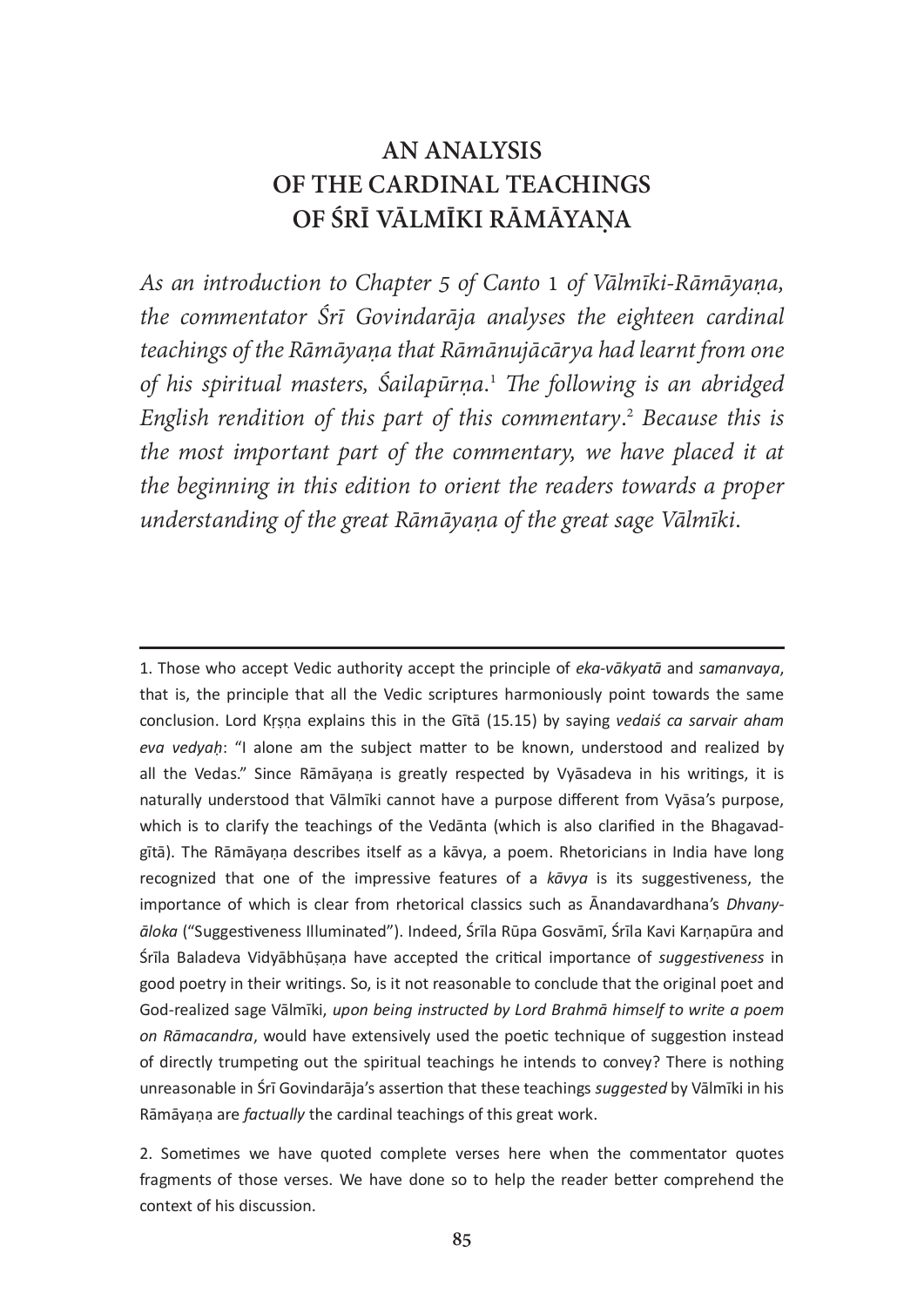#### 86 Śrī Vālmīki Rāmāyaṇa

#### PRELIMINARY REMARKS

The first four chapters of this Canto establishes the three extraordinary features of this literature in order to be respectfully accepted by great souls.<sup>3</sup> Thus, these chapters constitute an introduction to the Rāmāyaṇa containing the essence of this book.

One might wonder how the sage could describe the extraordinary features of a work that he has not yet written. The answer is that Śrī Vālmīki is a tri-kālajña, that is, capable of seeing the past, present and future—therefore, it is quite possible for him to do so.<sup>4</sup>

Another objection: How is it possible for sage Vālmīkī to compose Chapters 2 to 4 that glorify himself?<sup>5</sup> The answer to this is that they

4. The question might arise: "Will not an author know his work even before he commits it to pen? Is it necessary to drag a *tri-kālajña* attribute for the author?" In response, it should be<br>noted that when erdinary human beings plan to write a book, they have same idea of what noted that when ordinary human beings plan to write a book, they have some idea of what they are going to write, and then begin writing over time as their ideas develop; they also revise their writing. But even before the great sage Vālmīki began to put the 24,000 verse Rāmāyaņa into writing, he knew exactly in detail what would come out as the end result. This is not possible for ordinary or even talented human beings. But by the blessings of Lord Brahmā, Maharși Vālmīki became *tri-kālajña*, a knower of past, present and future. Even<br>pries to that he was a rei "*ūrdhus retēs tangsu usse nivetēćī se samuamī ( ćēnēnusrahsush* prior to that, he was a rsi—ūrdhva-retās tapasy ugro niyatāśī ca samyamī / śāpānugrahayoḥ<br>ćaktah satus sandho bhayed rsih: "A rsi is one whose semen flows unward, who is fierce śaktah satya-sandho bhaved rsih: "A rsi is one whose semen flows upward, who is fierce in observing austere vows, who eats moderately, controls his senses, is able to curse and bless, and adheres firmly to the truth." (Devala Rsi quoted by Śrīla Sanātana Gosvāmī's commentary on Brhad Bhagavatamrta 2.1.106)

5. Svayam eva sva-māhātmyam kathyate yan na tat satām / sammatam syāt: "Describing one's own glories is disapproved by spiritual authorities." Tat sva-māhātmya-kathanam satām sammatam na syāt, "sva-praśamsā dhruvo mrtyuh" ity-ādy-ukteh: "Spiritual authorities disapprove describing one's own glories through statements such as 'Selfpraise is as good as death."" (Śrīla Sanātana Gosvāmī's Brhad-Bhāgavatāmrta 2.1.106 and

<sup>3.</sup> The three extraordinary features of the Rāmāyaṇa are (1) the extraordinary characteristics of the author of this work, (2) the extraordinary characteristics of the mode of composition of this work, and (3) the extraordinary characteristics of the work itself. These features are pointed out and explained in the commentary to Chapters 2, 3 and 4 of Canto 1 of the Rāmāyana.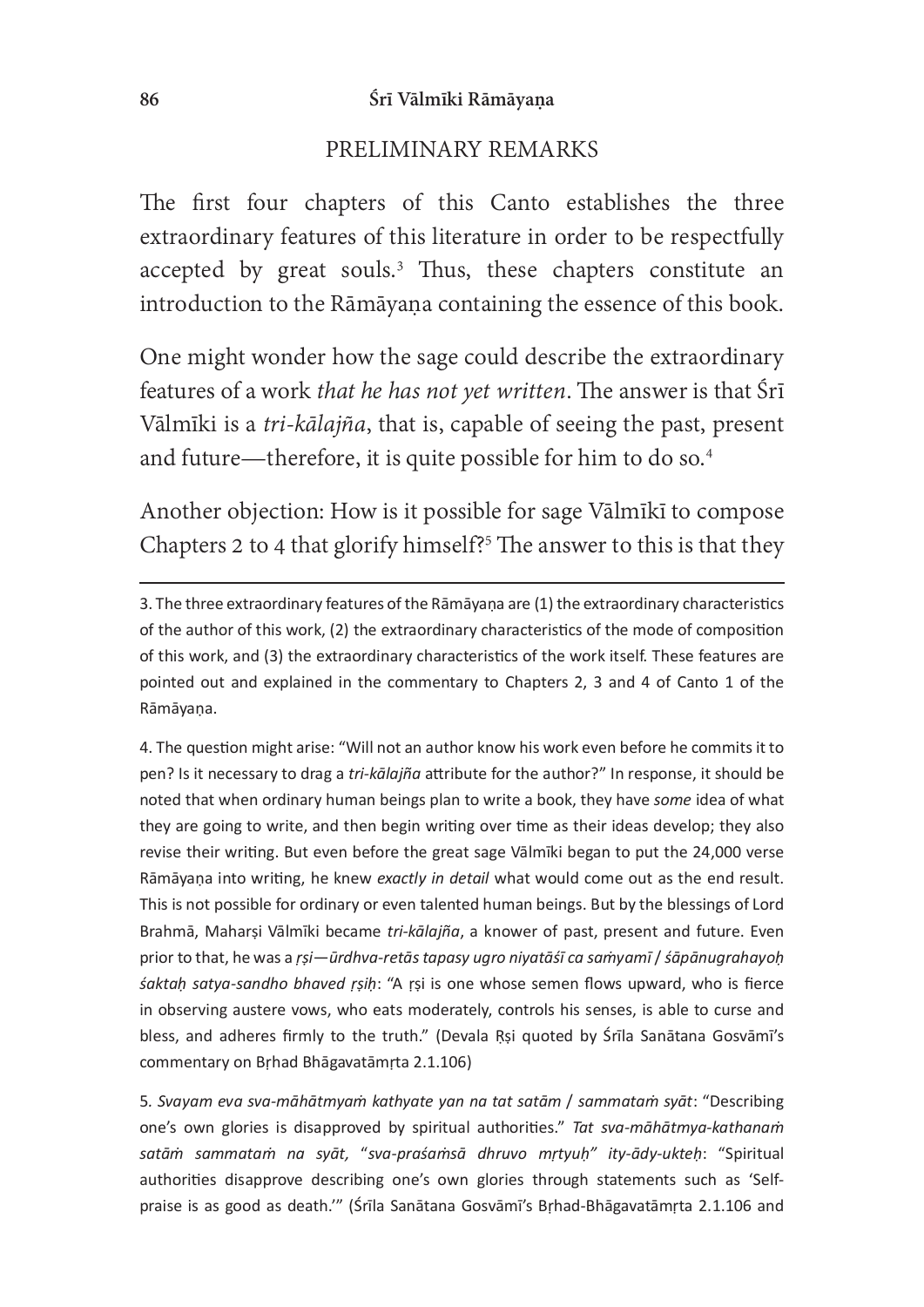recount incidents that otherwise would remain unknown, and the sage was obliged to include them in order to interest the intelligent to read the Rāmāyaṇa.

Rāmānujācārya, the best of the renunciants, learnt from Śrī Śailapūrna the eighteen [cardinal] teachings of the Rāmāyana. I will present them as I have learnt them from my spiritual master.<sup>6</sup>

### SECTION<sub>1</sub>

This composition, Śrī Rāmāyana, elucidates the Veda and as such it also elucidates the Vedānta:

commentary) From the third chapter of the Rāmāyaṇa, it is clear that the sage Vālmīki saw in meditational trance events from the pastimes of Lord Rāma and His associates in vivid detail even though they don't appear in Nārada Muni's brief outline of the Rāmāyana in the first chapter of the Rāmāyaṇa. The second chapter describes that he was directly blessed by Lord Brahmā who came to his āśrama and instructed him to write the Rāmāyana. His Rāmāyana was also very appreciated by other renunciants of his time as being sweet and bona fide as noted in the fourth chapter. All of this is a description of Vālmīki's glory of being the recipient of the special blessings of Nārada Muni and Lord Brahmā. But he had to write out his glory in order to convince intelligent readers that his huge work is worthy of being studied by them. As we will see later on, Śrī Rāmāyaṇa describes Rāma-līlā and is also a part of Rāma-līla. Indeed, it is Lord Rāma's eternal message to the conditioned souls.

6. These two sentences appear in the original at the end of the first cardinal teaching of Rāmāyaṇa. We have placed them here to make the subject clearer. There is no reason to doubt the validity of the assertion that Rāmānujācārya had learnt these teachings from one of his gurus, Sailapūrna. The other biographical traditions of the Rāmānuja school do Since the game, campaign the case are and parameter in the manufacture concerned to dispute between the two main branches of the Rāmānuja-sampradāya. It is also generally acknowledged that a significant portion of knowledge transmission in the traditions of medieval India was *oral* in nature, with texts serving more as mnemonic aids rather than as exhaustive descriptions of their thought systems. In fact, the veteral scholar Sudarśanācārya, an elder contemporary of Vedānta-deśika, gave his monumental subcommentary on Śrī Rāmānuja's Śrī-bhāṣya called *Śruta-prakāśikā*, "the subcommentary that reveals what I<br>have learnt [from my guru]" So Śrī Govindarāja's statement that he understand these 18 have learnt [from my guru]." So, Śrī Govindarāja's statement that he understood these 18 teachings of the Rāmāyana through an oral tradition starting from Sailapūrna and coming through a disciplic succession is reasonable.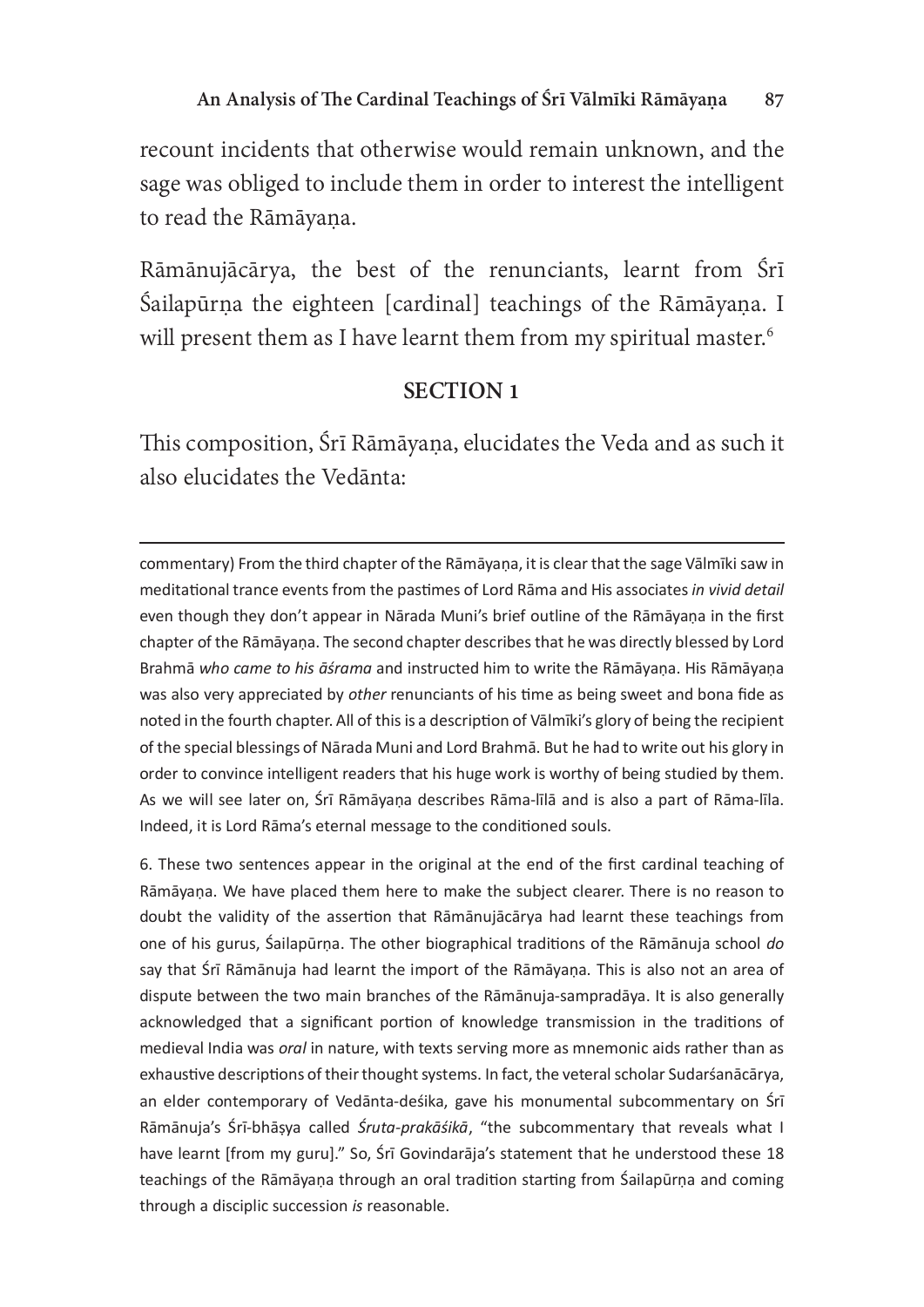#### 88 Śrī Vālmīki Rāmāyaṇa

prāyena pūrva-bhāgārtho dharma-śāstrena kathyate itihāsa-purāṇābhyāṁ vedāntārthaḥ prakāśyate

"The teachings of Śrī Jaiminī's Pūrva-mīmāmsā are mainly stated in the Dharma-śāstras and the teachings of Śrī Vyāsa's Vedāntasūtra are revealed in the Itihāsas and Purāṇas."7

In this regard, the Śruti states:

yato vā imāni bhūtāni jāyante yena jātāni jīvanti yat prayanty abhisaṁviśanti tad vijijñāsasva.

7. Jaiminī's Pūrva-mīmāmsā presents the teachings of the Brāhmaṇa, Samhitā and Aranyaka portions of the four Vedas; these teachings are elucidated in the Dharma-śāstras. Vyāsadeva's Uttara-mīmāmsā (also known as the Vedānta-sūtra) presents the teachings of the Upanisad portion of the four Vedas, which are elucidated in the Itihasas and Puranas. The Itihasas are Vyasadeva's Mahabharata and Maharsi Valmiki's Ramayana. The Puranas are eighteen in number. See Śrīmad-Bhāgavatam, Canto 12, Chapter 7 for more details on the Purānas. Śrīla Jīva Gosvāmī notes in in his Tattva-sandarbha (12)—veda-sabdasva samprati  $\frac{1}{2}$ duṣpāratvād duradhigamārthatvāc ca tad-artha-nirṇāyakānāṁ munīnām api paraspara-<br>visodhād veda rūno vedāstha nirnāvakas satihāsa nurānātmakah sahda ava visāranīvah: virodhād veda-rūpo vedārtha-nirnāyakaś cetihāsa-purānātmakah śabda eva vicāranīyah: "Because the texts of the [four] Vedas cannot be studied in present times [completely], its meaning difficult to be understood and because even the sages who have described the teachings of the [four] Vedas contradict each other, one should examine the Veda in the form of the Itihasas and Puranas that [accurately] describe the import of the [four] Vedas." This reaffirms the point that the Rāmāyaṇa, as an Itihāsa, elucidates the teachings of the Veda that contains the Upanisads which teach Vedanta philosophy. Traditionally, systems of philosophy in India are categorized into those that do accept Vedic authority and those that do not. The former are traditionally enlisted as six: (1) Nyaya, (2) Vaisesika, (3) Sānkhya, (4) Yoga, (5) Pūrva-mīmāmsā and (6) Vedānta-sūtra which rationally points out the problems with the concepts espoused by adherents of the first five systems of philosophy and summarizes and clarifies the teachings of the Upanisads correctly. Srī Vedānta-deśika of the Rāmānuja school presents strong arguments to show that Jaimini's Pūrva-mīmāmsā text was not properly understood by those who claimed to be his followers, and that it has to be studied in tandem with the Vedanta-sūtra. Those interested in studying these philosophies can go through Śrīla Baladeva Vidyābhūṣaṇa's Govinda-bhāṣya and Siddhānta-ratna with the Sūksma-tīkā commentary as well as the commentaries on the Vedānta-sūtra by exponents of the four Vaișnava-sampradāyas.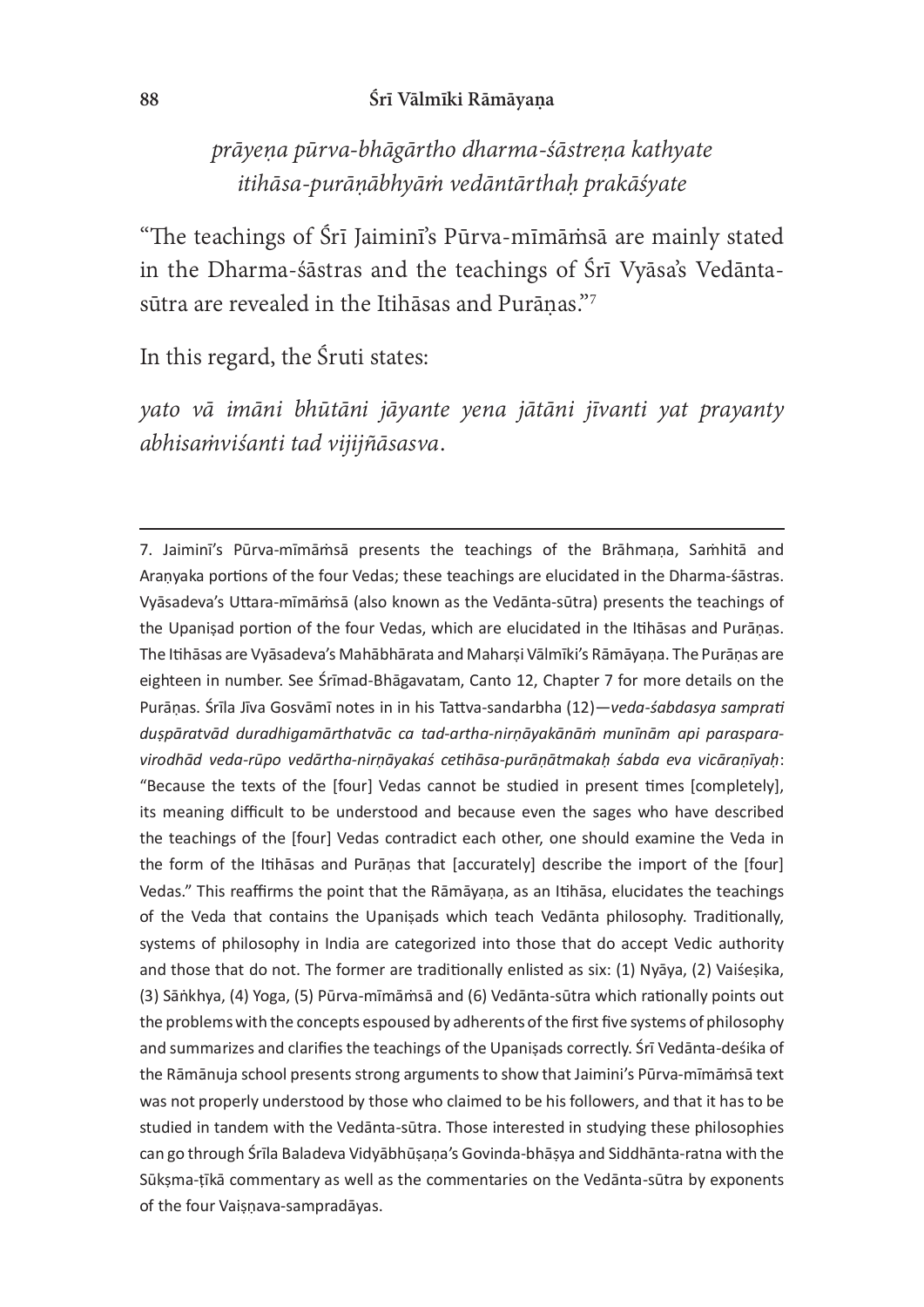"Inquire about the [Supreme Brahman] who is the source o the creation, maintenance and dissolution and liberation of all creatures [of this world]." (Taittirīya Upaniṣad 3.1.1)

Is that Supreme Brahman Viṣṇu or one among deities such as Brahmā and Rudra? The Rāmāyana asserts that Supreme Brahman is Visnu, who has descended as Rāma, alone.

This is ratified by examining the following six signs:

upakramopasaṁhārāv abhyāso 'pūrvatā phalam arthavādopapattī ca liṅgaṁ tātparya-nirṇaye

"The signs used to determine overall meaning are beginning, conclusion, repetition, novelty, result, praise and logical reason."8

This method of analysis by checking for these six signs will now be applied to ascertain the identity of the Supreme Brahman in the Rāmāyana.<sup>9</sup>

9. Regarding the six signs, Srī Gopīparāṇadhana Prabhu has commented as follows in his explanation to the Tattva-sandarbha Sarva-samvadini text 54: "An extended passage of a text may discuss several themes, thus causing difficulty in judging what the main theme of the passage is. The method of deciding by these six signs is provided for resolving such doubts. If an idea is mentioned both at the beginning and at the end of a passage, that idea is likely to be the central theme. Again, the idea is likely to be the central theme if it is mentioned repeatedly, if it is introduced as new information not revealed before, if knowing or executing the idea is said to lead to a special result, if the idea is highly praised, and if a logical argument is presented to establish its importance. By comparing which of these signs are present or absent for each of a number of alternative themes, one can determine the actual theme. And when an alternative has *gati-sāmānya* or the concurrence of more than one sign, it becomes an especially likely candidate. Srila Jiva Gosvāmī uses this method several times in the Sandarbhas—for example, near the end of Srī Paramātma-sandarbha<br>(105) when he demonstrates the Phāgavatam's principal theme." (105) when he demonstrates the Bhagavatam's principal theme."

<sup>8.</sup> Praise and logical reason count as a single sign. This verse from Brhat-samhita is quoted by Śrī Madhvācārya in his commentary to the Vedānta-sūtra 1.1.4.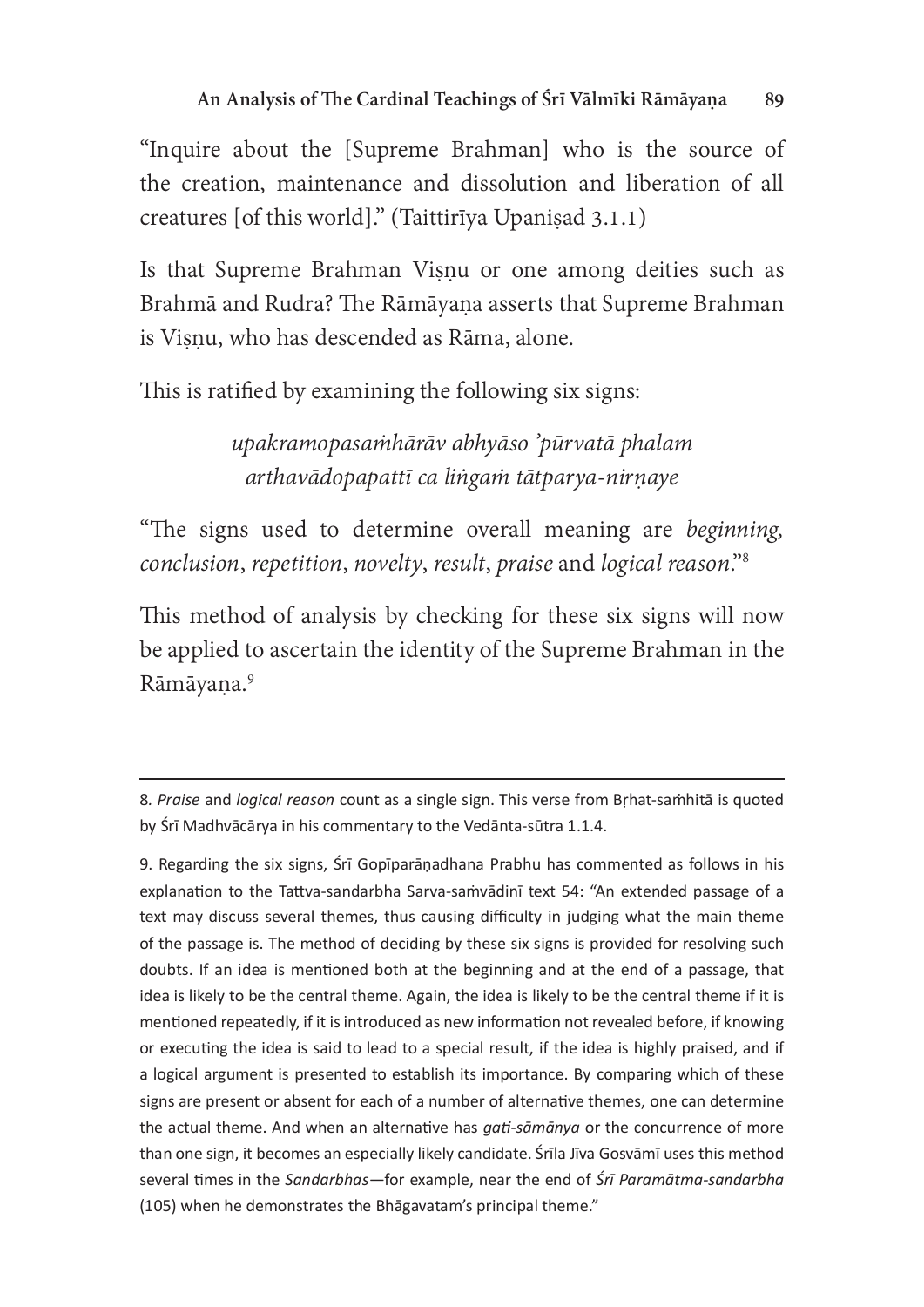#### BEGINNING

The Rāmāyaṇa begins with Vālmīki's questions (1.1.1-5) to Nārada. These questions aim at ascertaining whether the Supreme Brahman, described in the Upaniṣads as possessing the qualities expressed in those questions, is Viṣṇu or someone else, that is, one among those headed by Brahmā. Nārada Muni answers by identifying the person with those qualities as Rāma born in the dynasty of Ikṣvāku (1.1.8). [In other words, it is Lord Viṣṇu who possesses all those attributes of the Supreme Brahman.]

#### **CONCLUSION**

Towards the end of the Rāmāyaṇa is a statement by the four-faced Brahmā [conveyed to Lord Rāma through Rudra]:

> tavāhaṁ pūrva-sad-bhāve putraḥ para-purañjayaḥ [māyā-sambhāvito vīra kālaḥ sarva-samāharaḥ

pitāmahaś ca bhagavān āha loka-patiḥ prabhuḥ]

saṅkṣipya ca purā lokān māyayā svayam eva hi mahārṇave śayāno 'psu māṁ tvaṁ pūrvam ajījanaḥ

padme divye 'rka-saṅkāśe nābhyām utpadya mām api prājāpatyaṁ tvayā karma mayi sarvaṁ niveśitam

[Rudra told Rāma:] "In a former birth, I was Your son, O conqueror of the cities of Your opponents. [O hero, I was born to Māyā then.] I am Time, the all-destroyer.] The powerful grandfather, Lord and master of the worlds Brahmā has stated as follows [in a message to be conveyed to You]: 'In the past, You Yourself wound up the worlds of the animate and inanimate through Your varied potency of Māyā. While lying on the waters of great [Garbhodaka] ocean, You gave birth to me. . . . You gave birth to me from Your divine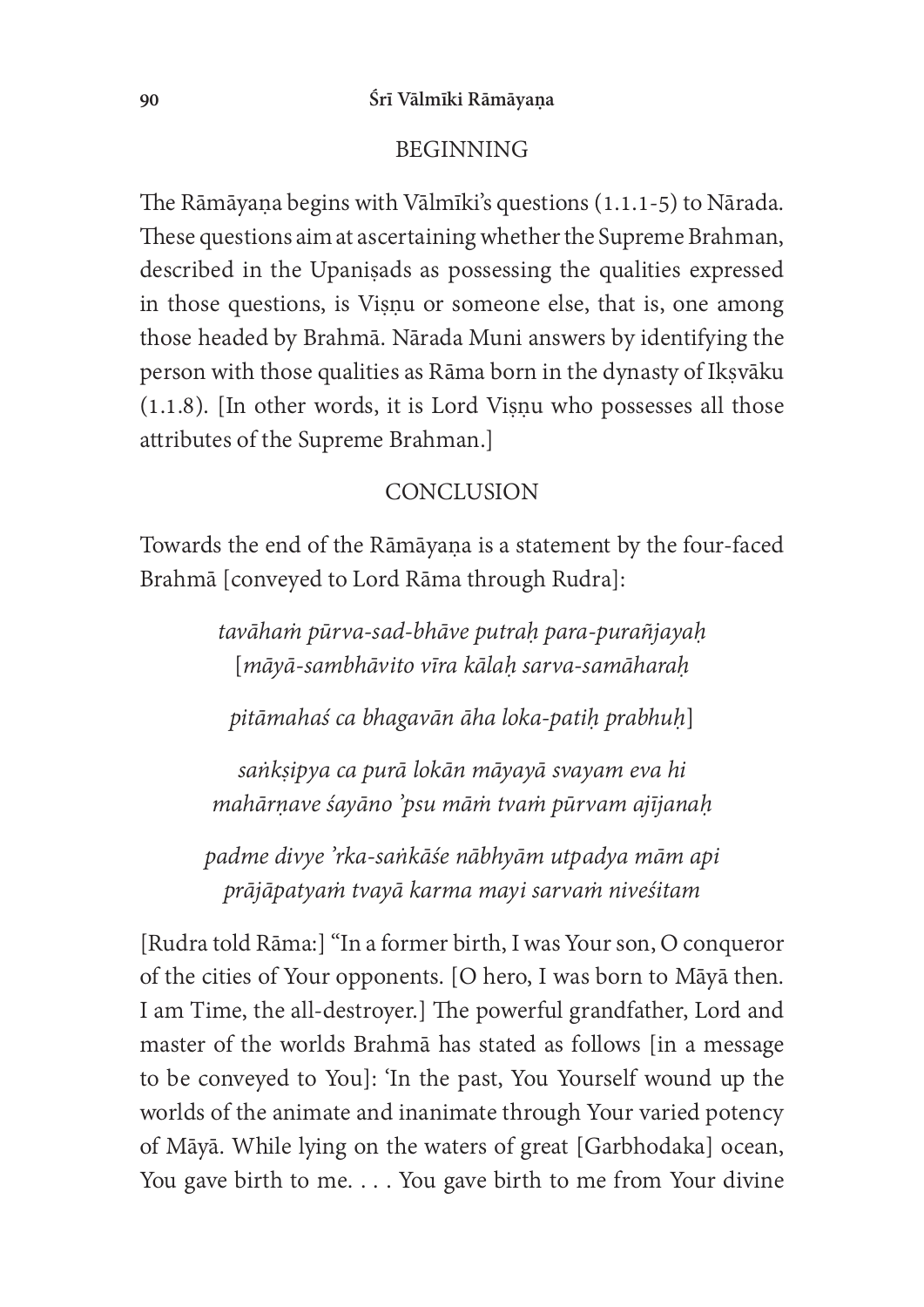lotus navel that was as brilliant as the sun and gave me the entire responsibility of the creation of the creatures." (7.104.2, 3, 4 and 7)

Through statements such as the above, it is admitted that Lord Visnu alone is the Supreme Brahman, the cause of all the universes, since He has been stated to be the cause of all universes and the generator of the creator of the creatures.

# **REPETITION**

This point that Lord Viṣṇu alone possesses the features of the Supreme Brahman as described in the Upaniṣads is repeated [throughout the Rāmāyaṇa].

- 1. Canto 1 (Bāla-kāṇḍa):
	- a. When Lord Brahmā approached Lord Viṣṇu to incarnate as the son of Dasaratha, it is mentioned that He is the cause of the universe—etasminn antare visnur upajāto mahādyutiḥ / śaṅkha-cakra-gadā-pāṇiḥ pīta-vāsā jagat-patiḥ: "At this time, the greatly effulgent Lord of the universe, Lord Viṣṇu bearing in His hands a conch, discuss and mace, dressed in yellow cloth, appeared." (1.15.16).
	- b. The demigods then prayed to Him acknowledging Him to be the Supreme Being whose uncommon quality is that He is object of surrender for all— tvam gatih paramā deva sarvesām nah parantapa: "O Lord, You alone are the supreme means of auspiciousness for all of us. O tormentor of Your enemies, kindly resolve to incarnate in the world of humans to kill the enemies of the devas." (1.15.26).
	- c. Then, it is mentioned that all of the devas offered prayers unto Him, demonstrating that He is meant to be offered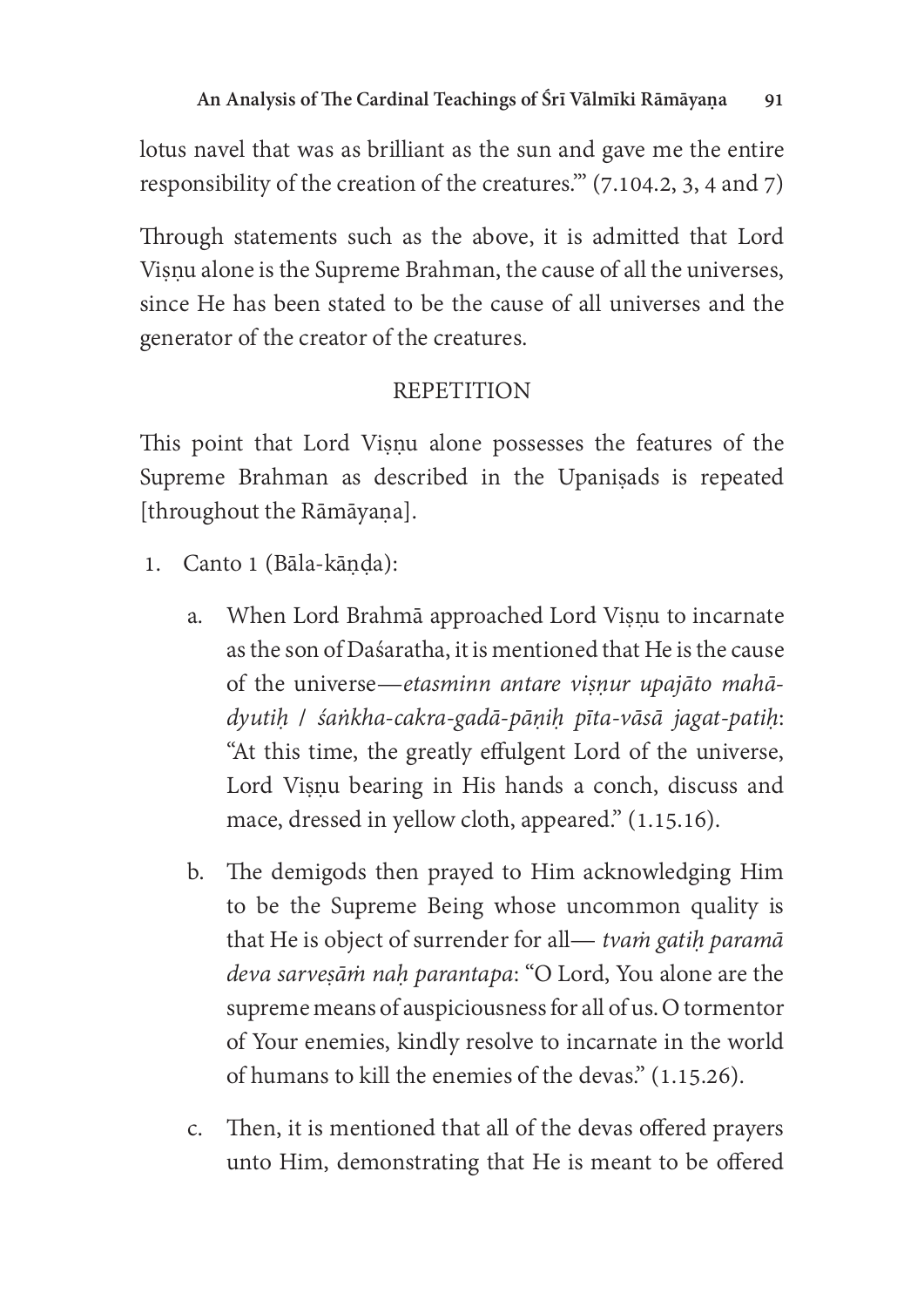#### 92 Śrī Vālmīki Rāmāyaṇa

prayers by everyone—tato deva-rṣi-gandharvāḥ sarudrāḥ sāpsaro-gaṇāḥ / stutibhir divya-rūpābhis tuṣṭuvur madhusūdanam: "Then, devas, rṣis, gandharvas, the rudras and the apsarās glorified the killer of the Madhu demon with poetic praises that describe His divine, spiritual nature." (1.15.32).

- d. Then there is the statement of Visvāmitra—aham vedmi mahātmānaṁ rāmaṁ satya-parākramam / vasiṣṭho 'pi mahā-tejā ye ceme tapasi sthitāḥ: "I am aware that Rāma is the Supreme Soul and that His prowess is true. Even Vasistha of great prowess and all those here situated in austerities also know this." (1.19.14). Without the strength of austerity, one cannot know and understand the nature of the Supreme Being, the Mahāpuruṣa. This is stated in the Śruti as follows: (1) vedāham etam purusam mahāntam: "I know this Supreme Being to be the Mahāpuruṣa, the Great Being." (Śvetāśvatara Upaniṣad 3.8), and (2) tam etaṁ vedānuvacanena brāhmaṇā vividiṣanti yajñena dānena tapasānāśakena: "Brāhmaṇas desire to understand this Supreme Person through Vedic studies, sacrifices, charities, austerities and fasting." (Brhad-āraṇyaka Upaniṣad 4.4.22)
- e. During Sītā's wedding, Vasiṣṭha also revealed that Lord Viṣṇu is the original cause of all—avyakta-prabhavo brahmā śāśvato nitya avyayaḥ / tasmān marīciḥ saṁjajñe marīceh kāśyapah sutah: "From the unmanifest Lord was born Brahmā, eternal, ever-lasting and inexhaustible. From him, Marīci was born. Marīci's son was Kaśyapa."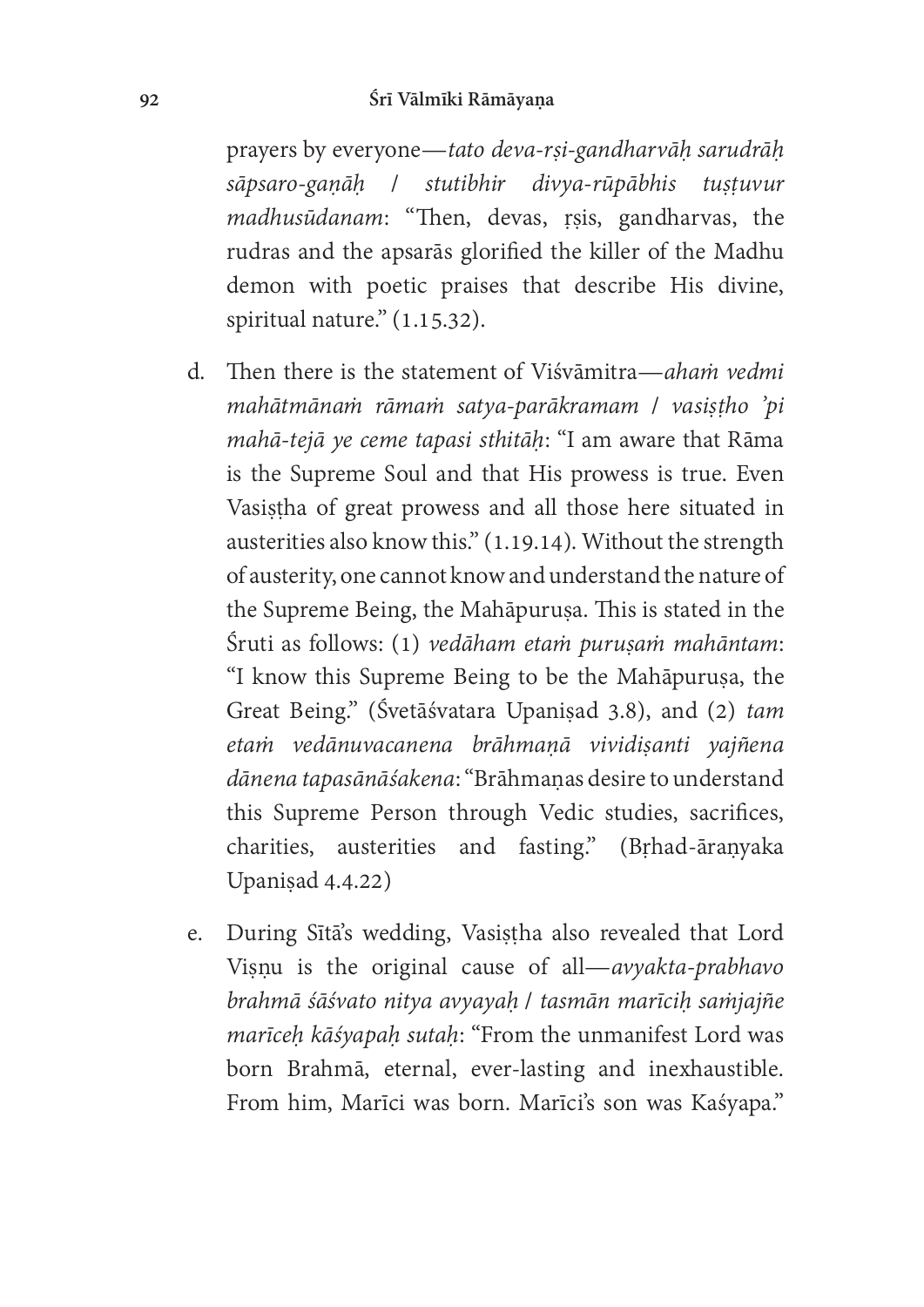$(1.70.19)$  [The "unmanifest Lord" is none other than Lord Viṣṇu as seen from the statement of Lord Brahmā to Lord Rāma in 7.104.7 quoted above.]

- . Paraśurāma also pointed out that Lord Viṣṇu is the supreme among the worshipable deities—adhikam menire visnum devāh sarsiganās tadā: "The devas and rsis concluded that Lord Visnu is greater [than Lord Śiva]."  $(1.75.20)$
- 2. Canto 2 (Ayodhyā-kāṇḍa):
	- a. Lord Viṣṇu is described as being eternal—sa hi devair udīrnasya rāvaņasya vadhārthibhih / arthito mānuṣe loke jajñe viṣṇuḥ sanātanaḥ: "Indeed, that eternal Lord Viṣṇu, upon being beseeched by the devas who wanted the vehement Rāvana killed, took birth in the world of humans."<sup>10</sup> (2.1.7)
	- b. Later, He is also referred to as the self-effulgent and allpervading source of Brahmā—ākāśa-prabhavo brahmā śāśvato nitya avyayah: "From the all-pervading selfeffulgent Lord was born Brahmā who is everlasting, eternal and inexhaustible." (2.110.5)
- 3. Canto 3 (Araṇya-kāṇḍa): Mārīca tells Rāvaṇa that Rāma is of unbounded glory—aprameyam hi tat-tejo yasya sā janakātmajā: "Unbounded is the prowess of the possessor of Janaka's daughter." (3.37.18)<sup>11</sup>

<sup>10.</sup> That Lord Visnu is eternal is clear evidence that He has an eternal identity and hence cannot be a conditioned soul, whose names, forms and identities are non-eternal.

<sup>11.</sup> In the same conversation, Mārīca tells Rāvana quite explicitly that Śrī Rāma is the Lord of everyone just as Indra is the Lord of the devas: rājā sarvasya lokasya devānām maghavān<br>iva (3.37.13) iva (3.37.13)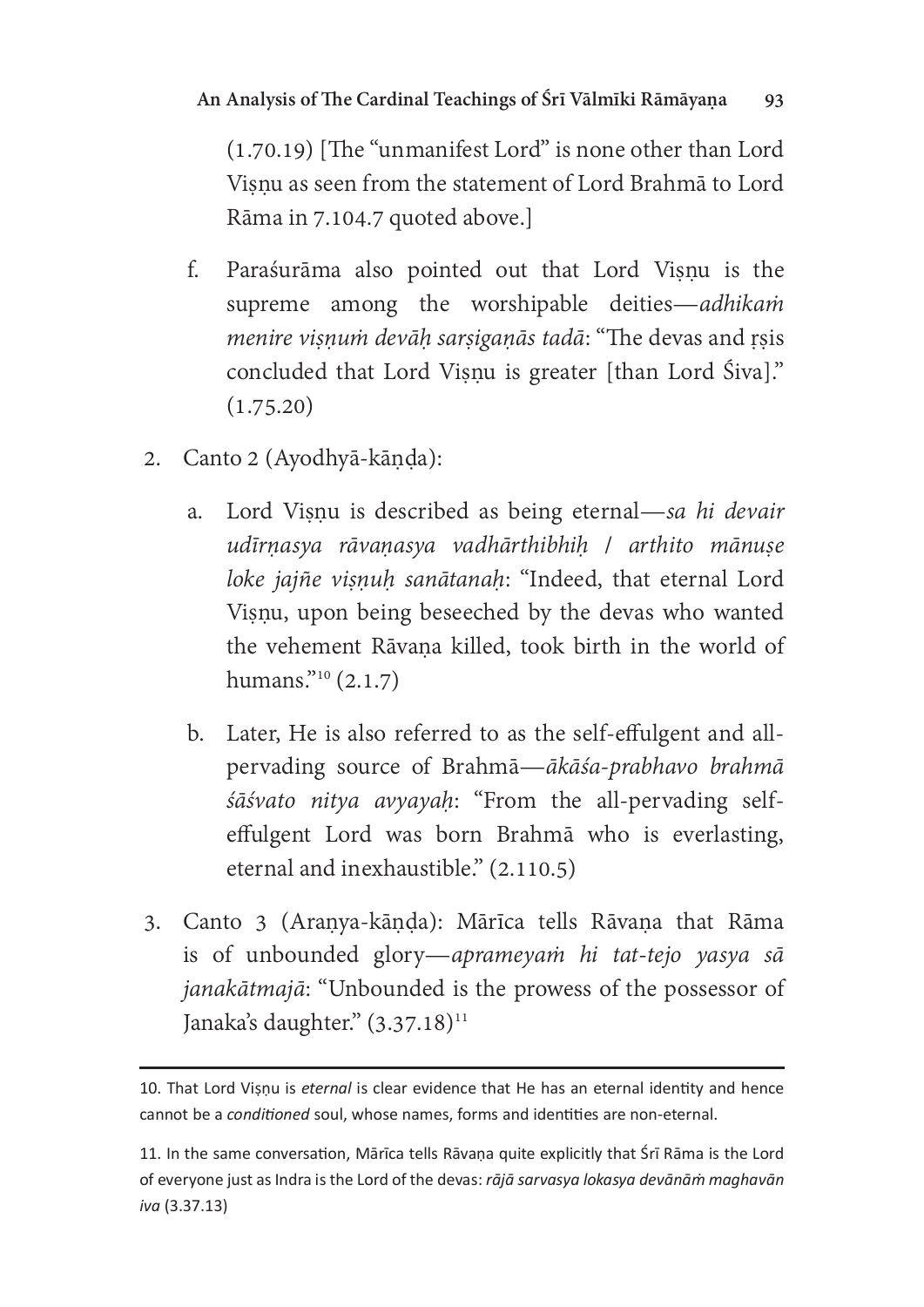- 4. Canto 4 (Kiṣkindhā-kāṇḍa): ārā describes Lord Rāma as being a reservoir of all auspicious qualities headed by knowledge and bliss.<sup>12</sup>
	- a. Tārā to Vālī—nivāsa-vrksah sādhūnām āpannānām parā gatiḥ / ārtānāṁ saṁśrayaś caiva yaśasaś caikabhājanam; jñāna-vijñāna-sampanno nideśo nirataḥ pituḥ / dhātūnām iva śailendro gunānām ākaro mahān: "He is a sheltering tree for the sādhus, the ultimate sanctuary for those who approach Him for shelter, the refuge of those who surrender unto Him in distress and the sole repository of fame. Endowed with knowledge and realization, He is absorbed in carrying out the instructions of His father. Like the Himālayas for valuable minerals, He is a great reservoir of all auspicious qualities."  $(4.15.19-20)$
	- b. ārā to Rāma—tvam aprameyaś ca durāsadaś ca jitendriyaś cottama-dhārmikaś ca / akṣayya-kīrtiś ca vicakṣaṇaś ca kṣiti-kṣamāvān kṣatajopamākṣah: "You are unfathomable, unassailable, sense controlled, supremely dhārmika, filled with inexhaustible fame, expert, forgiving like the earth and with eyes red in the corners." (4.24.31)
- 5. Canto 5 (Sundara-kāṇḍa):
	- a. Lord Rāma is pointed out as the destroyer of all—brahmā svayam-bhūś caturānano vā rudras tri-netras tripurāntako vā / indro mahendraḥ sura-nāyako vā trātuṁ na śaktā yudhi rāma-vadhyam: "Neither the self-born Brahmā

<sup>12.</sup> How did Tārā know about Rāma? That is noted in 4.15.15-16. She learnt about Rāmacandra and Laksmana from Angada who learnt about Them from his spies in the forest who had observed Sugrīva's pact with Rāma. This confirms that people in general knew very well that Lord Rāma is the Supreme Being. Even Mandodarī, Rāvana's wife, knew this, as we will notice in Canto 6.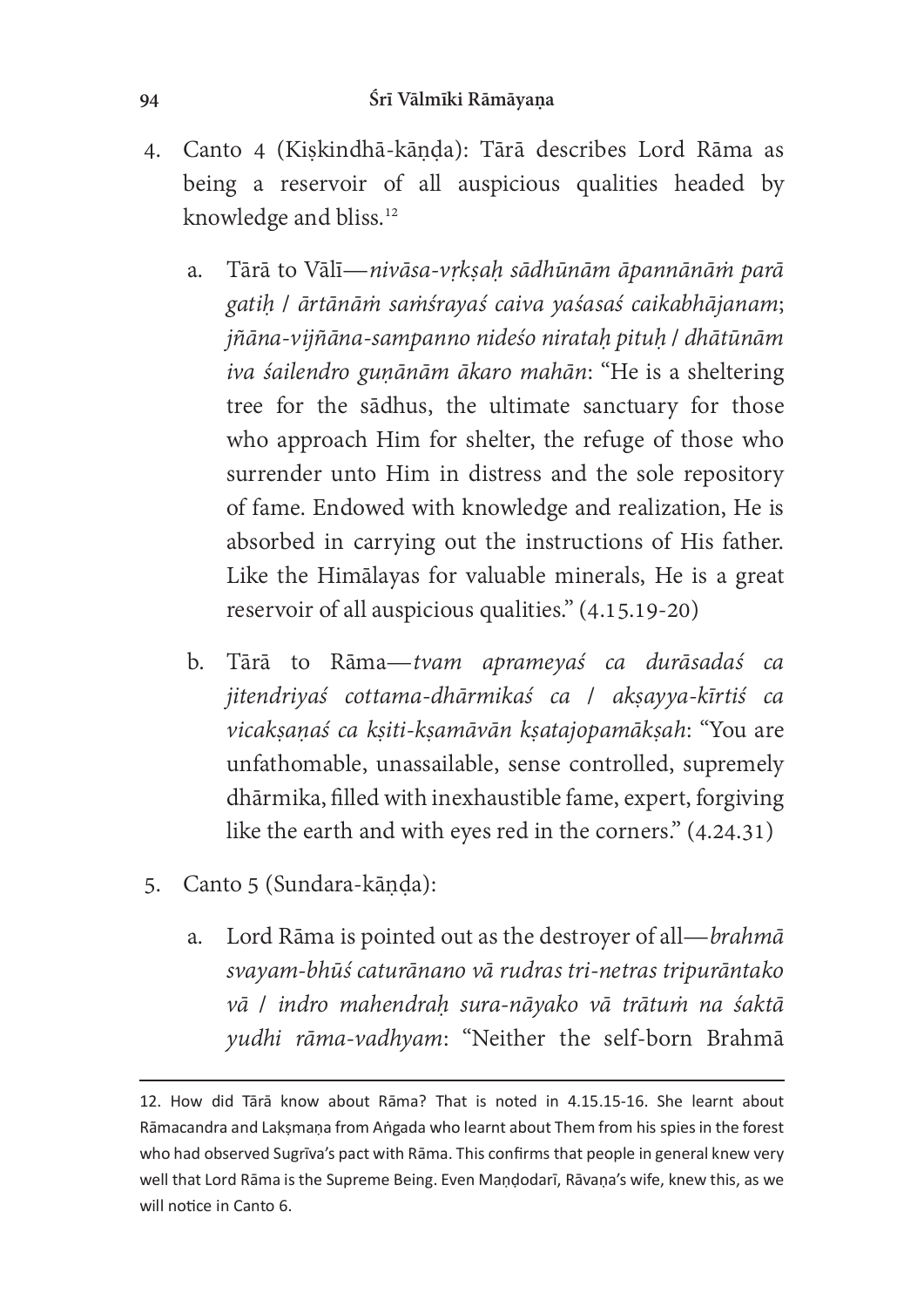of four faces, nor the three-eyed Rudra who destroyed Tripura, nor the opulent Mahendra who rules over the devas can protect in battle a person Rāma wants to kill."  $(5.51.45)$ 

- b. The form of Lord Visnu is described as being unlimited kiṁ vaiṣṇavaṁ vā kapi-rūpam etya rakṣo-vināśāya paraṁ sutejaḥ / anantam avyaktam acintya-rūpaṁ sva-māyayā sāṁpratam āgataṁ vā: "Or did the great transcendental prowess of Lord Visnu appear now, having assumed, by His magical powers, the form of a monkey to destroy the rākṣasas? That prowess is unlimited, unmanifest, inconceivable, unrivalled." (5.54.48)
- 6. Canto 6 (Yuddha-kāṇḍa): One might object to the assertion that Lord Visnu alone is the ultimate cause of the universes on the basis of statements such as:  $(1)$  hiranyagarbhaḥ samavartata agre: "Hiraṇyagarbha was in the beginning." (Rg Veda 10.121), (2) yadā tamas tan na diva na rātrir na san na cāsac chiva eva kevalaḥ: "When there was darkness, there was neither day nor night, neither existence nor non-existence—Śiva alone [existed]." (Śvetāśvatara Upaniṣad 4.18), (3) indro māyābhiḥ puru-rūpa īyate: "Indra appears in many forms by dint of his mystic powers." (Bṛhad-āraṇyaka Upaniṣad 2.5.19) However, in answer to this, it is pointed out that in the context of each of these statements, these names (Hiraṇyagarbha, Śiva and Indra) are not names of the deities commonly known by those names; rather, they are actually words [literally] describing Lord Viṣṇu [because, literally, Hiraṇyagarbha means "the source of the golden Brahmāṇḍa," Śiva means "the auspicious one" and Indra means "the Lord"]. They are similar to words like Sat ("eternally existing"), Brahman ("the Great Being") and Ātmā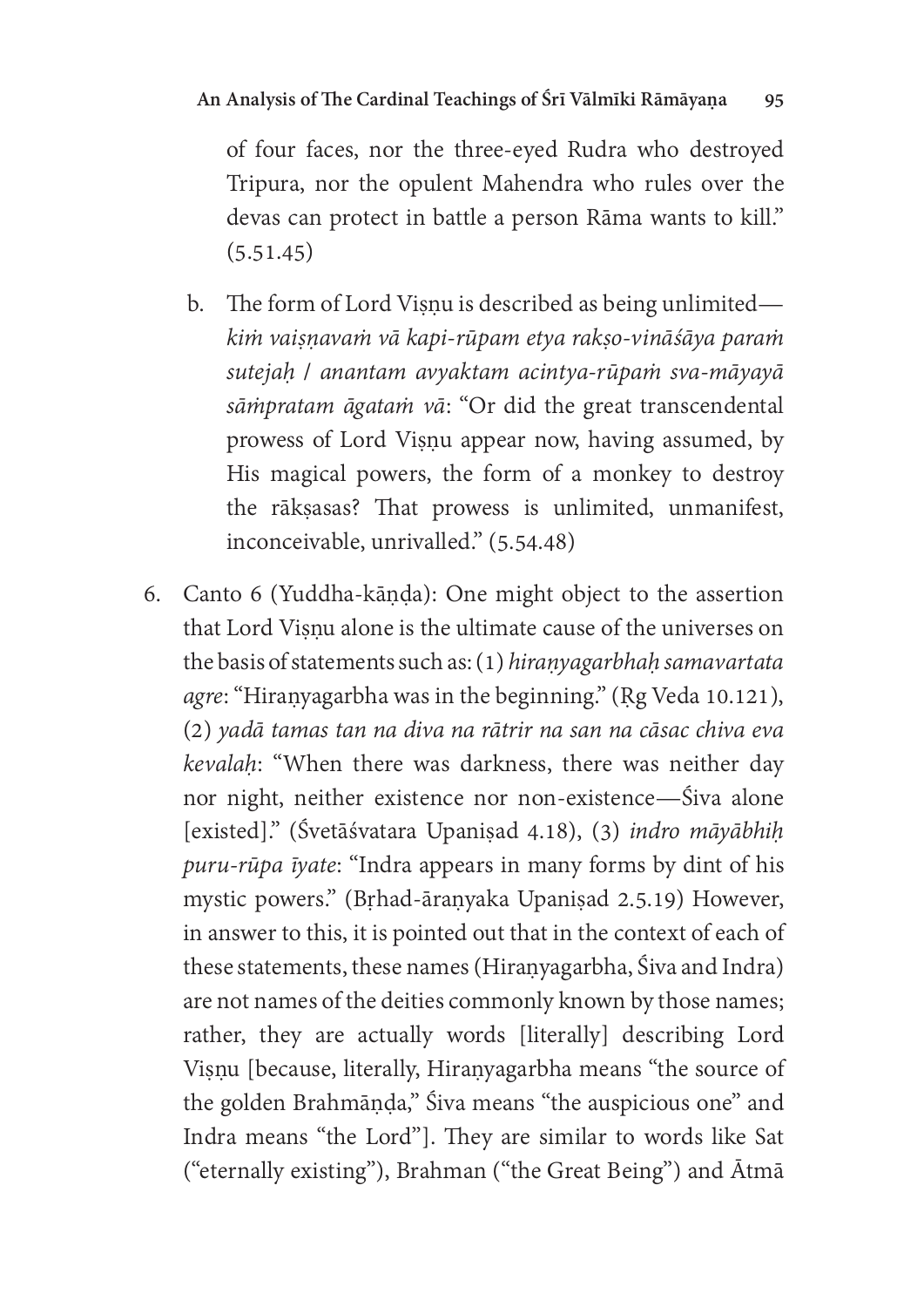("the ultimate soul") [which are generic adjectives describing Lord Viṣṇu]. With this in mind, the following statements have been made [in Canto 6]:

- a. [Maṇḍodarī tells Rāma] that He is the Supreme Soul, the eternal husband of Śrī and so on—vyaktam esa mahā-yogī paramātmā sanātanaḥ / anādi-madhya-nidhano mahataḥ paramo mahān; tamasaḥ paramo dhātā śaṅkha-cakragadādharaḥ / śrīvatsa-vakṣā nitya-śrīr ajayyaḥ śāśvato dhruvaḥ: "Certainly, this is that great yogī, the eternal Supreme Soul without beginning, middle and end, the great one superior to the great, situated far beyond the darkness of matter, the nourisher, the one who holds a conch, disc and a mace, the one who has Śrīvatsa on His chest, who is eternally with Śrī, the one who is unconquerable, who is beyond decay and transformation." (6.114.14-15)
- b. Later on, [Lord Brahmā] states that He [alone] can be referred to by the expression "Nārāyaṇa"—bhagavān nārāyaṇo devaḥ śrīmāṁś cakrāyudho vibhuḥ / ekaśṛṅgo varāhas tvaṁ bhūta-bhavya-sapatnajit: "You are the all-pervading Lord Nārāyana, the husband of Śrī, and the wielder of the disc. You were the one-horned Varāha. You have conquered Your opponents in the past and will do so in the future."  $(6.120.13)^{13}$

# **NOVELTY**

Novelty indicates an understanding that can come from no other source of valid knowledge. Indeed, the fact the Supreme Truth is

<sup>13.</sup> The commentator does not present statements about the glorious position of Lord Visnu as set out in Canto 7 (Uttara-kāņḍa) probably because this Canto is too explicit in presenting the details of His glories.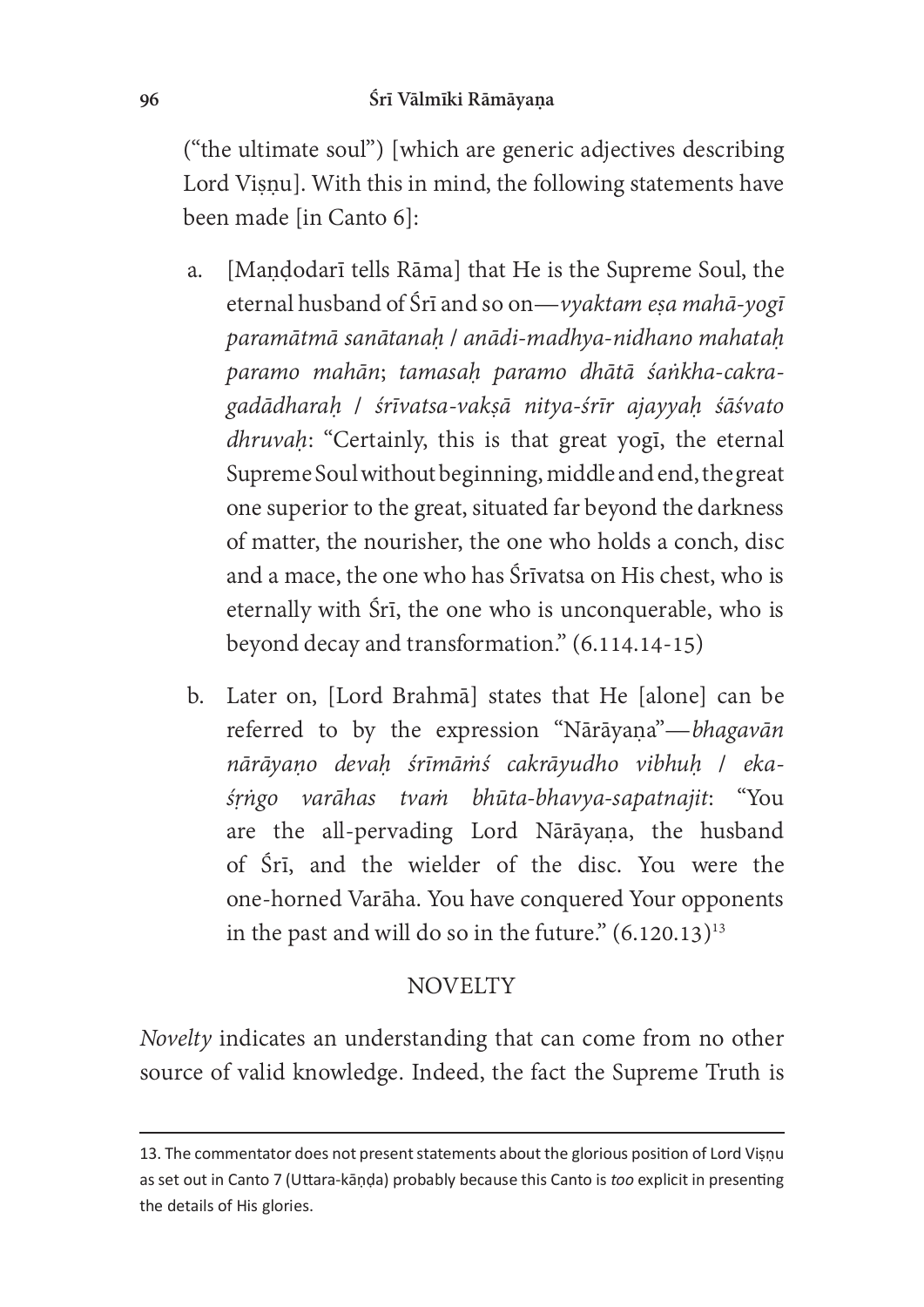Lord Visnu cannot be understood from any other source of valid knowledge.

### **RESULT**

The result [of surrendering unto Lord Rāma] is attainment of His abode and so on. This is very explicit at the end of the Rāmāyaṇa.<sup>14</sup>

### PRAISE AND LOGICAL REASON

The supremacy of Lord Viṣṇu [over Lord Śiva] has been shown in Canto 1, Chapter 75. This chapter first praises Lord Viṣṇu and then [describes an incident proving Lord Viṣṇu's supremacy over Lord Śiva thus: After Lord Śiva destroyed Tripura, an extremely difficult task, desiring to see who among Lord Śiva and Lord Viṣṇu is strong and and who is weak, all the demigods asked Grandfather Brahmā who among the two is stronger. Having understood the intention of the demigods, Grandfather Brahmā, the best of the truthful, created a quarrel between them. When a quarrel between them came about, there was a great battle between Lord Śiva and Lord Viṣṇu, each desiring to conquer the other, that caused the hairs on the bodies of the viewers to stand on end. Then, by Lord Viṣṇu's sounding of hum, Lord Śiva's bow of terrible prowess was stretched and Mahādeva of three eyes was brought to a standstill. The devas then came together with the rṣis and the cāraṇas and pleaded for peace. Consequently, both of the best of the celestials became peaceful. Having noticed that Lord Śiva's bow was stretched by Lord Viṣṇu's prowess, the devas and ṛṣis concluded that Lord Viṣṇu is greater than Lord Śiva. Then, having worshipped Lord Viṣṇu and having taking permission from Lord Śiva, the demigods departed

<sup>14.</sup> At the end of the Rāmāyaṇa, it is described that by the mercy of Lord Rāmacandra, all of the residents of Ayodhyā were liberated from material existence. Indeed, they attained His abode along with Him when He returned to the spiritual world.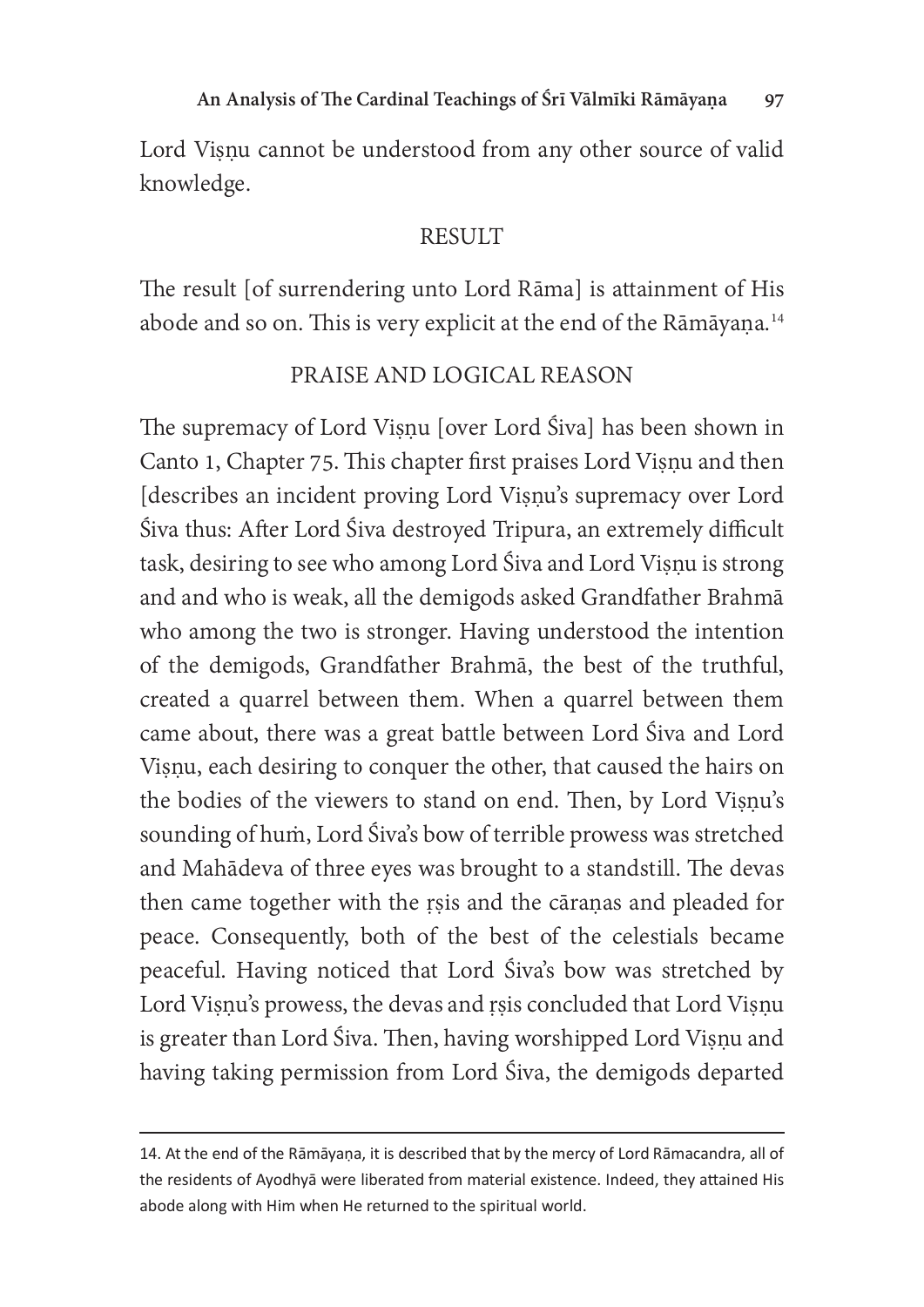to the heavens while keeping Lord Brahmā, Indra and other leaders in front of them.]

In this description, the following text occurs:

jṛmbhitaṁ tad dhanur dṛṣṭvā śaivaṁ viṣṇu-parākramaiḥ adhikaṁ menire viṣṇuṁ devāḥ sarṣi-gaṇās tadā

"Having noticed that Lord Śiva's bow was stretched by Lord Viṣṇu's prowess, the devas and ṛṣis concluded that Lord Viṣṇu is greater [than Lord Śiva]." (1.75.20)

A logical reason is presented here in the context of this event for the devas headed by Brahmā and the sages rationally investigated [the issue of who is supreme] and ascertained that Lord Viṣṇu is superior to Lord Śiva.

One cannot counter-argue that menire (literally "considered") in the above quoted verse indicates that Lord Viṣṇu's victory over Lord Siva was due to some benediction [He had received], for in that case, Lord Śiva would *not* have been angry about this incident.<sup>15</sup> That is noted immediately after this incident:

> dhanū rudras tu saṅkruddho videheṣu mahā-yaśāḥ devarātasya rāja-rṣer dadau haste sasāyakam

"The angry Rudra, however, gave away his bow and arrows to the hands of the greatly famous and saintly king Devarāta in the country of Videha."  $(1.75.22)$ 

One might object, "If Lord Visnu is the supreme worshipable deity, how come He takes *birth* as Rāma?" This is a baseless objection because the Śruti notes:

<sup>15.</sup> If Lord Vișņu conquered over Lord Śiva due to some benediction, there would have been no reason for the latter to continue to retain his anger. See the note to 1.75.1 to better understand incidents such as this and others about Lord Siva as found in the Rāmāyana.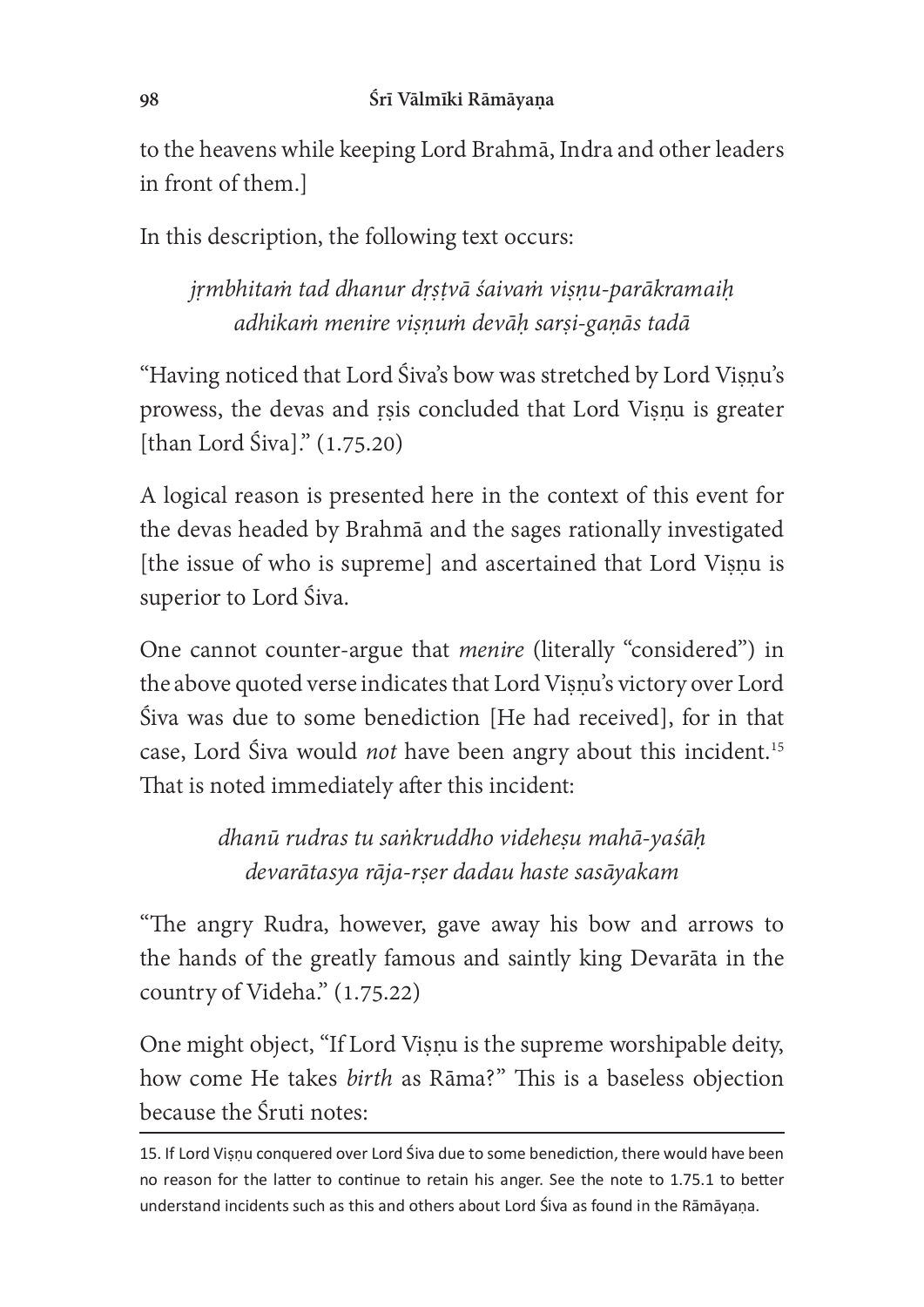## ajāyamāno bahudhā vijāyate

"The Supreme Being takes birth in many forms while remaining unborn." (Taittirīya Āraṇyaka 3.12.13.8) He appears in the material worlds to award protection to them.

The Supreme Being also possesses another extraordinary feature: the ability to bestow liberation from material existence. In the Rāmāyaṇa (3.68.29-30), [Lord Rāma blesses Jaṭāyu with liberation from material existencel:

> yā gatir yajna-śīlānām āhitāgneś ca yā gatiḥ aparāvartināṁ yā ca yā ca bhūmi-pradāyinām

mayā tvaṁ samanujñāto gaccha lokān anuttamān gṛdhra-rāja mahā-sattva saṁskṛtaś ca mayā vraja

"With My permission, go to those unrivalled worlds that are the goals of those who properly perform fire sacrifices, the goals who perform austerities surrounded by fires, the goals of those who do not return [to material existence] and the goals of those who renounce their properties. O king of the vultures, O great being, purified by Me, go!"

In these Rāmāyana verses, "those who do not return" refers to those who are liberated from material existence, as noted in Chāndogya Upaniṣad 8.15.1.4—na ca punar āvartate: "[One who reaches the abode of the Supreme Lord] does not return [to this material] world.]"

"Those who do not return" in these Rāmāyaṇa verses does not refer to kṣatriyas who do not turn back because if a kṣatriya who does not turn back dies, he will naturally attain its result—it does not require the Supreme Lord's [special] favor. Rather, this expression in these Rāmāyaṇa verses refers to attaining liberation, the superior result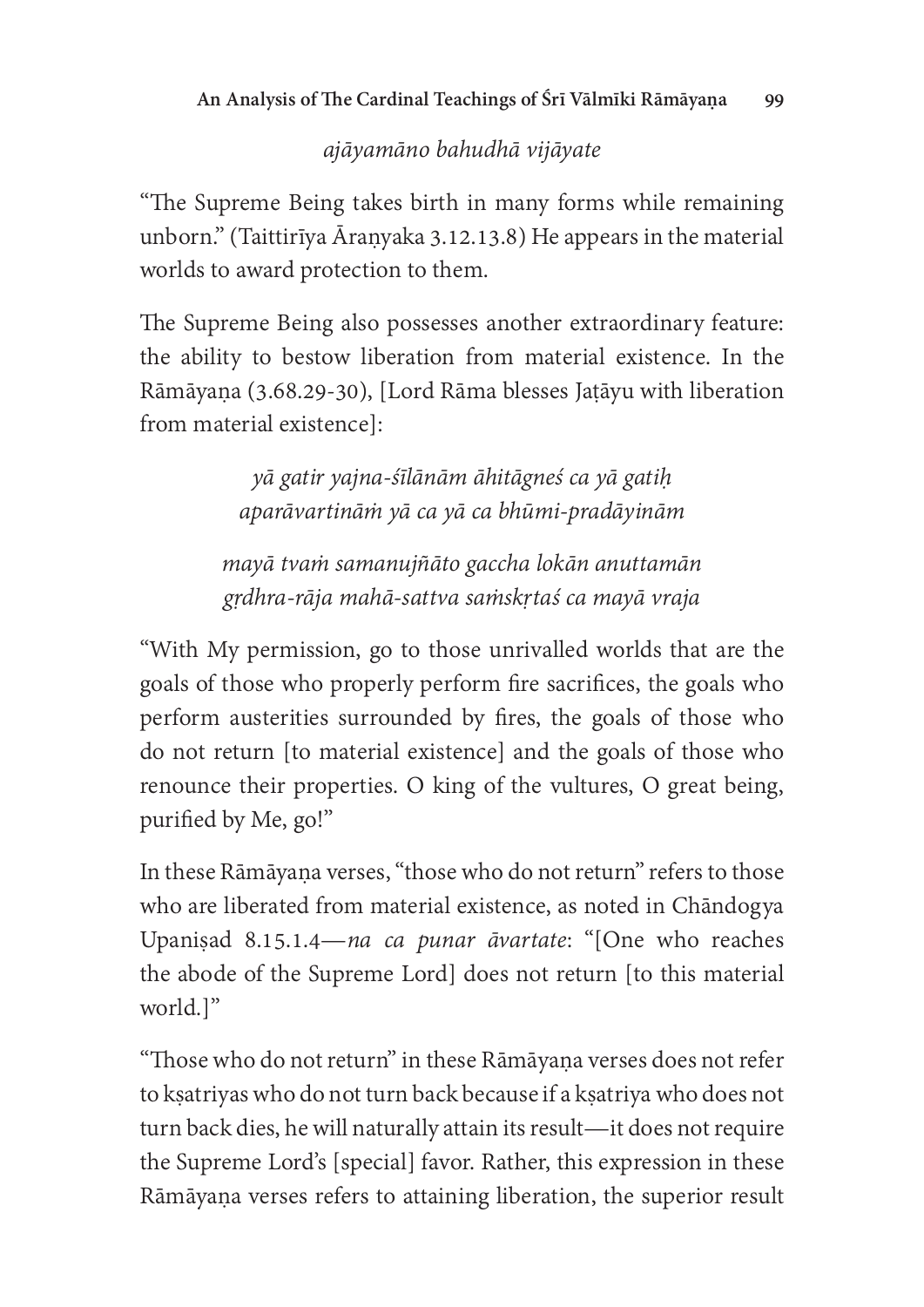of fire sacrifices, austerities and so on. Therefore, the Narasimha Purāṇa has stated in this regard:

mat-kṛte nidhanaṁ yasmāt tvayā prāptaṁ dvijottama tasmāt tvaṁ mat-prasādena viṣṇu-lokam avāpsyasi

[Lord Viṣṇu said:] "O best of the twice-born, because you have given up your body for My sake, by My mercy, you will attain Viṣṇuloka."

Thus, it is clear that Śrī Rāmāyaṇa elucidates the teaching of the Upanisads [also known as the Vedānta] that the Supreme Truth who can be known, understood and realized through the Vedānta in accordance with the six signs used to determine the overall meaning of śāstra is Lord Viṣṇu, not Brahmā, Śiva and so on. This is also stated by Brahmā towards the end of the Rāmāyaṇa:

> asyās tu pariṣan-madhye yad bravīmi nibodha tat etad eva hi kāvyaṁ te kāvyānām uttamaṁ śrutam sarvaṁ vistarato rāma vyākhyāsyati na saṁśayaḥ

ādi-kāvyam idaṁ rāma tvayi sarvaṁ pratiṣṭhitam na hy anyo 'rhati kāvyānāṁ yaśo-bhāg rāghavād ṛte

"Listen to what I say in the midst of this assembly. This is the best of all poems that have been heard [by me]. O Rāma, the entirety of this poem will be elaborately made known [by Vālmīki and his followers]. This original poem is entirely based on Your activities, O Rāma. Other than You, Rāghava, no one else deserves to be famous in poems as a hero."  $(7.98.15-16, 18)$ 

Under these circumstances, the idea babbled by a newcomer [to the study of the Rāmāyana] that the Rāmāyana is actually indirectly suggestive of the supremacy of Lord Śiva [over Lord Visnu] as the Supreme Being is nothing but a joke, a prattle of an ignoramus,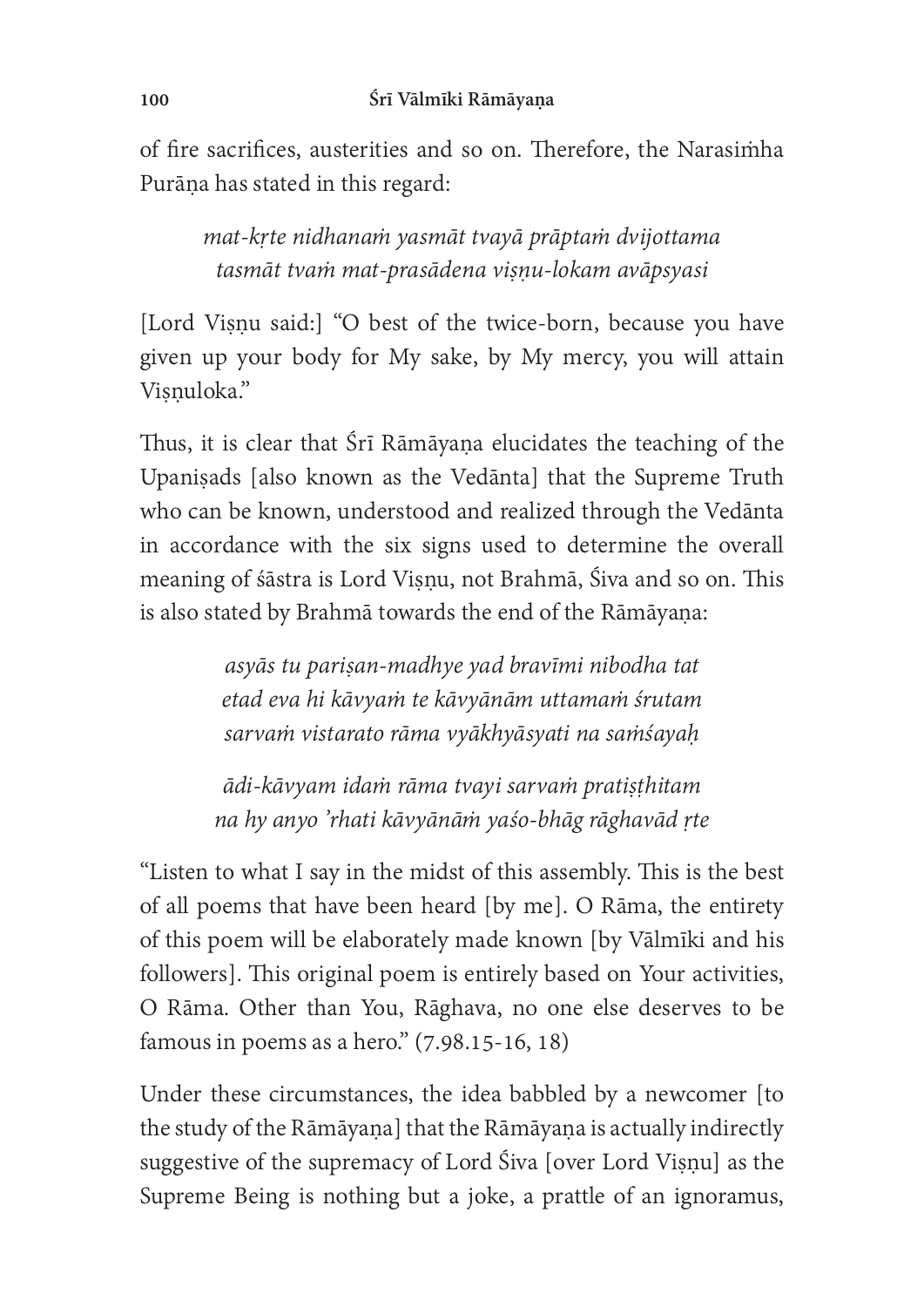for the last verse quoted above clearly states that [according to the highest authority, Lord Brahmā,] no one other than Lord Viṣṇu deserves to be famous in poems as a hero. Activities of Rāma such as His approaching the sungod for help should be understood to be in line with His humanlike mood similar to His worship o and service to Viśvāmitra and other elders. Specific details will be pointed out wherever appropriate.

Canto 1 of the Rāmāyaṇa reveals that Śrī Viṣṇu is the cause of the appearance of the universe. Canto 2 reveals that He is the cause of its maintenance. Canto 3 reveals that He is the giver of liberation. Canto 4 describes Him as the possessor of the prosperity of all auspicious qualities. Canto 5 describes Him as the destroyer of all. Canto 6 describes Him as knowable through the Upaniṣads. Canto 7 describes Him as the cause of the creator of the universe. Thus it has been clearly ascertained that Lord Visnu in the form of Lord Rāma is the Supreme Truth.<sup>16</sup>

# SECTION<sub>2</sub>

By what means can the above-mentioned Supreme Truth be attained? Anticipating this question, the sage Vālmīki describes the process of surrender unto Him in this Rāmāyaṇa, thus elucidating the Vedic description of the process of surrender unto Him:

> yo brahmāṇaṁ vidadhāti pūrvaṁ yo vai vedāṁś ca prahiṇoti tasmai taṁ ha devam ātma-buddhi-prakāśaṁ mumukṣur vai śaraṇam ahaṁ prapadye

"Because I desire liberation, let me surrender unto the Supreme Personality of Godhead, who first enlightened Lord Brahmā in Vedic knowledge through Lord Brahma's heart. The Lord is the

<sup>16.</sup> Meaning He is the Supreme Brahman.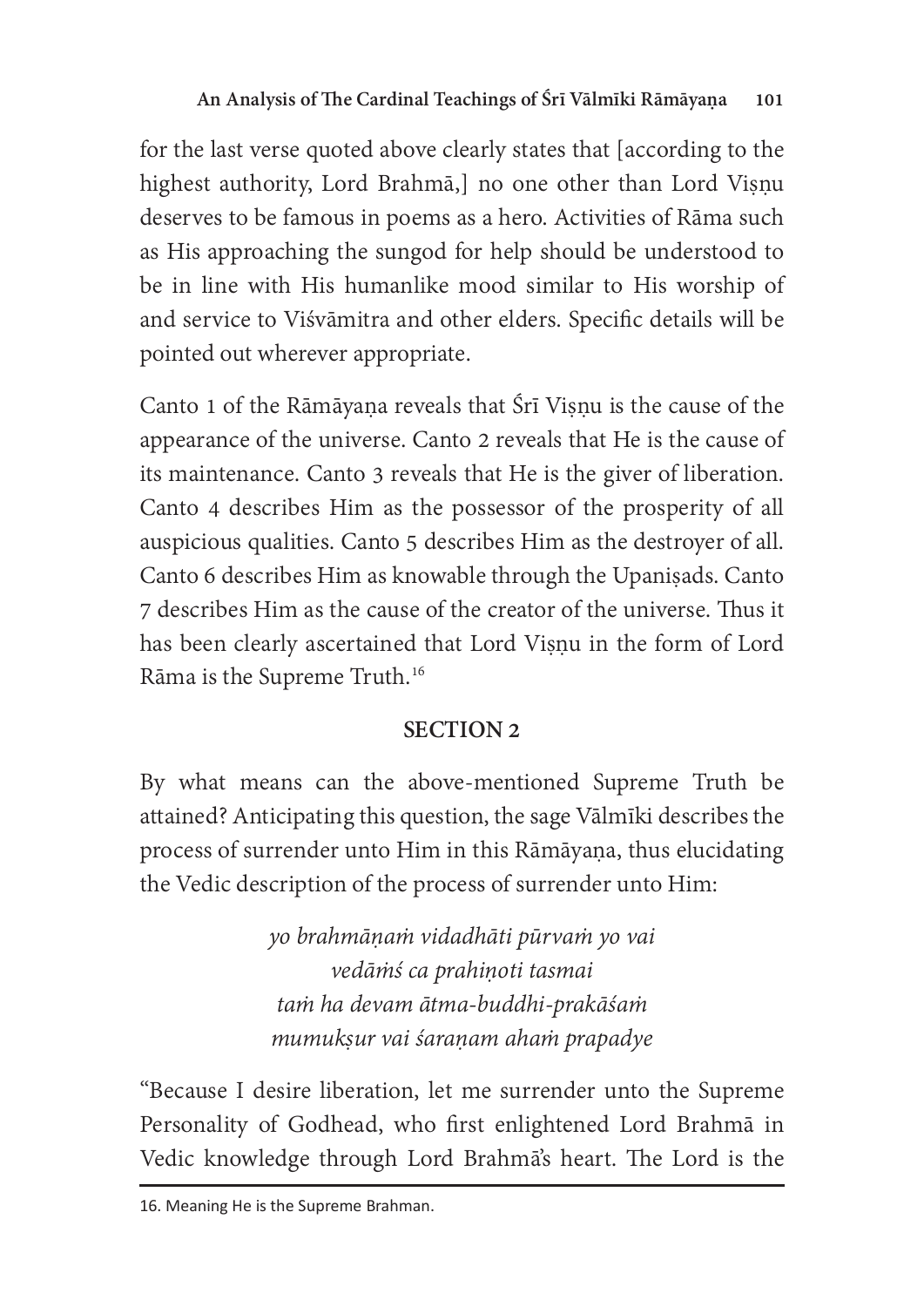original source of all enlightenment and spiritual advancement."<sup>17</sup> (Śvetāśvatara Upaniṣad 6.18)

Indeed, from the beginning of the Rāmāyaṇa to its end, Śrī Vālmīki presents surrender as the means to attain all sorts of benefits by illustrating the attainment of specific results by persons eligible for them by surrendering [unto those who are capable of fulfilling those desires and who are compassionate upon such surrendered souls].<sup>18</sup>

[There are six items of surrender as taught in the scriptures:  $(1)$ ] to do whatever is pleasing to the object of surrender, (b) to avoid whatever is displeasing to the object of surrender, (c) to have great faith that the object of surrender will protect the surrendered soul, that is, will grant the result desired by the surrendered soul and protect the surrendered soul from all obstacles to the fulfillment of their desired result, (d) to beseech the object of surrender to protect him, (e) to submit oneself completely, that is, to give up the consideration of submitting unto anyone else, and (f) to

18. Surrender unto the Supreme Personality of Godhead is also the central teaching of Bhagavad-gītā. Śrīla Prabhupāda explains this in his Preface to Teachings of Lord Caitanya:<br>"Lord Krope's ultimate instruction in Bhagavad gītā is that overvene should surrender unto "Lord Krsna's ultimate instruction in Bhagavad-gītā is that everyone should surrender unto Him, Lord Krsna. Krsna promises to take immediate charge of such a surrendered soul. The Lord, the Supreme Personality of Godhead, is already in charge of the maintenance of this creation by virtue of His plenary expansion, Kṣīrodakaśāyī Viṣṇu, but this maintenance is not direct. However, when the Lord says that He takes charge of His pure devotee, He actually takes direct charge. A pure devotee is a soul who is forever surrendered to the Lord, just as a child is surrendered to his parents or an animal to its master." Srīla Bhaktivinoda Thākura has also elaborately described the process of surrender in his Bengali prayer booklet *Śaraṇāgati*.<br>We request interested Veisnaues to so through it to better understand what surrender unto We request interested Vaisnavas to go through it to better understand what *surrender* unto<br>the Lard means and what it does not mean. At *Būng Bashunētha Vēnī Bublications*, we the Lord means and what it does not mean. At Rūpa Raghunātha Vāṇī Publications, we<br>intend to publish an edition of this important booklet with Bongali English equivalents. intend to publish an edition of this important booklet with Bengali-English equivalents, translation and detailed references to the writings of our predecessor-ācāryas and śāstra.

<sup>17.</sup> The translation is Śrīla Prabhupāda's and occurs in Caitanya-caritāmrta, Madhya 8.264 purport.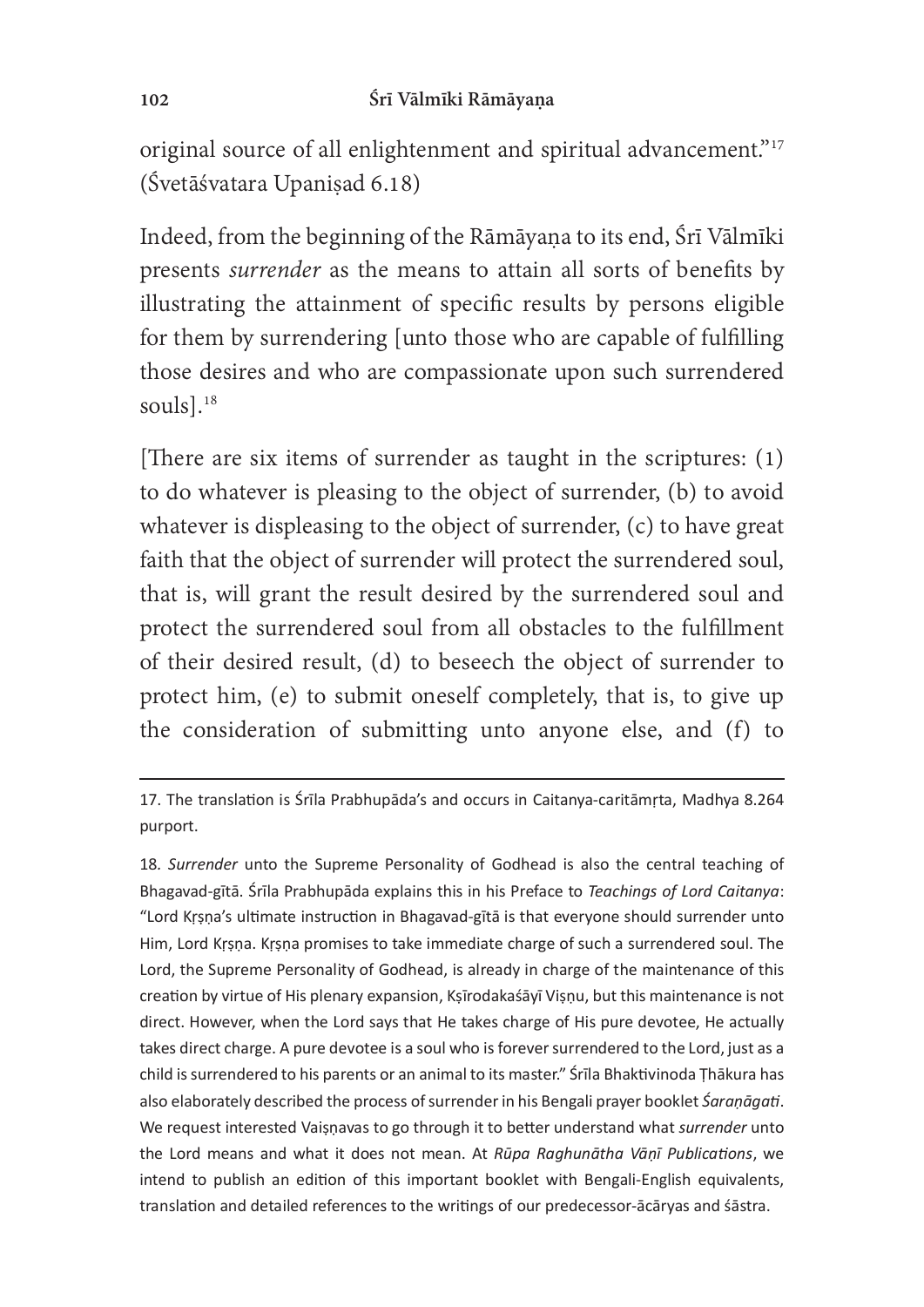submit oneself helplessly, that is, to give up all other endeavors in this regard. This is what is technically referred to as *śaraṇāgati* or surrender.]<sup>19</sup>

The various aspects of the process of surrender are set out below with reference to incidents described in the Rāmāyaṇa.

1. At the beginning, Śrī Vālmīki describes the supreme master and Lord of all as waiting for the opportunity to protect His surrendered devotees. [As soon as the devas surrender unto Him and beseech Him to save them from the torments of Rāvaṇa,] He became brilliant [in satisaction] thinking, "I have now got the opportunity to protect those who have surrendered unto Me," and appeared with His weapons for protecting them,

<sup>19.</sup> Lord Caitanya quotes the following verse from the Vaisnava-tantra-anukulyasya  $\frac{1}{2}$ saṅkalpaḥ prātikūlyasya varjanam / rakṣiṣyatīti viśvāso goptṛtve varaṇaṁ tathā / ātma-<br>niksena kārpanye sad vidhā śaraṇāaatib: "The six divisions of surrender are the assentance niksepa-kārpanye sad-vidhā śaranāgatih: "The six divisions of surrender are the acceptance of those things favorable to devotional service, the rejection of unfavorable things, the conviction that Krsna will give protection, the acceptance of the Lord as one's guardian or master, full self-surrender, and humility." (Caitanya-caritamrta, Madhya 22.100) Srila Prabhupāda has commented, "One who is fully surrendered is qualified with the six following characteristics: (1) The devotee has to accept everything that is favorable for the rendering of transcendental loving service to the Lord. (2) He must reject everything unfavorable to the Lord's service. This is also called renunciation. (3) A devotee must be firmly convinced that Krsna will give him protection. No one else can actually give one protection, and being firmly convinced of this is called faith. This kind of faith is different from the faith of an impersonalist who wants to merge into the Brahman effulgence in order to benefit by cessation of repeated birth and death. A devotee wants to remain always in the Lord's service. In this way, Krsna is merciful to His devotee and gives him all protection from the dangers found on the path of devotional service. (4) The devotee should accept Krsna as his supreme maintainer and master. He should not think that he is being protected by a demigod. He should depend only on Krsna, considering Him the only protector. The devotee must be firmly convinced that within the three worlds he has no protector or maintainer other than Krsna. (5) Self-surrender means remembering that one's activities and desires are not independent. The devotee is completely dependent on Krsna, and he acts and thinks as Krsna desires. (6) The devotee is meek and humble."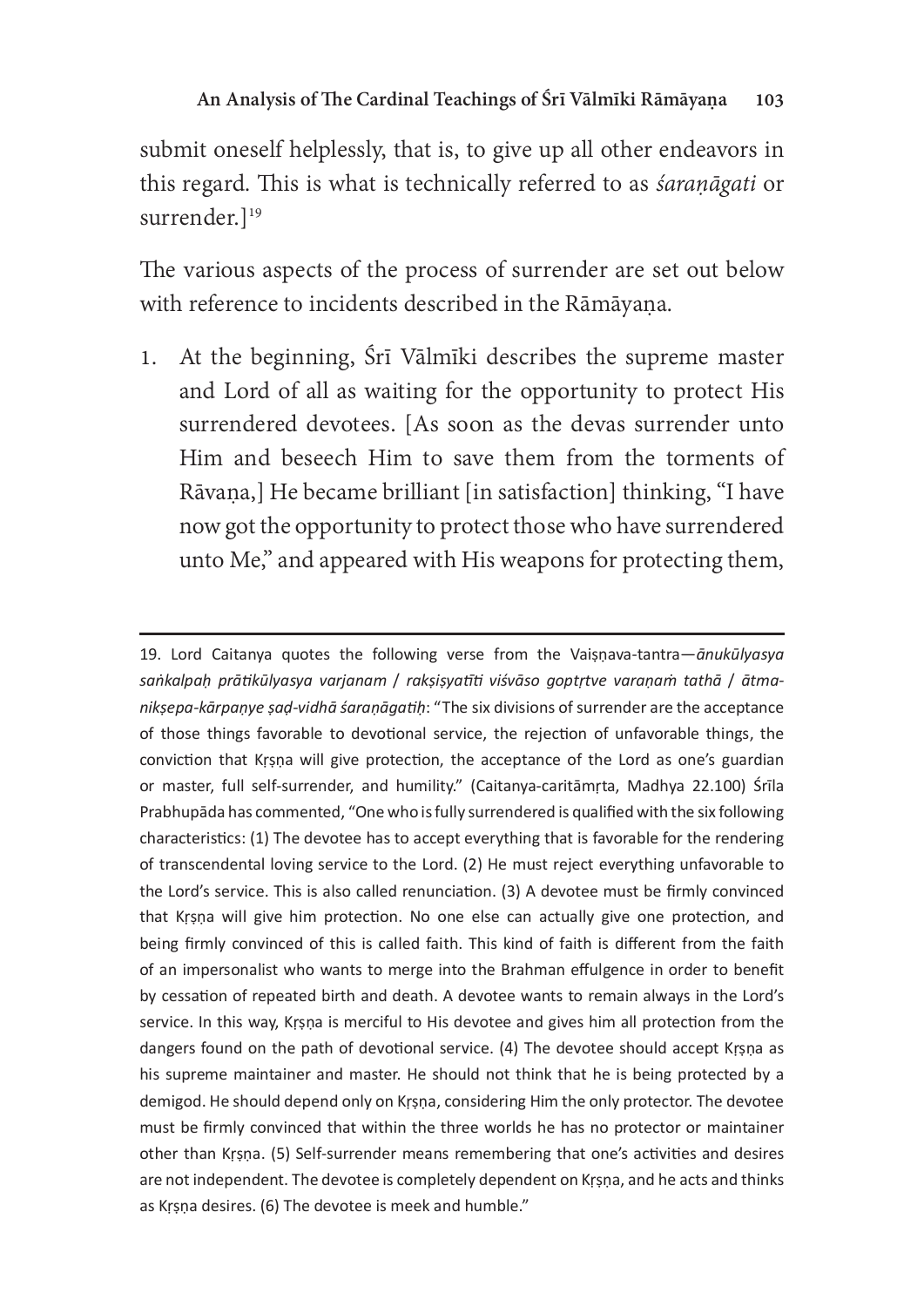and stood amidst them, fully ready to award them protection [from any danger]. This is stated as:

etasminn antare viṣṇur upayāto mahā-dyutiḥ śaṅkha-cakra-gadā-pāṇiḥ pīta-vāsā jagat-patiḥ

"At this time, the greatly effulgent Lord of the universe, Lord Viṣṇu bearing in His hands a conch, discuss and mace, dressed in yellow cloth, appeared." (1.15.16)

2. At that time, the devas headed by Brahmā and Rudra surrendered unto Lord Visnu, begging Him to award them the result of killing Rāvaṇa:

vadhārtham vayam āyātās tasya vai munibhih saha siddha-gandharva-yakṣāś ca tatas tvāṁ śaraṇaṁ gatāḥ

"We have assembled here along with the sages so that he may be killed. The siddhas, gandharvas and yakṣas take shelter of You for this reason." (1.15.25)

3. In the Rāmāyaṇa, the sage Vālmīki also describes in detail how persons such as Triśaṅku and Śunaḥśepa surrendered unto persons such as Viśvāmitra. He does this to point out that (a) the highest duty (dharma) is to award protection to a surrendered soul and that (b) if one surrenders unto a person who is fully capable of awarding the desired protection and who is compassionate upon the surrendered soul, such surrender will invariably lead to the desired success.<sup>20</sup>

20. Triśanku was a king in the line of Ikṣvāku who had wanted to go to Svarga in his own body through certain Vedic procedures. Though he was cursed by Vasistha's sons to attain the status of one who is born as a candala, he surrendered unto Visvamitra who was capable of fulfilling his desire and who became compassionate upon him. Viśvāmitra fulfilled his desire, even at the risk of inconveniencing the demigods. Sunahsepa was Visvamitra's nephew. He had been sold off by his parents to a king as a man-animal to be sacrificed by that king. By providence, Sunahsepa happened to meet Visvamitra and surrendered unto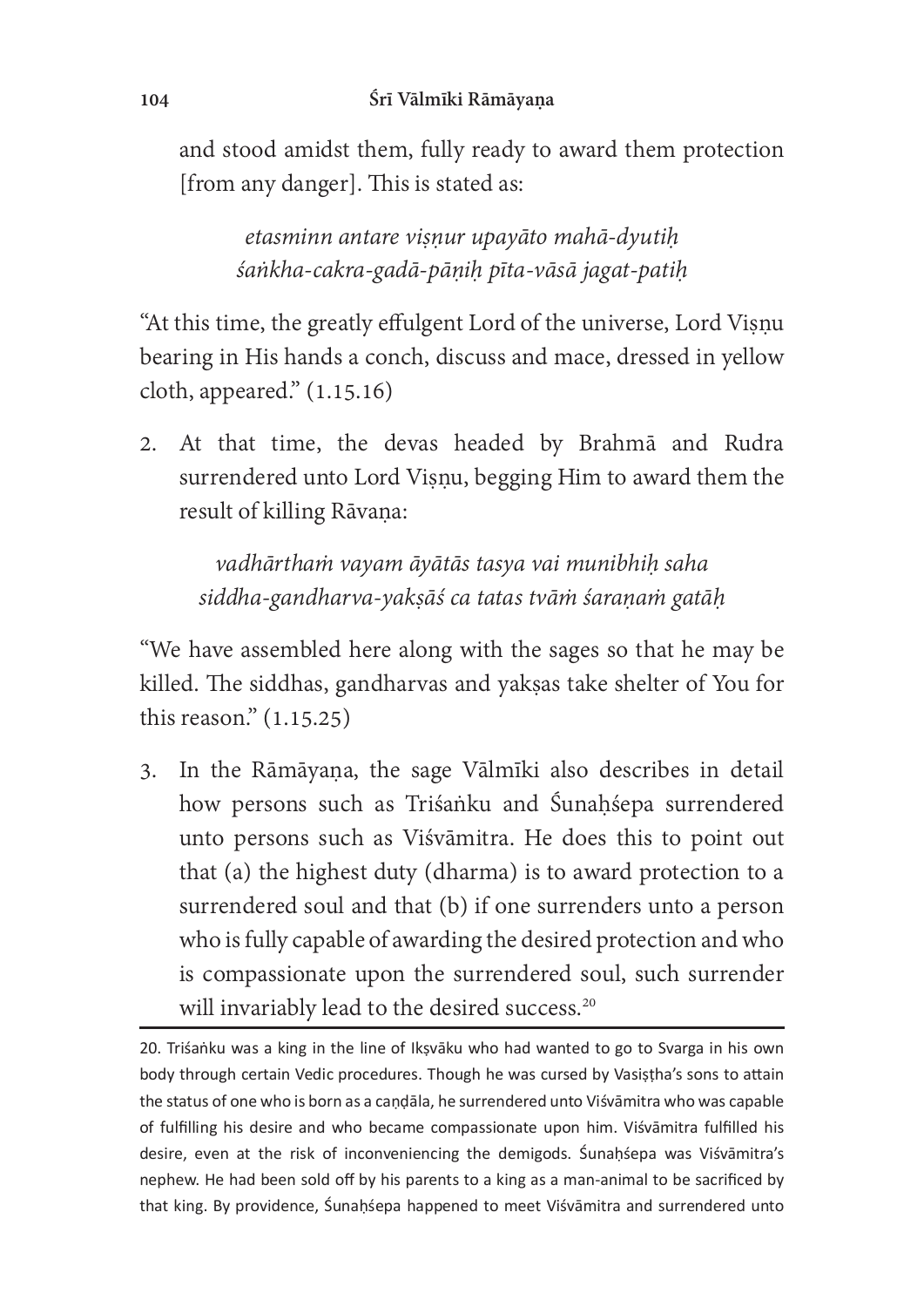4. Śrī Vālmīki also points out that while surrendering unto the Supreme Lord, one must first submit to His consort, who mediates between the surrendered soul and the Lord and pleads for His mercy upon the surrendered soul:

> sa bhrātuś caranau gādhaṁ nipīdya raghu-nandanah sītām uvācātiyaśā rāghavaṁ ca mahā-vratam

"Holding His brother's feet tightly, the greatly famous Laksmana, the beloved descendant of Raghu, spoke to Sītā and Rāghava of great resolve." (2.30.2)

5. Bharata surrendered unto Rāma desiring the result of Rāma's coronation as the king of Ayodhyā. [Indeed, He even said:]

śeṣye purastāc chālāyā yāvan na pratiyāsyati

"I will sleep in front of a hut here until Rāma returns [to Ayodhyā and becomes its ruler]." (2.111.14)

[But it appears that Rāmacandra did not fulfil Bharata's desire though He surrendered unto Him. Why is that?] In this situation, Rāma had come out [of Ayodhyā] to grant the result of the devas' surrender unto Him when they had beseeched Him to kill Rāvaṇa. Therefore, Lord Rāma gave Bharata His sandals (pādukā) as His representative [as the ruler of Ayodhyā], thus making His surrender unto Him fruitful, and after fulfilling the cherished desires of the devas, He [returned to Ayodhya and] coronated Himself as its

him, knowing him to be capable of fulfilling his desire to be alive and not be sacrificed by that king. Viśvāmitra became compassionate upon him and taught him two mantras to be chanted. Sunahsepa did so and was set free and alive by the intervention of Indra who was pleased upon his chanting of those two mantras. Both of these histories are found in Canto 1 of the Rāmāyana; the history of Triśanku is found in Chapters 57 to 60, and the history of Śunahśepa is found in Chapters 61 and 62.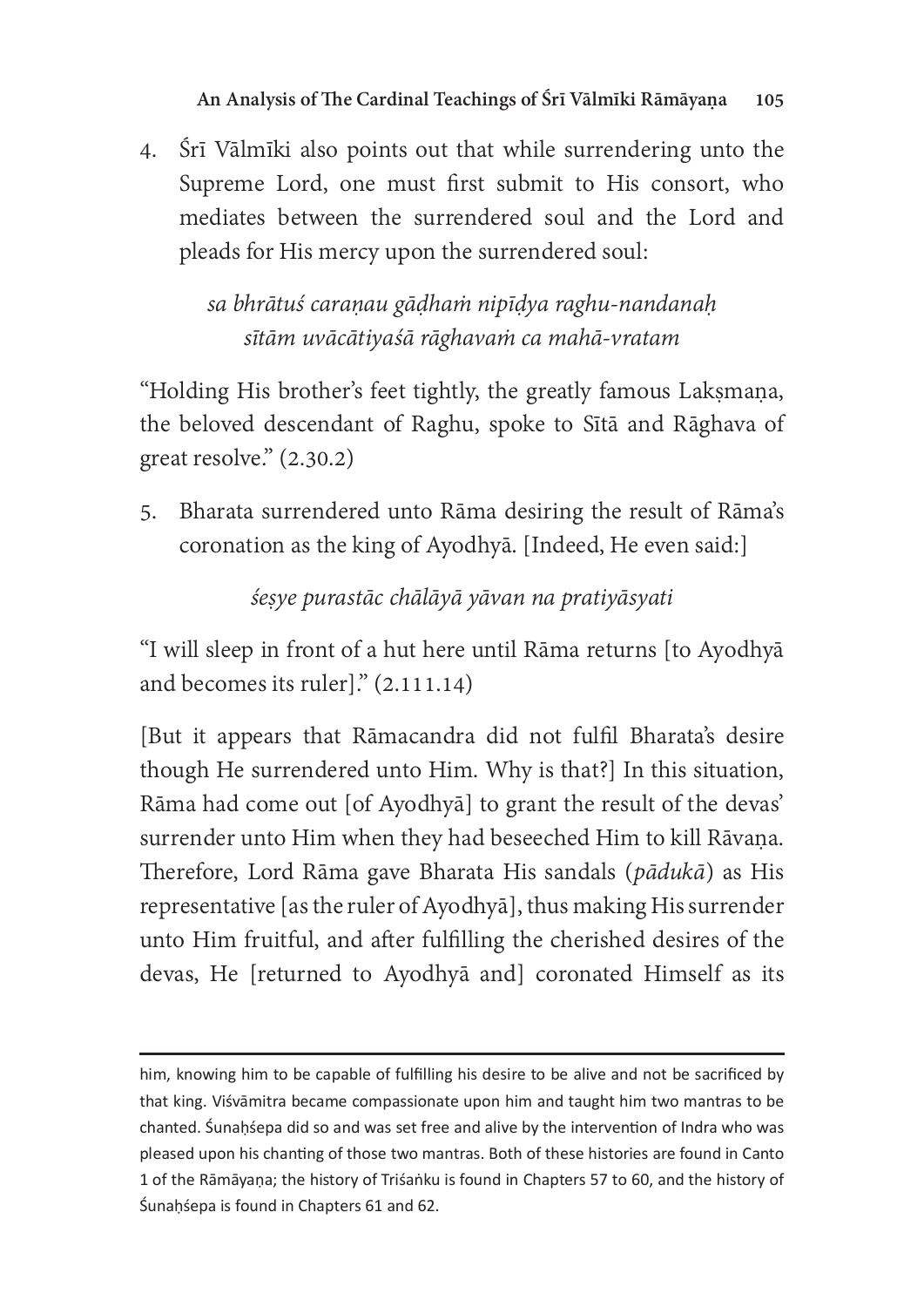ruler. Therefore, one cannot object that surrender unto Him can be ruitless.

6. At Dandakāranya, the residents of that forest surrendered unto Rāma to destroy the [evil] opponents [to their spiritual practices by praying to Him thus]:

> te vayaṁ bhavatā rakṣyā bhavad-viṣaya-vāsinaḥ nagarastho vanastho vā tvaṁ no rājā janeśvaraḥ

"We reside in Your territory. [Therefore,] You should protect us. Whether You reside in the city or the forest, You are our king and ruler." (3.1.19)

From this it is clear that residing in the territory of the Supreme Personality of Godhead like the residents of Kosala is itself surrender unto Him.<sup>21</sup>

7. While describing the incident of the crow [who had bitten Sītādevī and at whom Lord Rāma had hurled a Brahmāstra], the sage shows that simply offering obeisances unto the Lord [in] full submission] is surrender unto Him:

> sa pitrā ca parityaktah suraiś ca samaha-rṣibhih trīṉl lokān samparikramya tam eva śaraṇaṁ gataḥ

sa taṁ nipatitaṁ bhūmau śaraṇyaḥ śaraṇāgatam vadhārham api kākutsthaḥ kṛpayā paryapālayat

<sup>21.</sup> This refers to residing in a place where the Lord eternally resides through an eternal Deity form of His, etc. Some places like Ayodhya and Vrndavana are saturated by the Lord's pastimes. Some places are eternally sacred because they are abodes of the Lord on earthlike Badarīnātha. The Lord's *personal presence* is the determining factor. Not that because He is present in the form of Paramātmā everywhere, it is alright to reside anywhere. To reside in the Lord's own abode is one of the top five items out of the sixty-four items of devotional service, even according to Śrīla Rūpa Gosvāmī in his Bhakti-rasāmrta-sindhu. See The Nectar of Devotion, Chapter 13 entitled "Five Potent Forms of Devotional Service."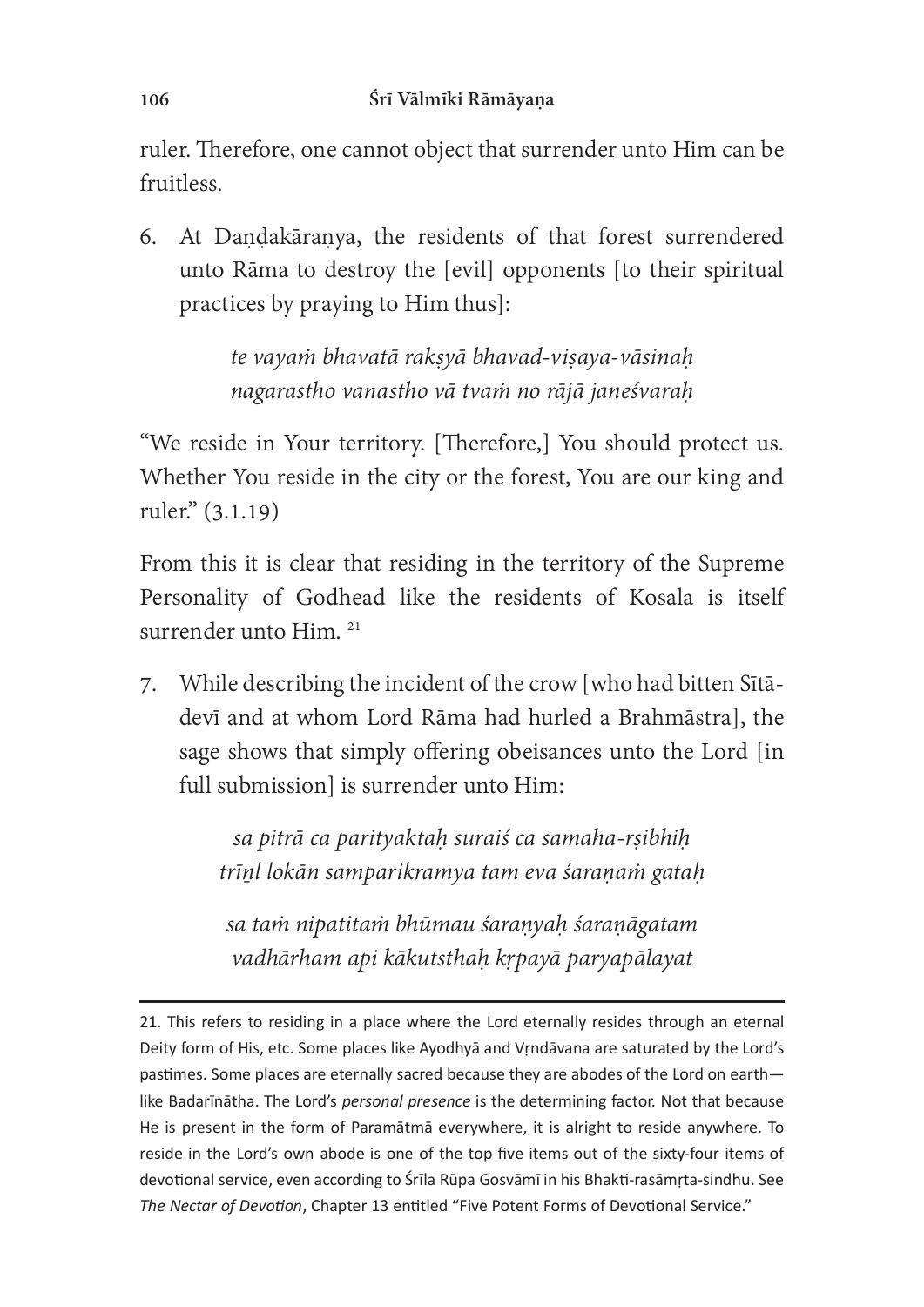"Rejected by his mother and father as well as the demigods and the great sages, Jayanta in the form of the crow went around the three worlds and finally fully surrendered unto Rāma. The descendant of Kakutstha, the object of shelter [for all], out of mercy, protected that crow that had fallen on the ground [while offering Him obeisances], though he deserved to be killed."  $(5.38.33-34)^{22}$ 

8. When Sugrīva had offended Lord Rāma [by not searching for Sītā after Vālī was killed], surrender is again described as joining one's palms in supplication [and sincerity]:

> kṛtāparādhasya hi te nānyat paśyāmy ahaṁ kṣamam antareṇāñjaliṁ baddhvā lakṣmaṇasya prasādanāt

[Hanumān to Sugrīva:] "Indeed, I do not see any way for you [to atone] for your offense [unto Lord Rāma], except by joining your palms in supplication and seeking Lakṣmaṇa's [forgiveness and] avor." (4.32.17)

9. The author Vālmīki informs us through the following words of Sītā-devī that surrender unto the Supreme Lord means being avorably disposed to Him in submission:

mitram aupayikaṁ kartuṁ rāmaḥ sthānaṁ parīpsatā vadhaṁ cānicchatā ghoraṁ tvayāsau puruṣa-rṣabhaḥ viditaḥ sa hi dharmajñaḥ śaraṇāgata-vatsalaḥ

22. This incident will be narrated by Sītā-devī to Hanumān in Canto 5. When Sītā and Rāma were in the forest, Indra's son Jayanta had assumed the form of a crow and bitten Sītā-devī, while Lord Rama was sleeping on Her lap. She didn't protest, and didn't want to retaliate and so didn't want to wake up the Lord. But her blood did touch Him and He woke up. The Lord turned and found the crow with its beak with blood and understood the situation. Mother Sita is the ultimate mediator between the living entities who are averse to serving His lotus feet and the Lord, and an offense to her is worse than biting the hand that feeds one. So, to correct Jayanta, Lord Rāma took a blade of grass and empowered it to become a Brahmāstra and hurled it against Jayanta who after seeking shelter elsewhere and being refused, finally unconditionally surrendered unto Lord Rāma and Sītā Rāma forgave Jayanta.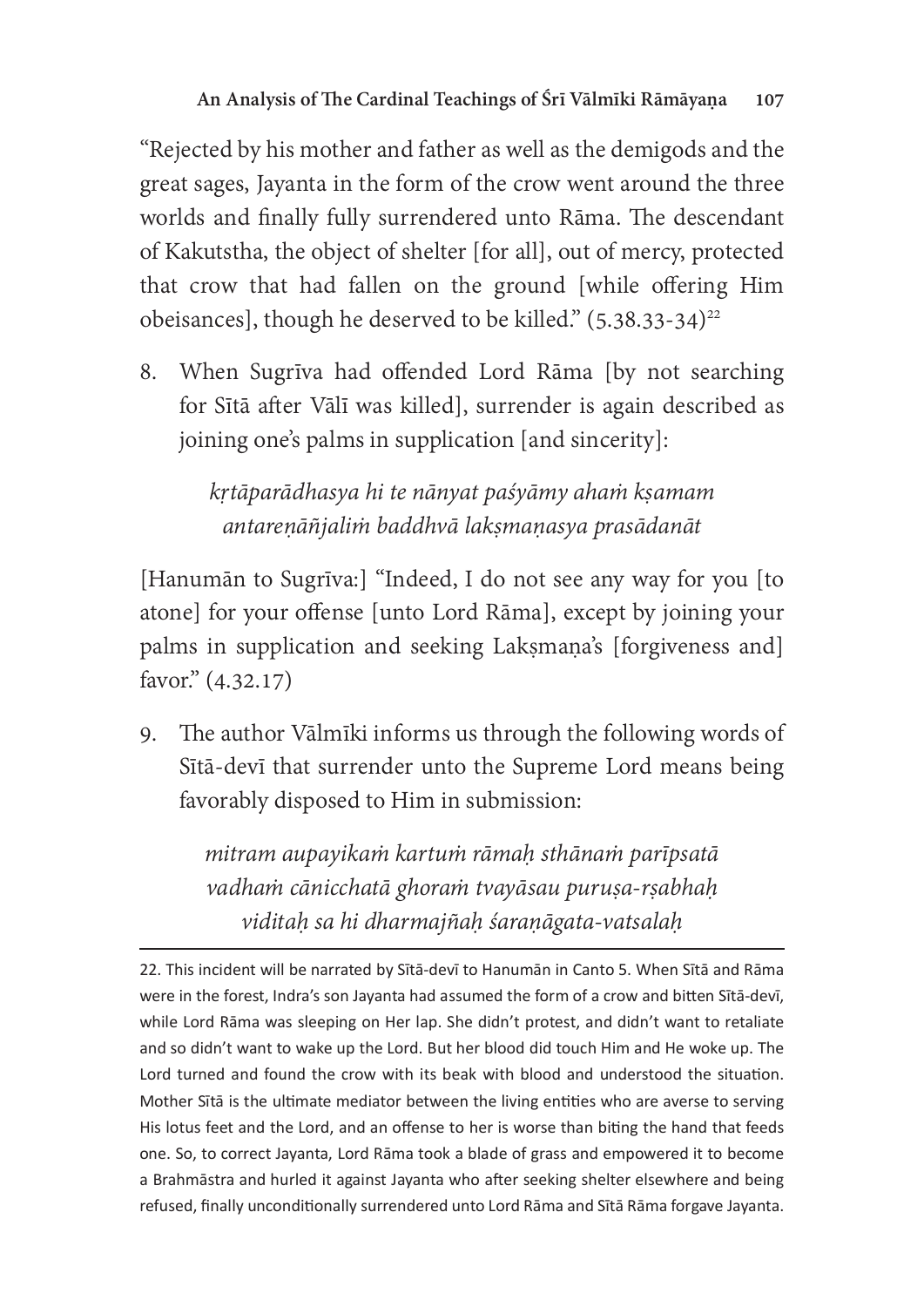#### 108 Śrī Vālmīki Rāmāyaṇa

# tena maitrī bhavatu te yadi jīvitum icchasi prasādayasva tvaṁ cainaṁ śaraṇāgata-vatsalam

[To Rāvana:] "If you want safety and do not want a dreadful death, establish a useful friendship with the Supreme Person Rāma. He knows dharma and is affectionate to those who surrender unto Him. Therefore, if you wish to live, become friendly [towards Rāma]. Please Him. He is affectionate to those who have surrendered unto Him." (5.21.19-20)

10. Sage Vālmīki points out that before surrendering unto the Lord, one should abandon the association of all those who oppose such surrender. This is can be seen in Vibhīṣaṇa's surrender unto Lord Rāma:

so 'haṁ paruṣitas tena dāsavac cāvamānitaḥ tyaktvā putrāṁś ca dārāṁś ca rāghavaṁ śaraṇaṁ gataḥ

"Having been dealt with harshly and insulted like a servant by Rāvana, I have abandoned my sons and wife and come to surrender unto Rāghava." (6.17.16)

11. [When Rāma wanted to cross the ocean,] He surrendered unto the presiding deity of ocean [in order that the ocean would part, and He and His army of monkeys could walk to Laṅkā]. This is described as:

> tataḥ sāgara-velāyāṁ darbhān āstīrya rāghavaḥ añjaliṁ prāṅ-mukhaḥ kṛtvā prati śiśye mahodadheḥ bāhuṁ bhujaga-bhogābham upādhāyāri-sūdanaḥ

"Then Rāghava spread kuśa grass with sharp edges on the shore of the ocean, joined His palms in supplication while facing the east and lay down against the great ocean. That destroyer of enemies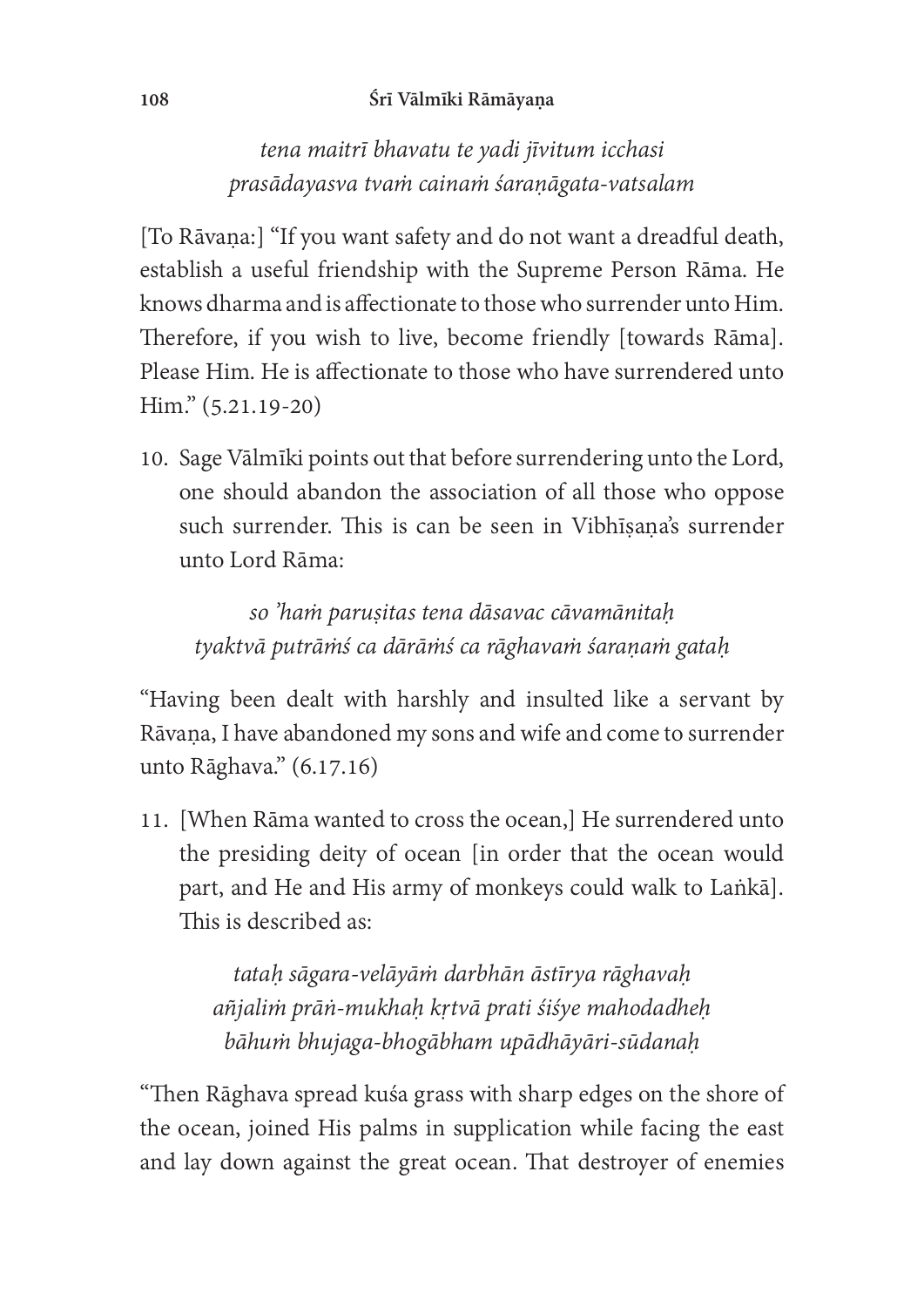used His arm that resembled the tender body of a snake as a pillow."  $(6.21.1)$ 

Through this act, it is pointed out that one should not consider an eligible person to be ineligible or an ineligible person to be eligible. Vibhīsana surrendered unto Lord Rāma as soon as he left Laṅkā, a place of impurity. Authorities state that Rāma's surrender [unto the presiding deity of the ocean] did not yield His desired result because He had surrendered to someone who was not competent to award the desired result and compassionate unto the surrendered soul.<sup>23</sup>

12. [The sage Vālmīki also describes an incident concerning the rākṣasīs who were deputed by Rāvaṇa to take care of Sītā in the Aśoka-vana grove in Laṅkā. At a certain point in time, on Rāvaṇa's order, they threatened to kill her and feed Rāvaṇa with her flesh if she did not agree to Rāvaṇa's proposal. At that time, Trijaṭā, a rākṣasī friendly to Sītā, chastised the rest of the rākṣasīs and related a terrible dream she had the previous night in which she saw Sītā reunited with Rāma, and Rāvaṇa and his followers sent to hell and punished.] Trijaṭā then advised them:

> tad alaṁ krūra-vākyair vaḥ sāntvam evābhidhīyatām abhiyācāma vaidehīm etad dhi mama rocate

23. Lord Rāma did this to show that surrender unto the demigods is not useful. In Canto 1, we come across a similar incident. In Chapters 63 and 64 of Canto 1, Indra instructs Rambha to sensually allure Viśvāmitra who is engaged in austerities in order to conquer over lust and anger. Rambhā is frightened that Viśvāmitra would curse her. Indra assures her, however, that he and Kāmadeva would be with her [and so there is no need for her to be afraid]. She surrenders to Indra's instructions and, lo behold, she is indeed cursed by Viśvāmitra to become a stone! (Indra and Kāmadeva just flew away from the scene.) This is another illustration that surrender unto a person who is incompetent to grant one's desired result and who is compassionate upon the surrendered soul is simply useless. The Rāmāyana thus teaches all aspects of the process of surrender.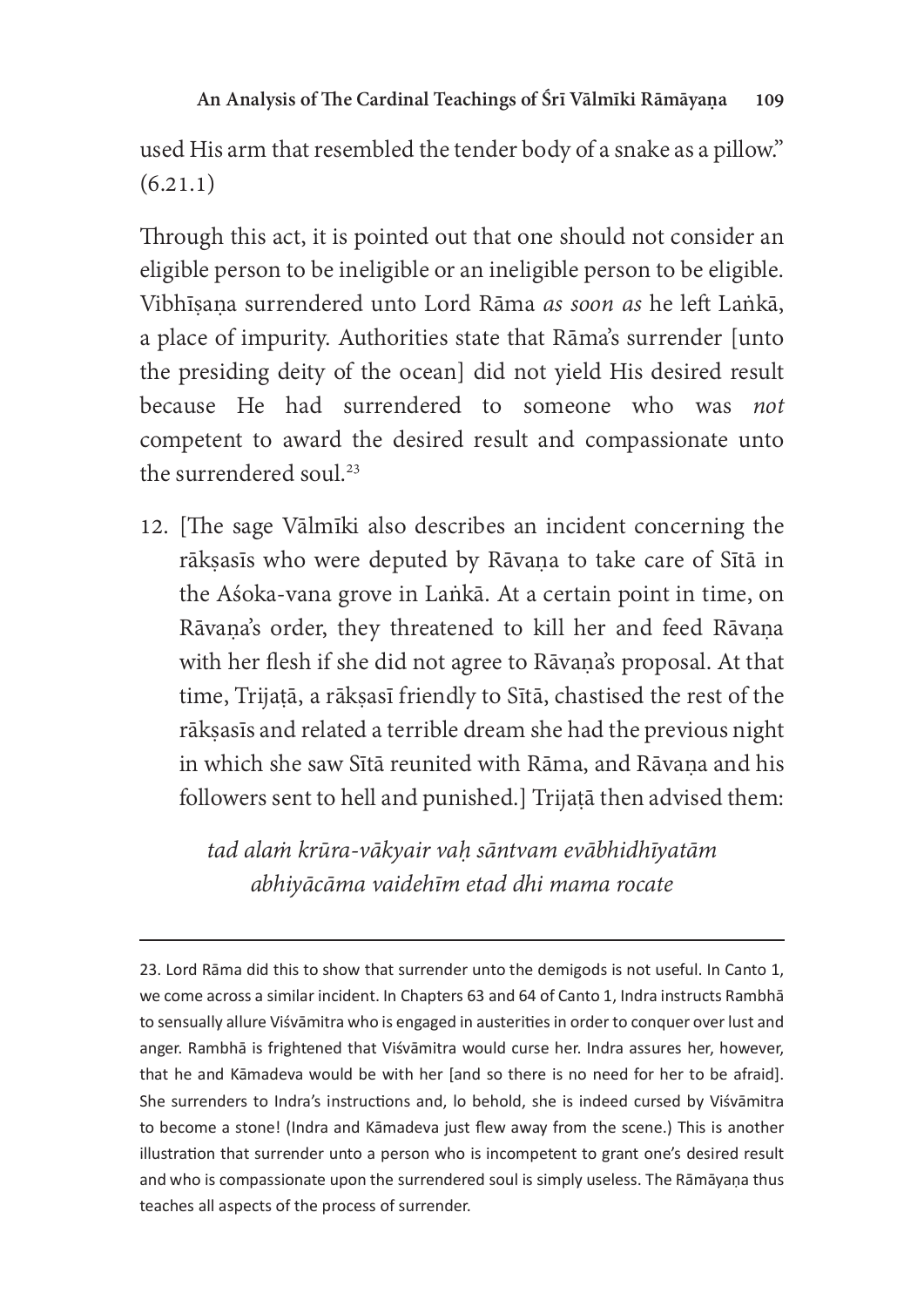yasyām evaṁ vidhaḥ svapno duḥkhitāyām pradṛśyate sā duḥkhair vividhair muktā priyaṁ prāpnoty anuttamam

bhartsitām api yācadhvaṁ rākṣasyāḥ kiṁ vivakṣayā rāghavād dhi bhayaṁ ghoraṁ rākṣasānāṁ upasthitam

praṇipāta-prasannā hi maithilī janakātmajā alam eṣā paritrātuṁ rākṣasyo mahato bhayāt

"Enough of your cruel words! Console her. I think we should beseech Vaidehī [to protect us]. I saw the dream [that I related] because she has been put to distress. She will certainly be freed from all kinds of miseries and and attain her excellent beloved husband. Though she has been scolded by us rākṣasīs, we should beg her [to protect us] for the rākṣasas have attained a terrible danger because of Rāghava. Why hesitate to ask her this? When we humbly submit to Maithilī, the daughter of Janaka, and make her happy, she alone will be able to protect the rākṣasīs from the great danger [befalling] them]." (5.27.52-54)

[Later, after Rāvaṇa was killed, Rāma sent Hanumān to Sītā-devī, informing her of this good news. At that time, Hanumān expressed his desire to torment and kill all those rākṣasīs who had tormented her. But,] all these rākṣasīs were protected by Sītā simply because they had acted on Trijaṭā's advice.

Thus, the sage Vālmīki illustrates the principle that even if one surrenders unto [a competent and compassionate person] other than Rāma, that surrender will yield the desired result.

13. When Vibhīṣaṇa surrendered unto Lord Rāma, his assistants [favorable to him] were also protected by Rāma. Thus, the sage Vālmīki points out that when a person surrenders unto the Supreme Lord Rāma, even his relatives [favorable to him]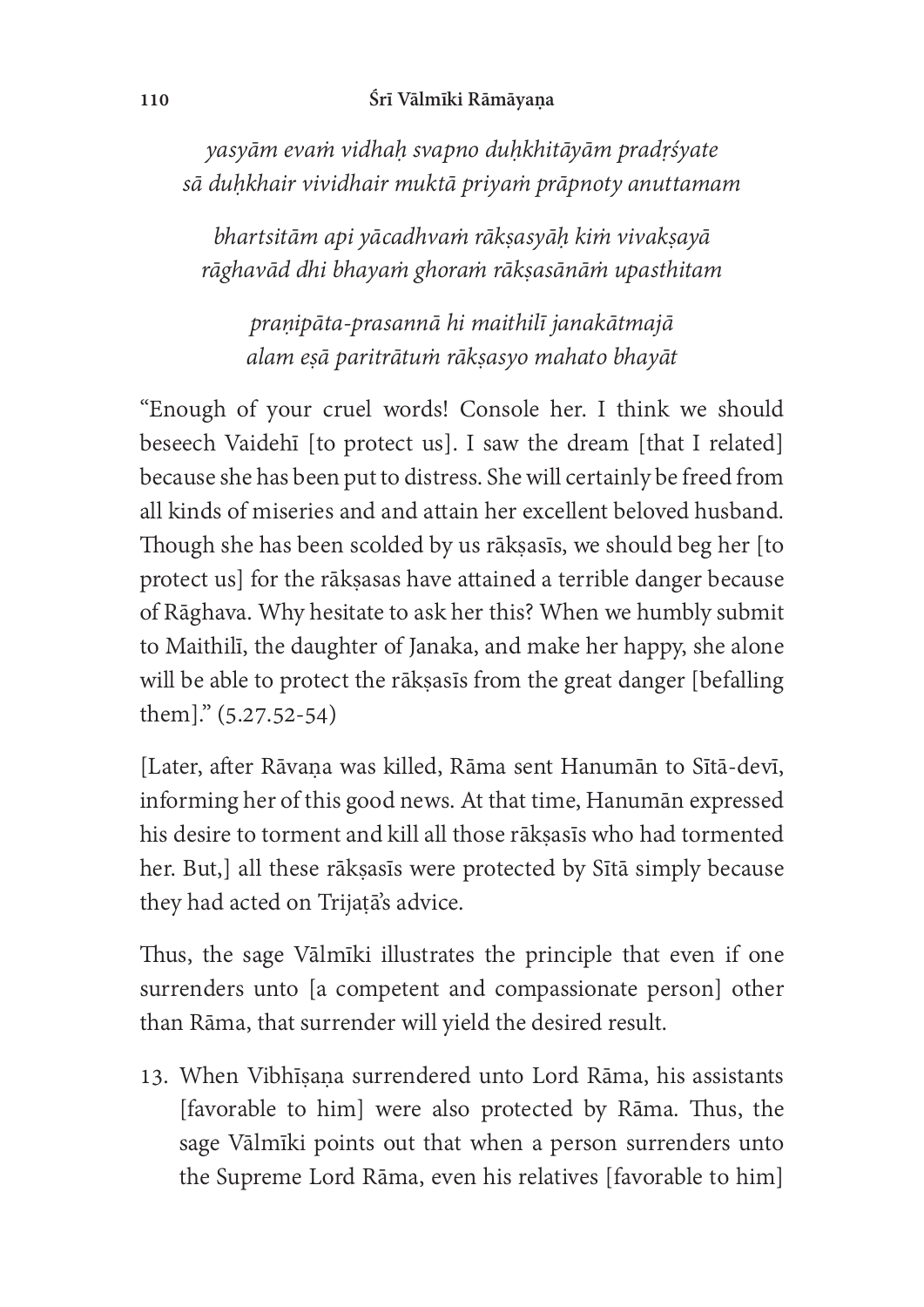become recipients of the merciful glance of the Supreme Personality of Godhead.

14. [The above is merely illustrative.] There are several other incidents that the reader can examine [to understand the various aspects of the process of surrender].

Thus, the Rāmāyana states that only the process of surrender (*saranāgati*), as set out from the beginning to the end of the book, is capable of granting all desired results, and it itself is the cause of liberation from material existence. Specific details will be set out in the commentary [as we go through the text].

# SECTION 3

The Rāmāyaṇa also establishes that this means of surrendering unto the Supreme Personality of Godhead [Nārāyaṇa] should be for the purpose of attaining Him in order to attain exclusive devotional service unto His lotus feet

- 1. In the beginning, it is stated that the primary result of the celestials' surrender unto Him was the attainment of their devotional service to Him because Lord Brahmā instructed them to take birth in the wombs of apsarās and others and then serve Him [in the form of monkeys]. The killing of Rāvaṇa is an incidental result, a side benefit [they derived from Lord Rāma].
- 2. [When Sītā and Rāma decided to go to the forest,] Laksmana surrendered unto Rāma and requested Him:

bhavāṁs tu saha vaidehyā giri-sānuṣu raṁsyate ahaṁ sarvaṁ kariṣyāmi jāgrataḥ svapataś ca te

"Your Lordship can be happy with Vaidehī in the mountain plains. I will do everything for You while You are awake or asleep." (2.31.27)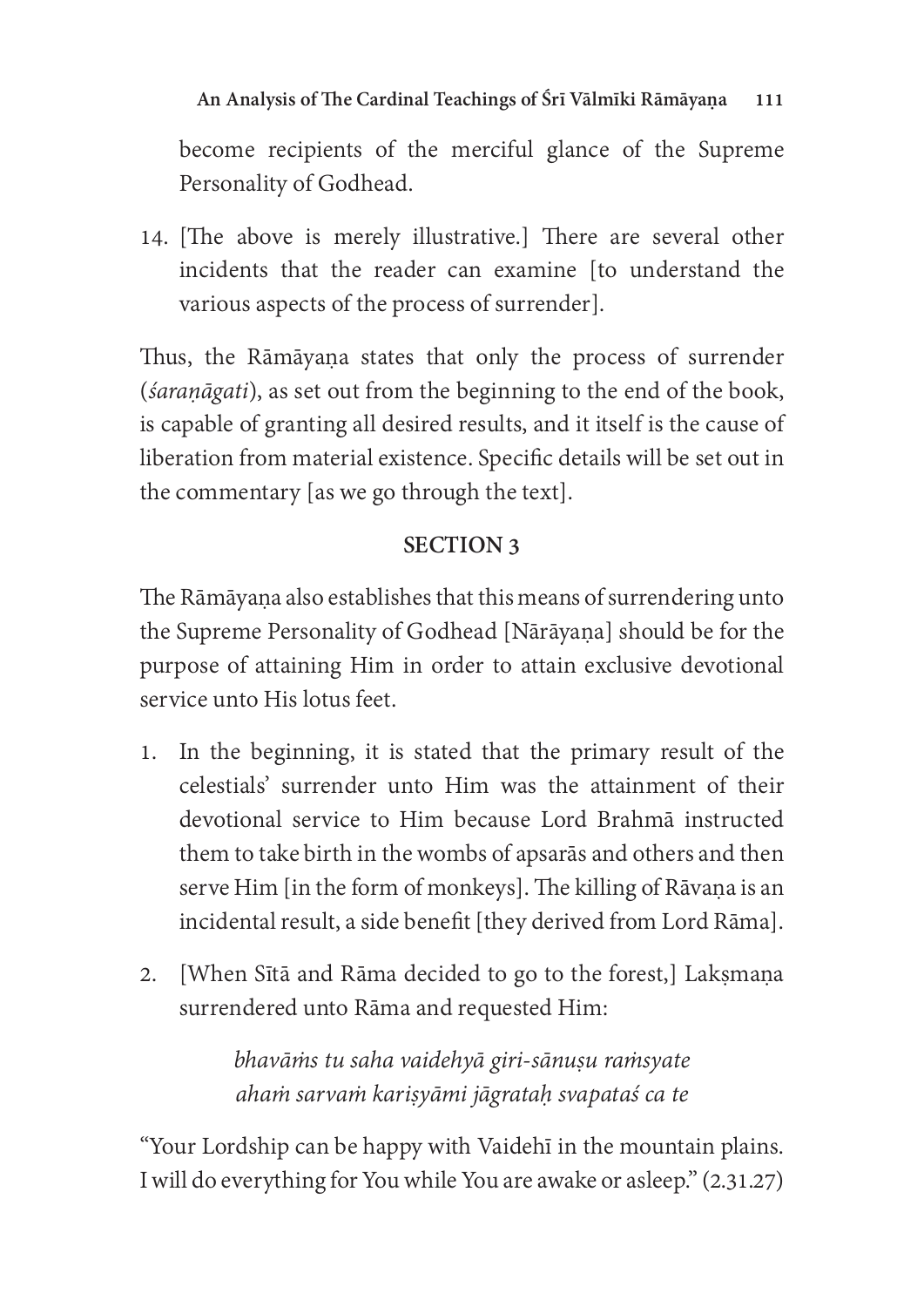It is thus revealed that the [actual result of surrendering unto Lord Rāma] is to render all kinds of devotional services unto the Supreme Lord at all time, at all places, and under all circumstances.

- 3. It is for the sake of attaining such devotional service to Rāma that Bharata also prayed to Him to return to Ayodhyā and be coronated as His ruler. By rendering devotional service to Lord Rāma's sandals, Bharata attained His cherished desires to serve Lord Rāma.
- 4. Regarding the surrender of the residents of the Dandaka Forest unto Śrī Rāmacandra, it is stated:

te taṁ somam ivodyantaṁ dṛṣṭvā dharma-cāriṇaḥ lakṣmaṇaṁ caiva dṛṣṭvā tu vaidehīṁ ca yaśasvinīm maṅgalāni prayuñjānāḥ pratyagṛhṇan dṛḍha-vratāḥ

"Upon seeing Him who resembled the rising moon and upon seeing Laksmana and the famous Vaidehī, those performers of dharma firmly fixed in their vows invoked auspiciousness through speech while receiving them [very well into their āśrama]." (3.1.11)

From this, it is understood that by surrendering unto Lord Rāma, those residents of Daṇḍakāraṇya, they achieved the result of devotional service unto Him rendered through speech and so on.

5. When Sugrīva, Vibhīṣaṇa and others surrendered unto Lord Rāma, it is clear from statements such as the following that the primary result of such surrender was the attainment of devotional service and that other results of such surrender were merely incidental:

> atha hari-vara-nāthaḥ prāpya saṅgrāma-kīrtiṁ niśicara-patim ājau yojayitvā śrameṇa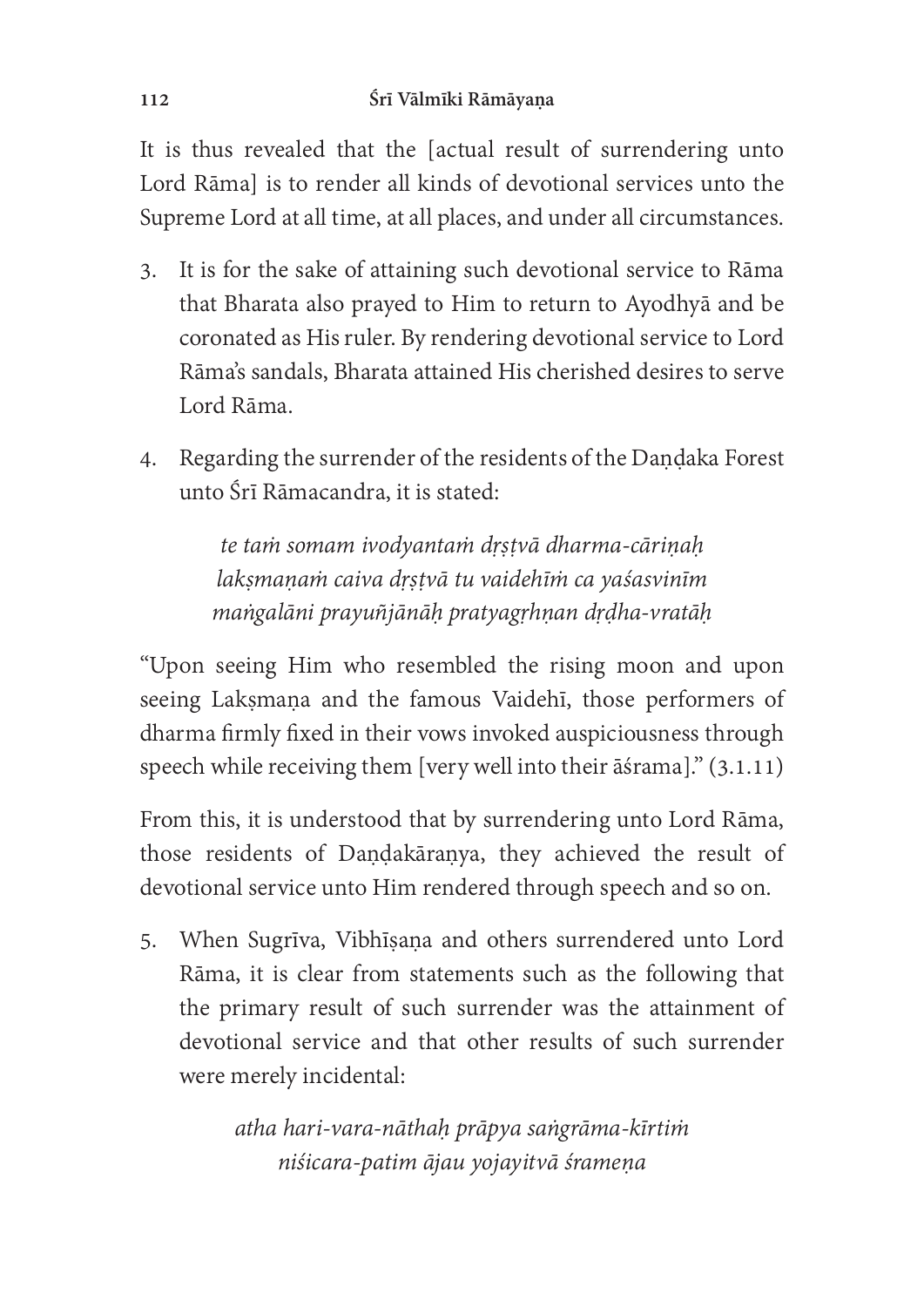gaganam ativiśālaṁ laṅghayitvārka-sūnur hari-vara-gaṇa-madhye rāma-pārśvaṁ jagāma

"Having thus laboriously gauged the master of the night-rangers in battle, Sugrīva, the Lord of the excellent monkeys and Sūrya's son, attained fame in battle and then jumped on to the very extensive sky and approached Rāma in the midst of the excellent monkeys."  $(6.40.29)^{24}$ 

> parityaktā mayā laṅkā mitrāṇi ca dhanāni ca bhavad-gataṁ me rājyaṁ ca jīvitaṁ ca sukhāni ca

[Afer Vibhīṣaṇa abandoned Rāvaṇa, he surrendered unto Lord Rāma and confided as follows: I "I have abandoned Laṅkā, my friends and wealth. I place my kingdom, life and happiness at Your disposal."  $(6.19.5)^{25}$ 

24. As noted in Canto 6, Chapter 40, before Lord Rāma began to attack Rāvaņa, He inspected Rāvaņa's palace and other parts of Lankā from a distance along with Sugrīva and they saw Rāvaņa in his palace. Without speaking a word to Rāma, Sugrīva immediately jumped up on to the sky and landed at Rāvana's palace and fought with him, one on one, for quite some time. When Rāvaņa began to use his mystic powers, Sugrīva [considered that if he also uses his mystic powers, Śrī Rāmacandra would become unhappy with him and so] jumped back to join Rāma. This incident is evidence that Sugrīva was not helping Rāma merely out of the official dhārmika bond of friendship that they had forged in Kiskindhā earlier on. He was factually interested in rendering selfless devotional service to Lord Rāma.

25. The second sentence here is clear evidence that Vibhisana isn't merely surrendering unto Rāma for safety from Rāvaṇa. He wanted to serve Lord Rāma exclusively and fully. Why did he want to do so? It is because he understood the position of Lord Rāma as the Supreme Personality of Godhead Nārāyaṇa, the eternal compassionate shelter of all living entities in the universe. Therefore, he tried to make Rāvana understand that he should give Sītā-devī back to Rāmacandra. But Rāvaņa rejected him and so Vibhīșaņa took shelter of Lord Rāma fully-something he always wanted to do. Vibhisana is recognized in Srimad-Bhagavatam as a spiritually enlightened devogtee of the Supreme Lord (SB 2.7.43-45) and as one who attained spiritual perfection due to spiritual association (SB 11.12.3-6). Śrīla Viśvanātha Cakravartī Thākura notes that Vibhīsana had associated with Hanumān [and thus became pure-hearted in order to surrender unto Rāmacandra purely].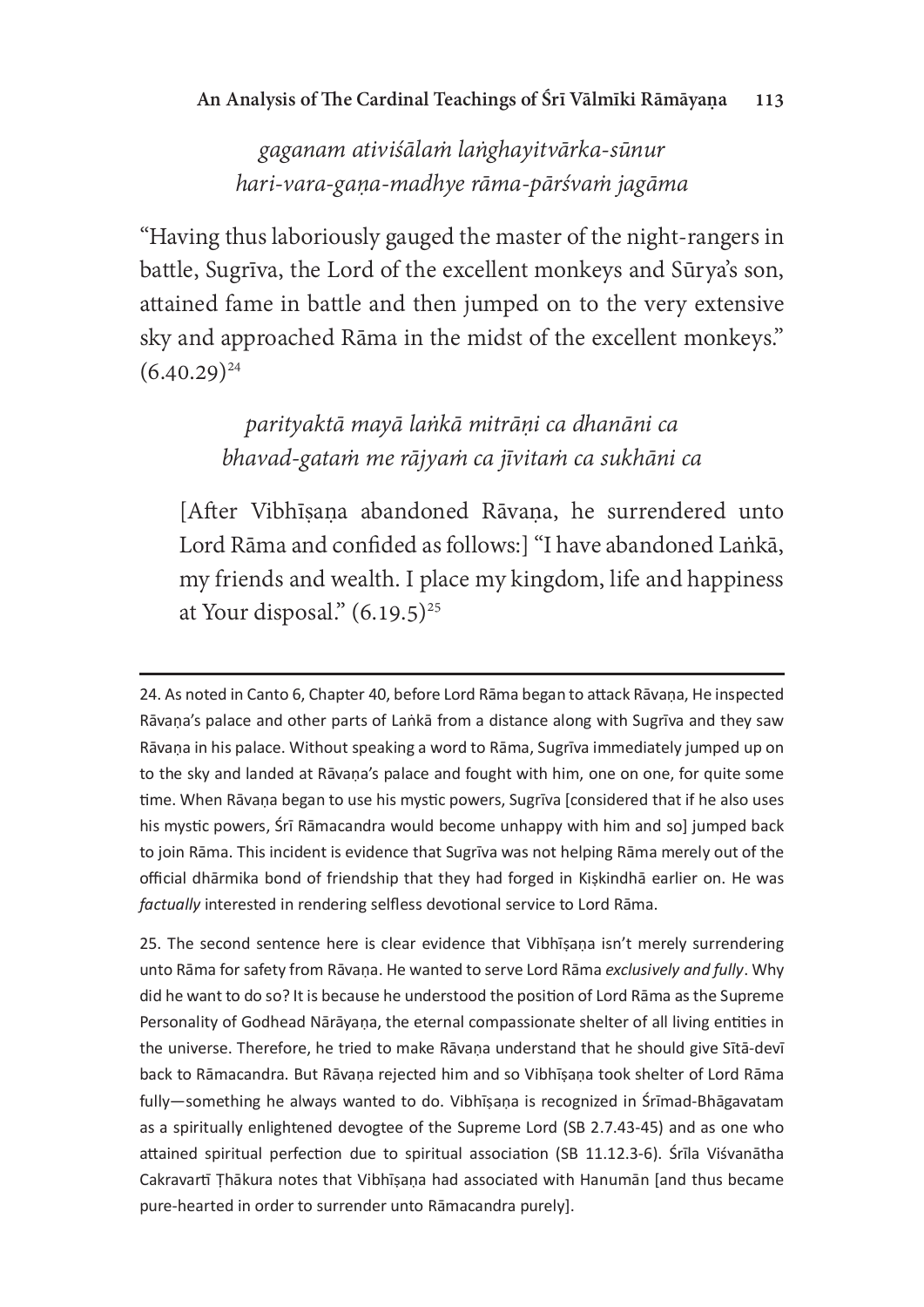- 6. Similarly, when Jayanta, the son of Indra, in the form of a crow, surrendered unto Rāma, begging for [forgiveness for his offense of biting Sītā-devī and] his life, Rāma granted him his life. Thus, that crow's surrender unto Rāma yielded his desired result. [If Rāma did not want to kill that crow, why did He discharge the Brahmāstra weapon on him?] Rāmacandra discharged the Brahmāstra on the crow in order to subdue him. He did this so out of His compassion (*anugraha*) upon the crow in order to discipline him so that such evil behavior does not reoccur on his part due to his offensive propensities.
- 7. This is similar to Rāma's discharging an arrow using Lord Visnu's bow at Paraśurāma. He did this only to remove his unsubmissive attitude towards Rāma and so he discharged it at the pious credits accumulated by Paraśurāma that were unfavourable [to the attainment of his liberation], as chosen by Paraśurāma himself. [This incident is described in Canto 1, Chapter  $76.$ <sup>26</sup>
- 8. [When Rāma had reached the shore of the ocean with Sugrīva's army of monkeys, He wondered how to have them transported

<sup>26.</sup> After Rāma and His brothers married Sītā and her sisters respectively, Daśaratha and the entire family and entourage departed from Mithila to Ayodhya. While on the path, by seeing various inauspicious omens, Daśaratha became distressed. In the meanwhile, Lord Paraśurāma appeared from another forest. Daśaratha became frightened upon seeing him, but Vasistha and others pacified him. Quickly, they brought arghya and other items for worship and worshipped him. Discarding Daśaratha's prayer, Paraśurāma informed Rāma, the son of Daśaratha, of the history of the bows of Lord Śiva and Lord Vișnu. He then gave Him Lord Vișņu's bow to test His strength and requested Him to bend and string it. Rāma took the bow, stretched it, fixed an arrow on it and asked Paraśurāma where He should shoot the arrow which necessarily requires to be released, once it has been fixed on the bow for shooting. Paraśurāma told Him that He can shoot the arrow at the worlds earned by his pious activities. Lord Rāmacandra did as told. Then, in the presence of the demigods and other celestials, the son of Jamadagni asserted that Lord Rama is none other than Lord Nārāyaņa Himself and departed for Mahendra Mountain.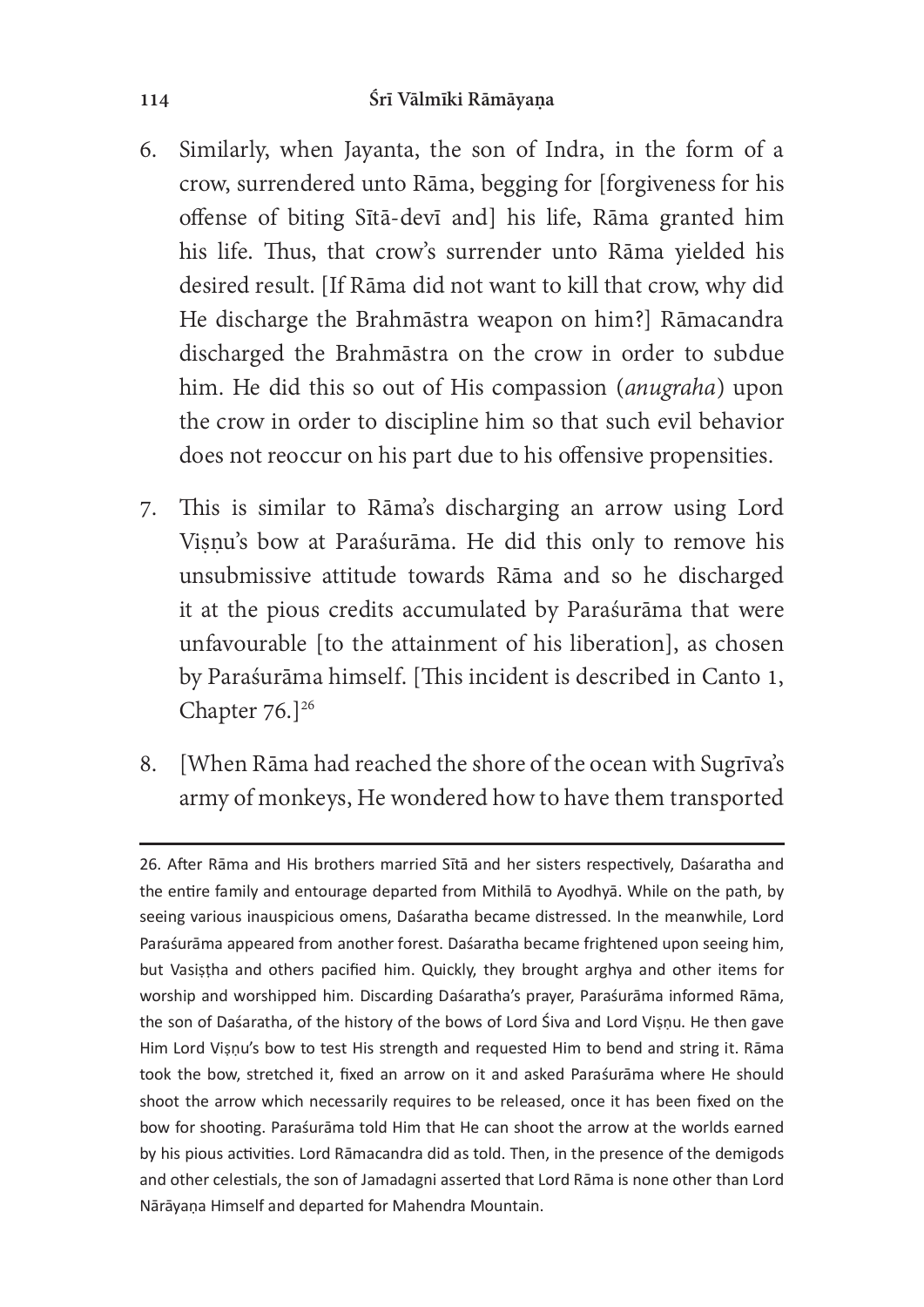to Laṅkā to battle Rāvana and his forces. Vibhīsana requested Him to take shelter of the presiding deity of the ocean. Rāma did so through austerities for three days and nights. When the deity of the ocean still did not appear in person, Rāma decided to take action against that deity.] When He took up His bow and arrow against the presiding deity of the ocean, ready to destroy him, that deity appeared in person and surrendered unto Lord Rāma in repentance. Then Lord Rāma considered that the sinful reactions of those who have surrendered unto Him should go to those hateful of them and discharged His powerful arrow of destruction at some asuras disturbing the ocean [as requested by that deity].<sup>27</sup>

9. Rāma's surrender [unto the presiding deity of the ocean] was fruitless because of two reasons: (a) Rāma did not surrender unto that deity with an utter attitude of helplessness and because He did not give up the thought of an alternate arrangement to attain His desired result [in case that deity does not grant His desired result], and (b) The presiding deity of the ocean, the object of Rāma's surrender, had little knowledge and little potency.

Rāma wanted to teach the world that if one lacks in even one of these items, and if the object of surrender is not capable of granting one's desired result, not compassionate upon the surrendered soul or not of a good character, such surrender will be useless.

<sup>27.</sup> Tasya putrā dāyam upayanti, dviṣantaḥ pāpa-kṛtyāṁ suhṛdaḥ sādhu-kṛtyām: "[A<br>liberated saul'sl sens attein bis prenertu His ill wishers attein bis sinful reastions while bis liberated soul's] sons attain his property. His ill-wishers attain his sinful reactions while his well-wishers attain his pious credits." (Quoted in Srī Rāmānuja's Vedānta-sāra commentary to Vedānta-sūtra 4.1.17) In Govinda-bhāṣya, this statement is identified as coming from the Śāţyāyī branch of the Śruti. This topic is discussed in Govinda-bhāșya with reference to the same Vedānta-sūtra. The explanation is practically the same as we see above.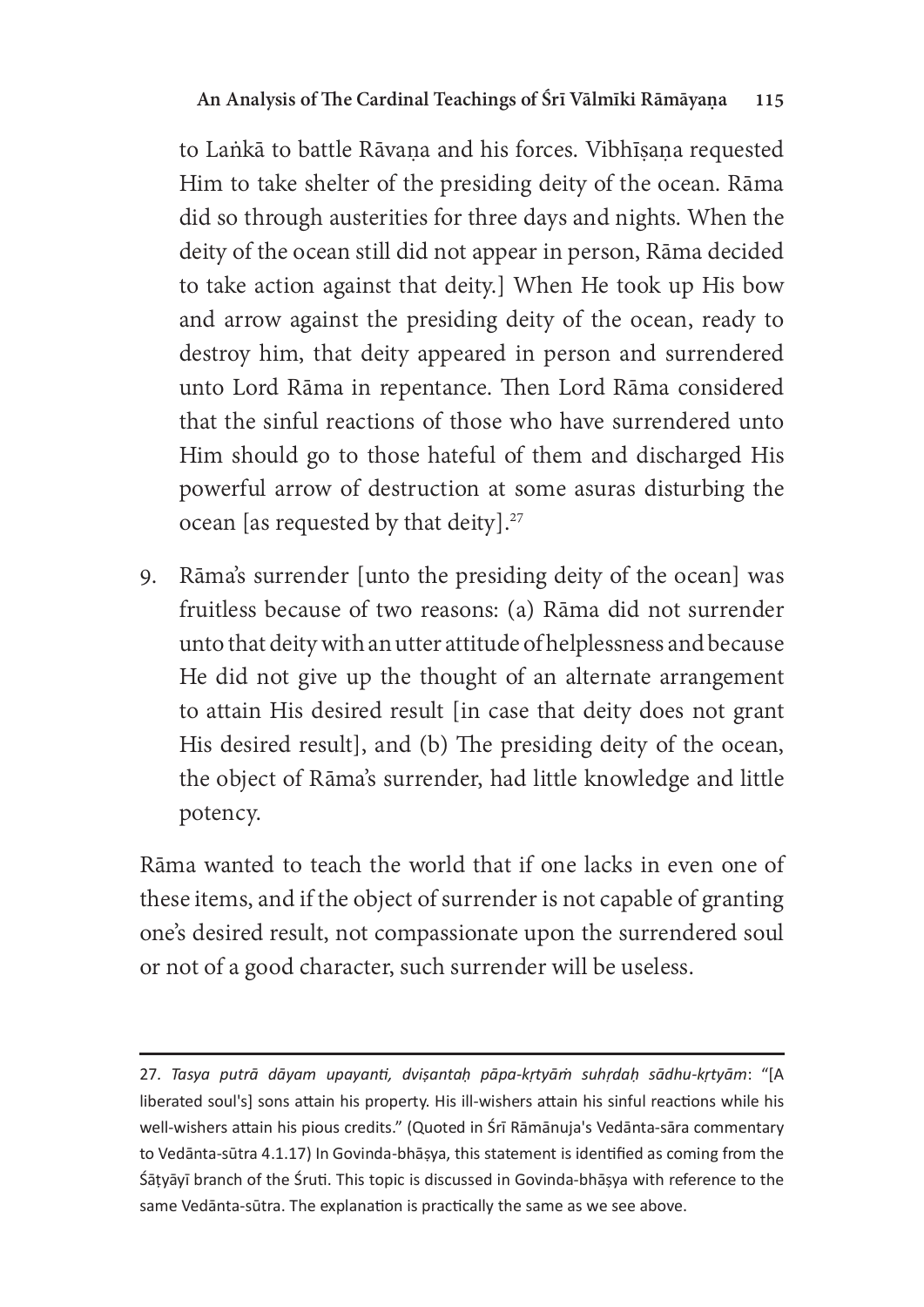[Rāma surrendered unto the presiding deity of the ocean,] on the request of Vibhīṣaṇa:

## samudraṁ rāghavo rājā śaraṇaṁ gantum arhati

"The kingly descendant of Raghu should surrender unto the presiding deity of the ocean." (6.19.32)

Vibhīsana stated the above because of his surrender to Rāma.

- 10. Thus, it is pointed out that though there is no restriction regarding place, time, candidate and the desired result in the process of surrender, there *is* a restriction regarding the object of surrender. And it is this process of surrender that is primarily established in this composition, Śrī Rāmāyaṇa. Therefore, the saying—śrī-rāmāyaṇaṁ dīrgha-śaraṇāgatiḥ: "Śrī Rāmāyaṇa is an elaborate exposition on the process of surrender." Everything else brought out in this scripture is simply to bring out this teaching of surrender. For instance, surrender unto one who is capable, compassionate and accessible certainly awards one his desired result.
- 11. In order to establish that Lord Rāma is the Supreme Truth and hence [supremely] capable, omniscient and so on, the sage Vālmīki describes His breaking the bow of Lord Śiva [at Mithilā], His defeat of Paraśurāma [while returning from Mithilā to Ayodhyā], His piercing the sāla trees [to convince Sugrīva that He is capable of killing Vālī], His having a bridge constructed over the ocean [to cross over to Laṅkā] and so on.
- 12. In order to describe Rāma's supremely compassionate nature, the sage Vālmīki describes how He separated Sītā-devī from Him [in Canto 7].<sup>28</sup>

<sup>28.</sup> It is a basic principle that the common people do whatever the leaders do (Bhagavad-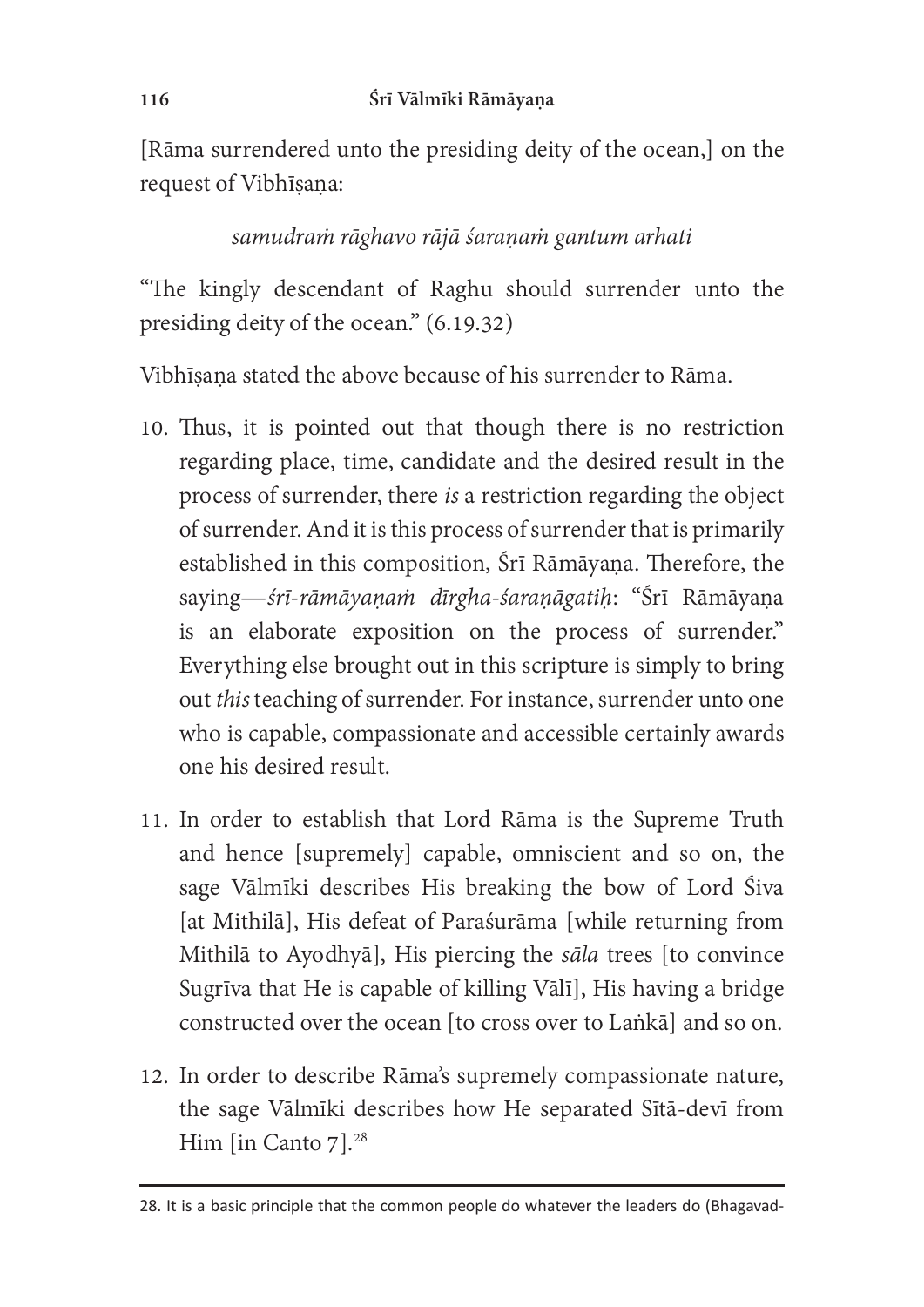13. In order to describe Rāma's supreme accessibility, the sage Vālmīki describes Rāma's uninhibited intimate dealings with Guha, Śabarī, Sugrīva and others [of low birth].<sup>29</sup>

gītā 3.21). It is another basic principle that [only] the intelligent can distinguish between following and imitating powerful leaders (Srimad-Bhagavatam 10.33.31). It is described in Canto 7 of this great book that since some less intelligent people in Rāma's kingdom misunderstood the mother of the universe Sītā and began to take advantage of her life to indulge in sinful activities, the gravely thoughtful Rama, the very personification of dharma. decided to sacrifice His association with His most beloved Sītā for the sake of steering His citizens, who were like His sons and daughters, towards the right track of auspiciousness. That is the point brought out in the commentary above. Another point of consideration is that Sītā-devī is more merciful than Rāma and as such she would not have been able to tolerate the misconceptions and criticisms of her character by her own subjects because Sita-devi also loved the citizens like her children. It should be noted that when Indra's son in the form of a crow bit her, she didn't even complain about it to Rama, and she forgave the rākṣasīs who had tormented her and protected them from Hanumān's fury. Rāma knew Sītā's nature very well and so protected her from having to hear such cruel words. By the arrangement of Lord Brahma and Narada, two pure devotees of Sita-Rama, the entire Rāmāyaņa was then arranged to be composed by a neutral third party, Vālmīki, an acknowledged authority absorbed in samādhi, in order to enlighten the citizens of Ayodhyā about the truth of Sītā's character and the project succeeded: towards the end of the Rāmāyaņa, the citizens realized their error and wanted her to return.

29. See 1.1.58 commentary. Guha was from the nisada tribe, but he was a devotee of Lord Rāma and the Lord was extremely kind to Him in reciprocation, when He was banished from Ayodhyā to the forest. Even in krsna-līla, we come across personalities like the tailor and<br>florist in Mathurā, who were devetees of Lard Krsna even though they had never previously florist in Mathurā, who were devotees of Lord Krsna even though they had never previously interacted with Krsna in His pastimes (He had just come from Vrndāvana to Mathurā). As the Supersoul in the bodies of all living entities, He certainly knows who is who. Therefore, it is not surprising that Lord Rāma was so kind to Guha and considered him His devotee even though there is no record in Valmiki Ramayana that they had met prior to that. Regarding Śabarī: Though she was from a low background, she was blessed with the vairāgya (internal and external renunciation), vidyā (spiritual knowledge, understanding and realization) and intense Rāma-bhakti by the disciples of Matanga Muni. They had instructed her to wait until Lord Rāma arrives, and then she served Him and begged Him to bless her to attain service to her spiritual masters (Matanga Muni's disciples) who had now attained the spiritual world. Her service attitude greatly pleased Lord Rāmacandra and He blessed her as she had asked.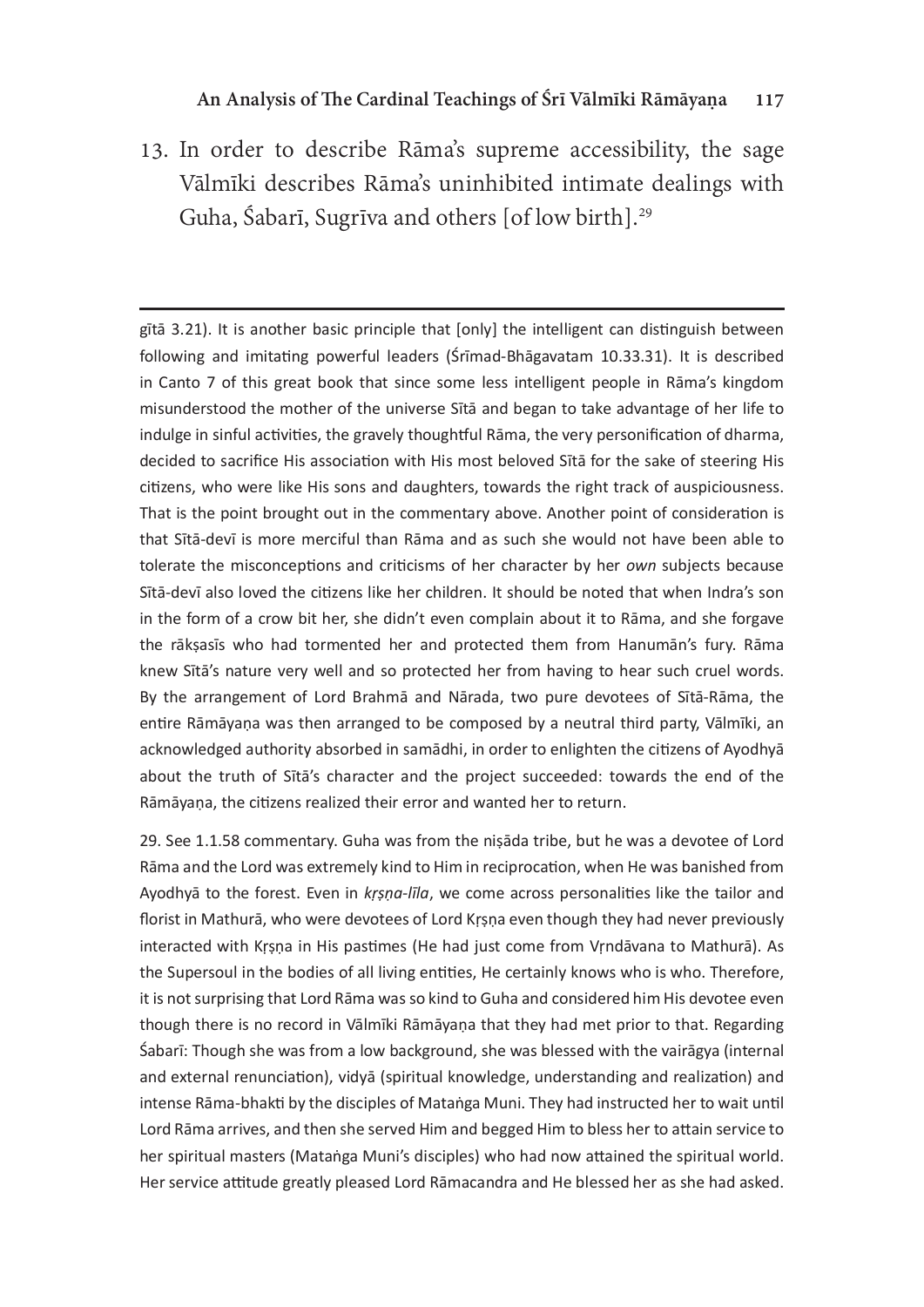#### 118 Śrī Vālmīki Rāmāyaṇa

14. In order to point out that Rāma protects one and all [from difficulties], the sage Vālmīki describes His protection of Viśvāmitra's fire sacrifice from the demons, His protection of the sages residing at Dandakāranya, His protection of the devas headed by Indra when they were obstructed by Rāvana, and His awakening love for His lotus feet in the hearts of the residents of His kingdom and then bestowing upon them liberation in the form of [everlasting] residence in His abode [in the spiritual world]—the factual purpose of His descent.

Therefore, it is very clear that though surrender unto the Supreme Personality of Godhead who is [supremely] capable, compassionate and accessible is the means to award all desired results, its primary result is liberation in the form of [uninterrupted and everlasting] devotional service to Him when it is executed by those specially qualified for it and that all other results are merely incidental.

This is a point to note while going through the Rāmāyana.

#### SECTION 4

Such surrender unto the Supreme Lord does not yield the desired results without a mediator who requests the Supreme Lord to bestow His mercy upon the surrendered soul and forgive his previous sins and offenses.<sup>30</sup> This is a cardinal teaching of the Rāmāyaṇa.

30. In Caitanya-caritāmrta (Madhya 11.28), Lord Caitanya Mahāprabhu quotes the following verse from the Ādi Purāņa-ye me bhakta-janāḥ pārtha na me bhaktāś ca te janāḥ / madbhaktānām ca ye bhaktās te me bhakta-tamā matāḥ: "[Lord Krṣṇa told Arjuna:] 'Those who are My direct devotees are actually not My devotees, but those who are the devotees of My servant are factually My devotees." This is further clarified in a prayer by Bhaktivinoda Thākura—kabe śrī caitanya more karibena dayā / kabe āmi paiba vaiṣṇava-pada-chāyā; kabe<br>Āmi shādiba e visavābbimāna. ( kabe visav iano āmi kariba sammāna: aala vastra krtāñiali āmi chāḍiba e viṣayābhimāna / kabe viṣṇu-jane āmi kariba sammāna; gala-vastra kṛtāñjali<br>vaiṣṇava-nikaṭe / dante tṛṇa kari' dāḍaiba niṣkapaṭe; kādiyā kādiyā jānaiba duḥkha-grāma / samsāra-anala haite māgiba viśrāma; śuniyā āmāra duḥkha vaiṣṇava ṭhākura / āmā' lāqi' krsne āvedibena pracura; vaisnavera āvedane krsna dayāmaya / e hena pāmara prati ha'bena sa-daya; vinodera nivedana vaisnava-carane / krpā kari' sańge laha ei akiñcane: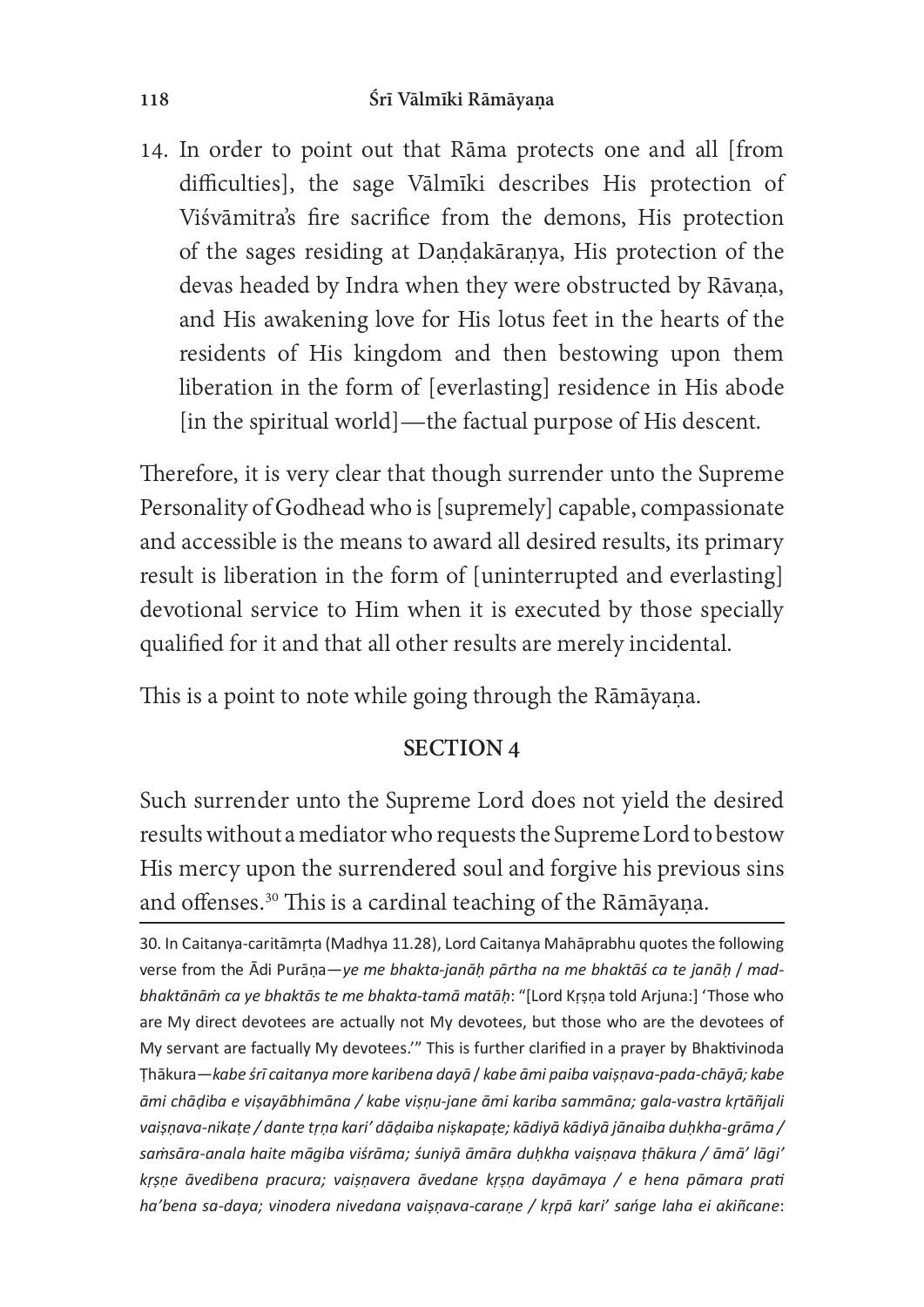- 1. Indeed, the Rāmāyana is itself referred to as sītāyās caritam mahat, "the great [poem] describing the activities of Sita-devi." (1.4.7) She has been described as having the characteristics o a mediator. In her presence, the son of Indra in the form of the crow was allowed to live. In her absence, Rāvaṇa was not allowed to live.
- 2. When Vibhīṣaṇa wanted to surrender unto Rāma, he did so only through mediators:

sarva-loka-śaraṇyāya rāghavāya mahātmane nivedayata māṁ kṣipraṁ vibhīṣaṇam upasthitam

[Vibhīṣaṇa told Sugrīva and other monkeys:] "Quickly inform the great soul Rāghava, the worthy object of surrender of everyone, that I, Vibhīṣaṇa, has arrived [to surrender unto Rāma]." (6.17.17)

3. Rāma also accepted Vibhīṣaṇa as a surrendered soul only through a mediator:

> ānayayainaṁ hari-śreṣṭha dattam asyābhayaṁ mayā vibhīṣaṇo vā sugrīva yadi vā rāvaṇaḥ svayam

"When will Srī Caitanya Mahāprabhu show His causeless mercy to me by allowing me to attain the shade of the lotus feet of all the Vaisnavas? When will I be able to give up this false ego which is so deeply engrossed in sense gratification? And when will I be able to properly honor the associates of the Lord? I will stand before the Vaisnavas with my palms joined in submission, a cloth binding my neck, and a straw in between my teeth, sincerely awaiting their order. Weeping and weeping, I will understand the real nature of this abode of misery, and I will beg for relief from the blazing fire of this material world. Hearing about all of my miserable sufferings, the Vaisnava Thākura will submit an appeal unto the Lord Krsna on my behalf. By the prayer of the Vaisnava the all-merciful Lord Krsna will then become compassionate towards such a sinner as me. Bhaktivinoda's prayer unto the lotus feet of the Vaisnava is: 'Please be merciful and take this worthless person into your association.'" (Kalyāņa-kalpataru, Ucchvāsa, Prārthanā Dainyamayī 1)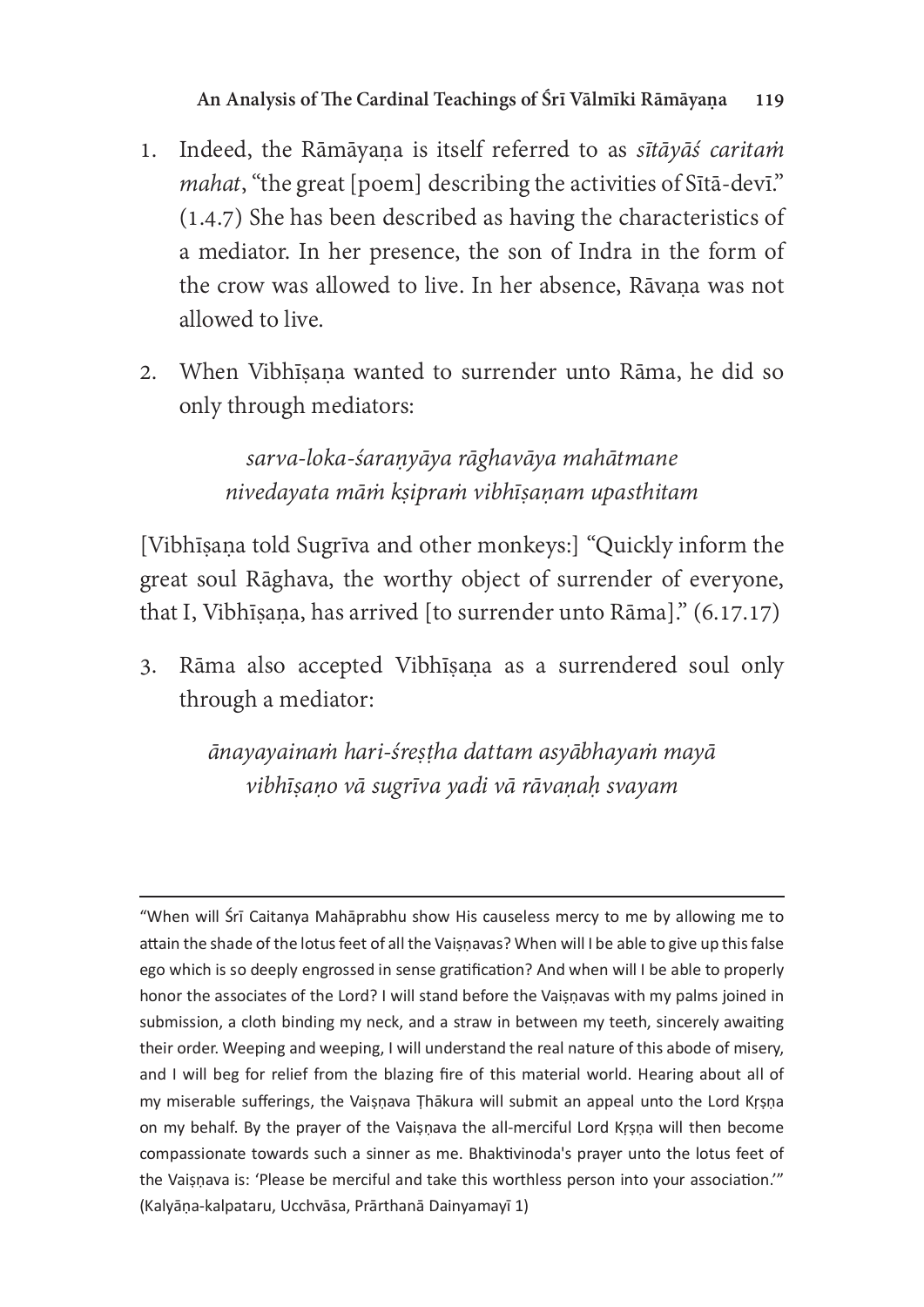"O Sugrīva, best of monkeys, whether he is Vibhīsana or Rāvana himself, I have given him an assurance of safety. Bring him here." (6.18.34)

4. Similarly, it should be understood that Sugrīva also surrendered unto Rāma through Rāma's devotee, Hanumān.

## SECTION<sub>5</sub>

The nature of the candidate for this means to liberation is one of servitude and dependency upon the Supreme Personality of Godhead.<sup>31</sup> Servitude is revealed in the behavior of Laksmana through statements such as:

> aham asyāvaro bhrātā gunair dāsyam upāgatah kṛtajñasya bahujñasya lakṣamaṇo nāma nāmataḥ

[Lakṣmaṇa to Hanumān:] "I am His younger brother famous by the name Lakṣmaṇa. [Captivated] by His qualities, I have become His servant for He is grateful and considers little acts of service to be great." (4.4.11)

> kuruṣva mām anucaraṁ vaidharmyaṁ neha vidyate kṛtārtho 'haṁ bhaviṣyāmi tava cārthaḥ prakalpate

[Lakṣmaṇa to Rāma:] "Please make Me Your servant. There is nothing inappropriate in this. My purposes will become fulfilled and Your needs can be taken care of."  $(2.31.24)$ 

# SECTION<sub>6</sub>

Dependency on the Lord is shown through [the activities of] Bharata as described in the following verses beginning with:

<sup>31.</sup> Servitude (sesatva) refers to rendering personal services to the Supreme Personality of Godhead in pure devotion. *Dependency upon Him (pāratantrya)* refers to carrying out His orders in pure devotion.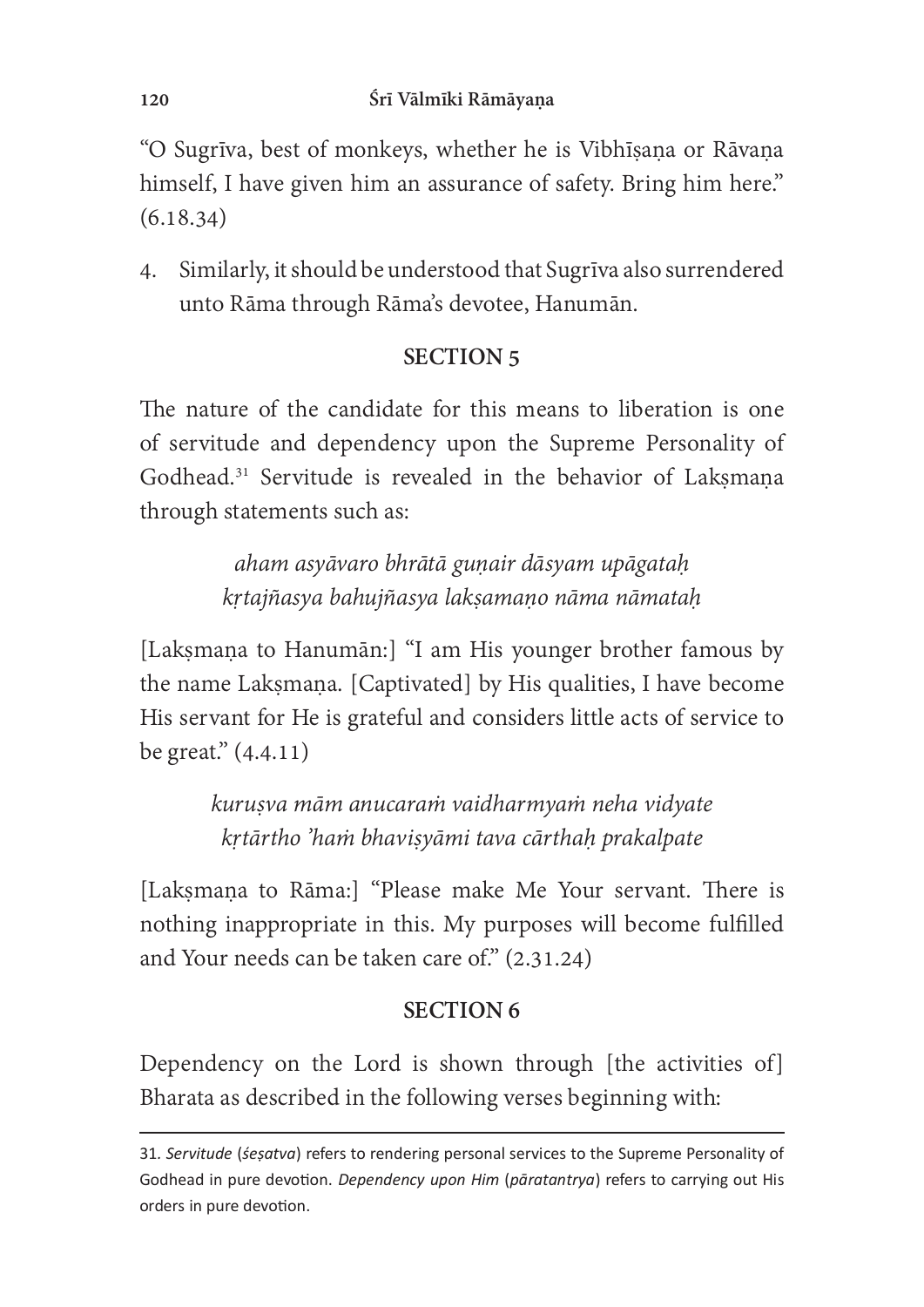# vilalāpa sabhā-madhye jagarhe ca purohitam

"[After Rāma's exile to the forest and Daśaratha's death, when Bharata was informed that he was to be appointed as the ruler of Kosala,] Bharata lamented in the midst of His assembly and criticized his priest." (2.82.10)

# rājyaṁ cāhaṁ ca rāmasya dharmaṁ vaktum ihārhasi

[Bharata then said:] "Both this kingdom and I belong to Rāma. You should speak dharma in this regard." (2.82.12)

[Bharata's activities and attitude are described in the Rāmāyaṇa up till the very end when He agreed to be coronated as Rāma's heir apparent:]

sarvātmanā paryanunīyamāno yadā na saumitrir upaiti yogam niyujyamāno bhuvi yauvarājye tato 'bhyaṣiñcad bharataṁ mahātmā

"The great soul Rāma humbly and repeatedly requested the son of Sumitrā in all possible manner to be appointed as [His] heir apparent on earth, [but] Laksmana refused the offer. Then Rāma coronated Bharata [as His heir apparent]."  $(6.131.92)^{32}$ 

32. This verse distinguishes the ways in which Laksmana and Bharata pleased Lord Rāma. Laksmana is conscious of His position as a servant of the Lord in pure devotion; He wants nothing but service to Him, even by disobeying His instructions, if required. But Bharata's dependency on the Lord is focused on carrying out His orders in pure devotion. Laksmana did not want to accept the position of the heir apparent because that would obstruct His service to Rāma. Bharata, on the other hand, considered carrying out the instructions of the Lord to be of paramount importance. In Gaudiya Vaisnava language, the Laksmana's service serve to be a permaneum imperiance in deliging and programs, the angular serves is vapuble served to the Supreme<br>Lord Lord.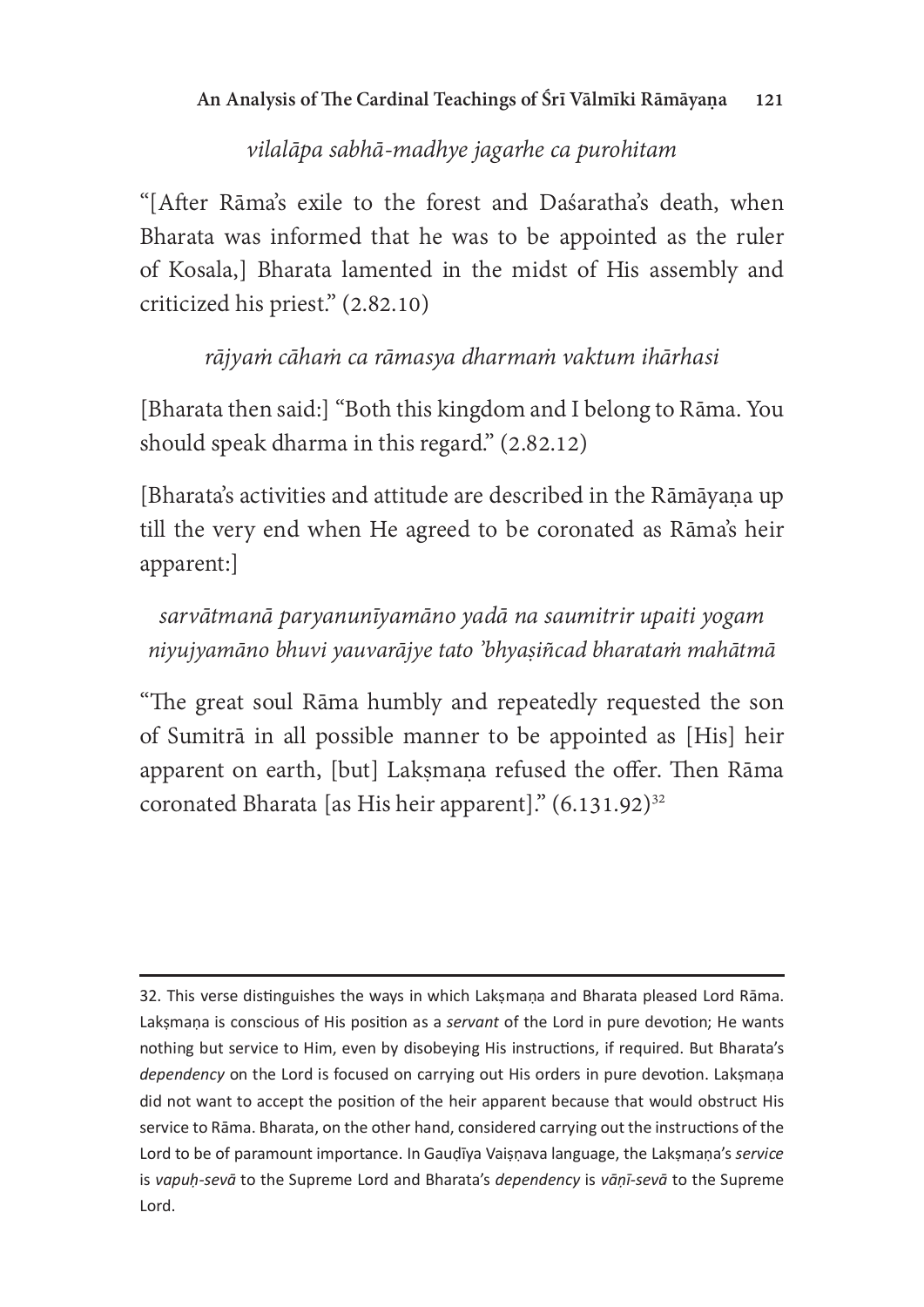## SECTION<sub>7</sub>

The sage Vālmīki has revealed dependency on pure devotees of the Supreme Lord through the activities of Satrughna, through statements such as:

> gacchatā mātula-kulaṁ bharatena tadānaghaḥ śatrughno nitya-śatrughno nītaḥ prīti-puraskṛtaḥ

"When Bharata went to His maternal uncle's house, the sinless Śatrughna, the destroyer of one's eternal enemies, was also taken [by Bharata] out of love."  $(2.1.1)^{33}$ 

## SECTION<sub>8</sub>

There are five subject matters (artha-pañcaka) that a person eligible [to surrender unto the Supreme Lord in order to attain liberation in the form of uninterrupted and unmotivated devotional service unto Him] should know. They are stated in this Rāmāyaṇa.

The five subject matters to be known are:

prāpyasya brahmaṇo rūpaṁ prāptuś ca pratyag-ātmanaḥ prāpty-upāyaṁ phalaṁ prāptes tathā prāpti-virodhi ca

vadanti sakalā vedāḥ setihāsa-purāṇakāḥ munayaś ca mahātmāno veda-vedāṅga-pāragāḥ

<sup>33.</sup> As it will be clear from Canto 2 of Rāmāyaṇa, Lakṣmaṇa, Bharata and Śatrughna were selflessly devoted to serving and pleasing Him. But the Vaisnava acaryas have revealed the different shades of pure service attitudes each of Them exhibited towards Rāma. Laksmaņa wanted nothing other than personal service to Rama. This will become obvious as we proceed with the text. Bharata simply wanted to carry out the orders of the Lord-which is referred to here as *dependency*. He agreed to be in Nandigrāma and wait until Lord Rāma<br>returned to Avedbuā, but Laksmana would not aven laave Bāma for a dav. Śatrughna was returned to Ayodhyā, but Laksmana would not even leave Rāma for a day. Śatrughna was attached to Bharata as Laksmana was to Rāma as it will become clear in 1.18.34.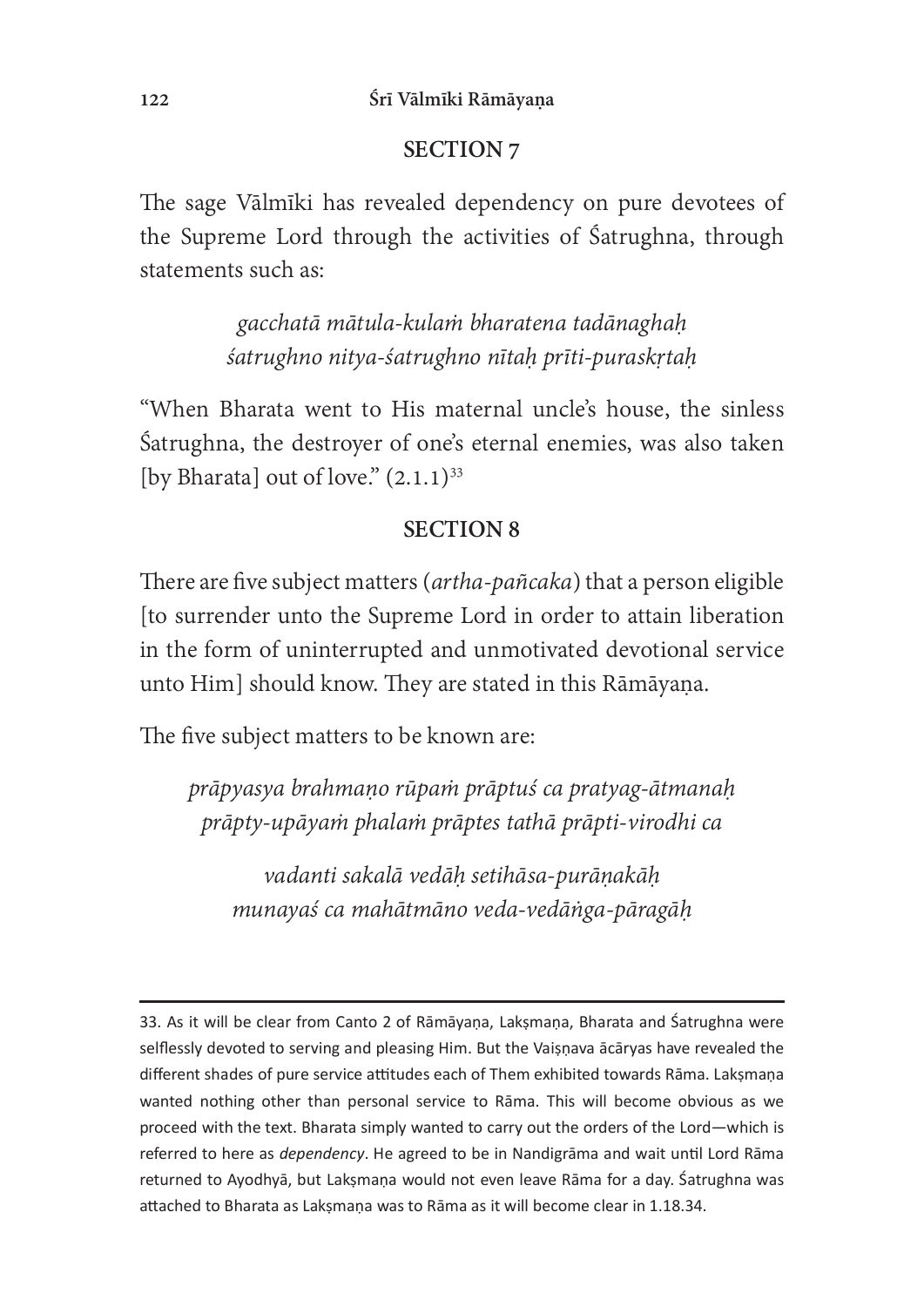"All the Vedas, Itihāsas, Purāṇas as well as the great souls, the sages well-versed in the Vedas and the Vedāṅgas, describe the nature of the Supreme Brahman, the individual soul, the means to attain Him, the result of attaining Him and obstructions to attaining Him."34

It should be understood that by bringing in [a detailed description of] Rāma, the nature of the Supreme Being has been described here. The nature of the individual soul is brought out in incidents concerning Lakṣmaṇa and so on. The nature of the means to attain the Supreme Being is set out by describing [various aspects of] the process of surrendering unto Him. The nature of the result of attaining Him, that is, devotional service to the Supreme Personality of Godhead, is brought out through narrations concerning Vibhīṣaṇa and so on. And the nature of obstructions to attaining Him is described through incidents concerning Rāvaṇa and so on.

# **SECTION 9**

In order to point out that a person eligible [to surrender unto the Lord in the above-mentioned manner] requires to surrender unto Him helplessly and exclusively, it is pointed out that the following are not worthy of being accepted as one's [ultimate] protectors [and helpers]: (a) deities other than the Lord Himself such as Brahmā and Rudra because though they had blessed Rāvaṇa with boons, he was ultimately vanquished, (b) one's father through a description of Daśaratha's life, (c) one's mothers and other superiors through incidents describing Kaikeyī and so on, and (d) one's brothers, sons

<sup>34.</sup> These five topics are so important that Srila Bhaktivinoda Thakura presented an abridged rendition of Artha-pañcaka, a booklet on these topics by an ācārya of the Rāmānuja-sampradāya named Pillai Lokācārya, in Bengali *and elaborated on these same*<br>five tanies in further detail in his vasu important hock Gaitanua éiksāmsta (E.2). Interested five topics in further detail in his very important book Caitanya-śikṣāmṛta (5.3). Interested readers can consult them to better understand these topics. They will also be dealt with in the Rāmāyaṇa, of course.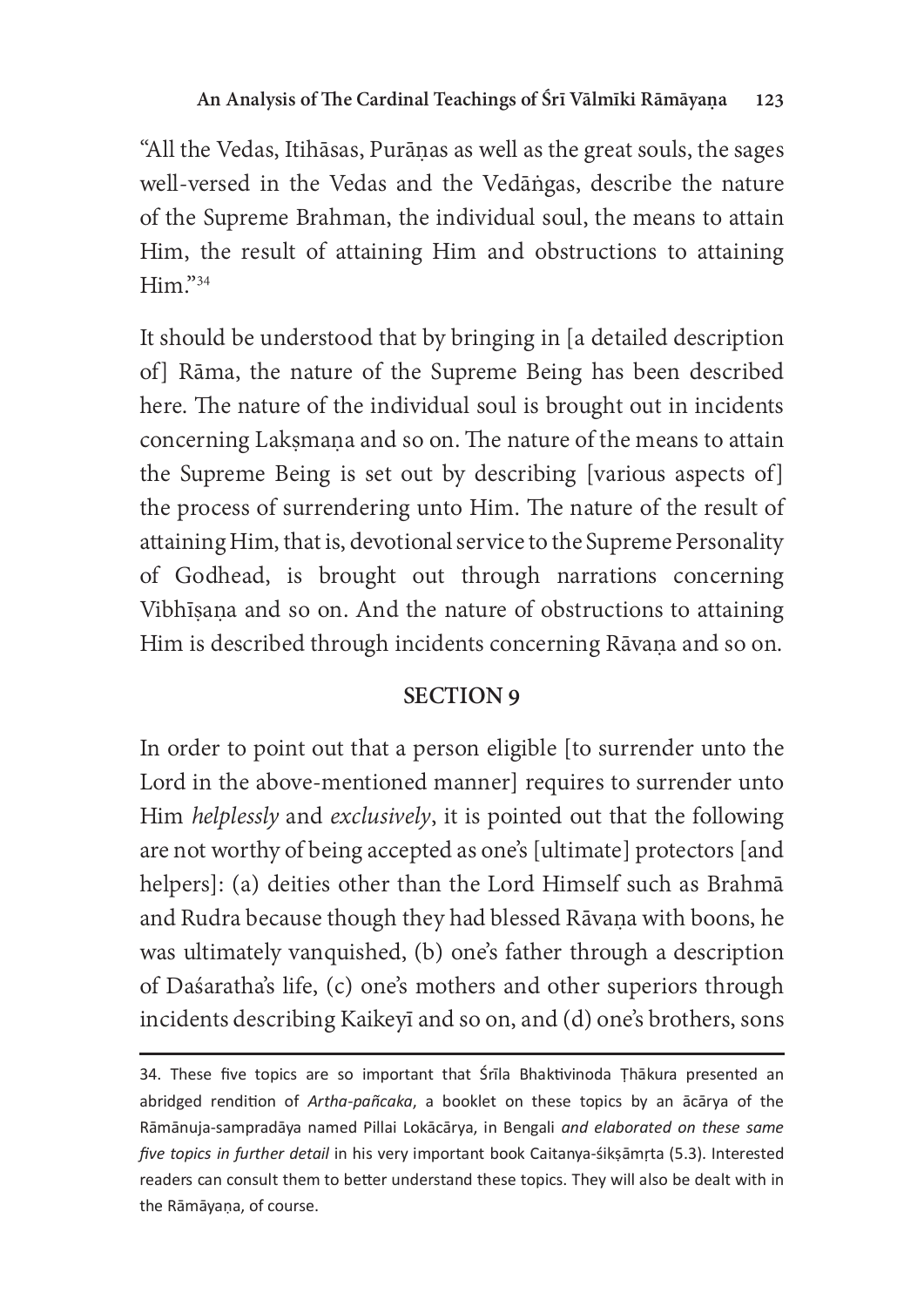and other dependents through incidents describing Vibhīṣaṇa and Indrajit.

### SECTION 10

Such a person eligible to surrender unto the Lord in the above manner requires a bona fide ācārya to help him attain [proper] knowledge concerning the Supreme Personality of Godhead. This is shown through a description of the life of Hanumān. We will describe this in Canto 5 (Sundara-kāṇḍa).

## SECTION 11

A person who is eligible to surrender unto the Lord in the above manner should [engage in devotional service in full surrender on a daily basis and] wait for the time his body falls dead:

> prāyeṇākṛta-kṛtyās tu mṛtyor udvijate janaḥ kṛta-kṛtyāḥ pratīkṣante mṛtyuṁ priyam ivātithim

"Generally, those who have not perfected their existence are terrified of their death. Those who have perfected their existence should wait until their death as if waiting for a dear guest." (Mahābhārata, Aśvamedha-parva)<sup>35</sup>

<sup>35.</sup> This teaching has been very beautifully explicated by Srila Prabhupada in The Nectar of Devotion (10) as follows: "In the Tenth Canto, Fourteenth Chapter, verse 8, it is said, 'My dear Lord, any person who is constantly awaiting Your causeless mercy to be bestowed upon him, and who goes on suffering the resultant actions of his past misdeeds, offering You respectful obeisances from the core of his heart, is surely eligible to become liberated, for it has become his rightful claim.' This statement of Srimad-Bhagavatam should be the guide of all devotees. A devotee should not expect immediate relief from the reactions of his past misdeeds. No conditioned soul is free from such reactionary experiences, because material existence means continued suffering or enjoying of past activities. If one has finished his material activities then there is no more birth. This is possible only when one begins Krsna conscious activities, because such activities do not produce reaction. Therefore, as soon as one becomes perfect in Krsna conscious activities, he is not going to take birth again in this material world. A devotee who is not perfectly freed from the resultant actions should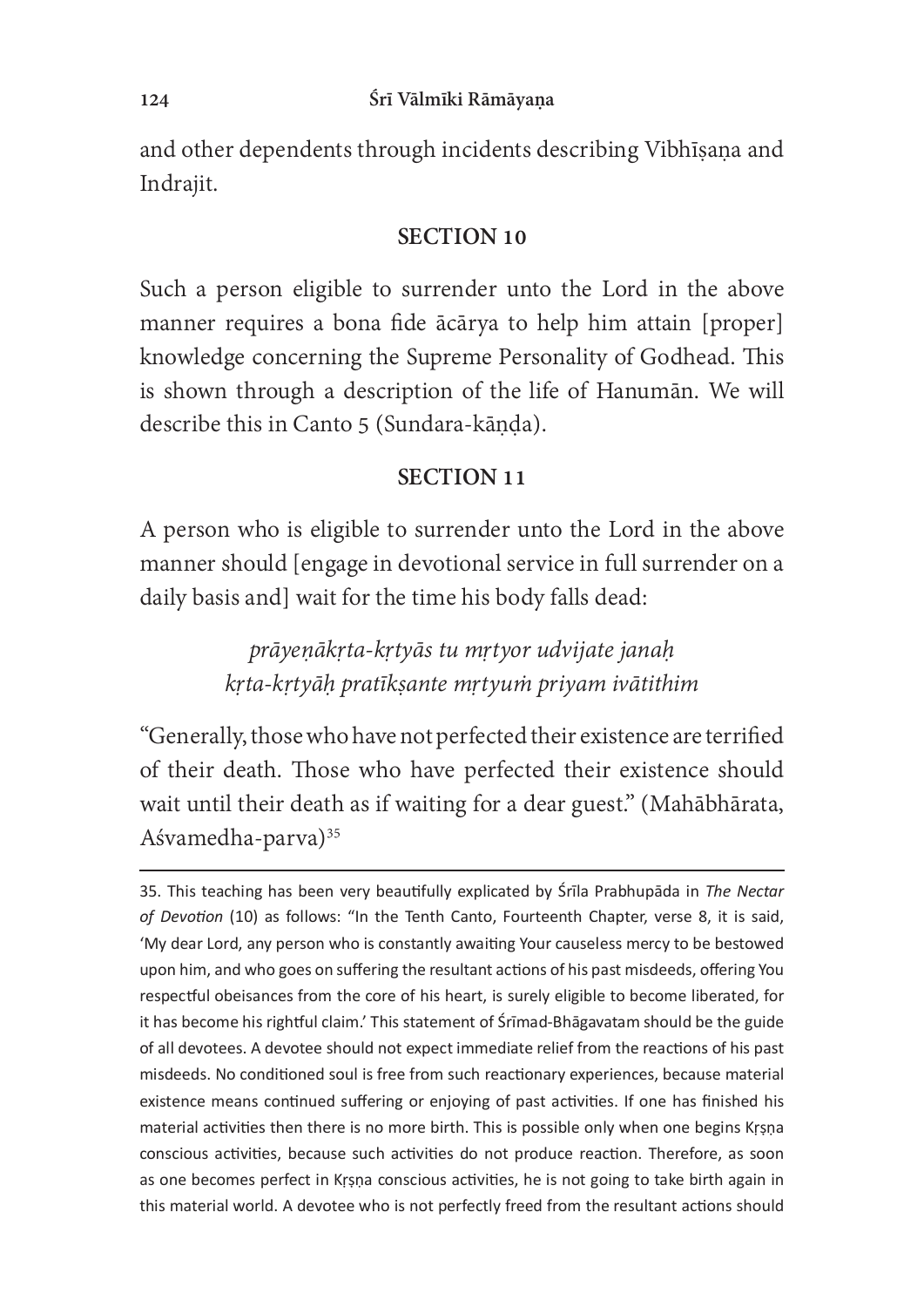This is conveyed through a description of Sītā's determination [to be reunited with Lord Rāma despite formidable adversities]:

> śarais tu saṅkulāṁ kṛtvā laṅkāṁ para-balārdanaḥ māṁ nayed yadi kākutsthas tat tasya sadṛśaṁ bhavet

"If Kākutstha, the destroyer of His opponents' armies, would overwhelm Laṅkā with His arrows and take me with Him, that would be like Him." (5.39.30)

Laṅkā refers to the body. Rāvaṇa and Kumbhakarṇa represent the egoistic sense of "I" and "mine" respectively. Indrajit and others represent lust, anger and so on. Vibhīṣaṇa represents intelligence. Sītā imprisoned in Laṅkā represents the [conditioned] living entity. That living entity attains knowledge of the Supreme Personality of Godhead through Hanumān representing the bona fide ācārya. The Supreme Lord Himself destroys that body and rescues the living entity imprisoned within that city. This will be elaborated later on.

## SECTION 12

The Rāmāyaṇa also teaches us that as long as the body of a person [eligible to surrender to the Lord as mentioned above] functions, he should carry out his duties like Rāma and others [who follow Him], not like Rāvaṇa and others [who follow him].

therefore continue to act in Krsna consciousness seriously, even though there may be so many impediments. When such impediments arise he should simply think of Krsna and expect His mercy. That is the only solace. If the devotee passes his days in that spirit, it is certain that he is going to be promoted to the abode of the Lord. By such activities, he earns his claim to enter into the kingdom of God. The exact word used in this verse is  $d\bar{a}ya-bh\bar{a}k$ .<br>Deve bhakes to a son's becoming the lay ful inheritor of the preparty of the father la a Dāya-bhāk refers to a son's becoming the lawful inheritor of the property of the father. In a similar way, a pure devotee who is prepared to undergo all kinds of tribulations in executing Krsna conscious duties becomes lawfully qualified to enter into the transcendental abode."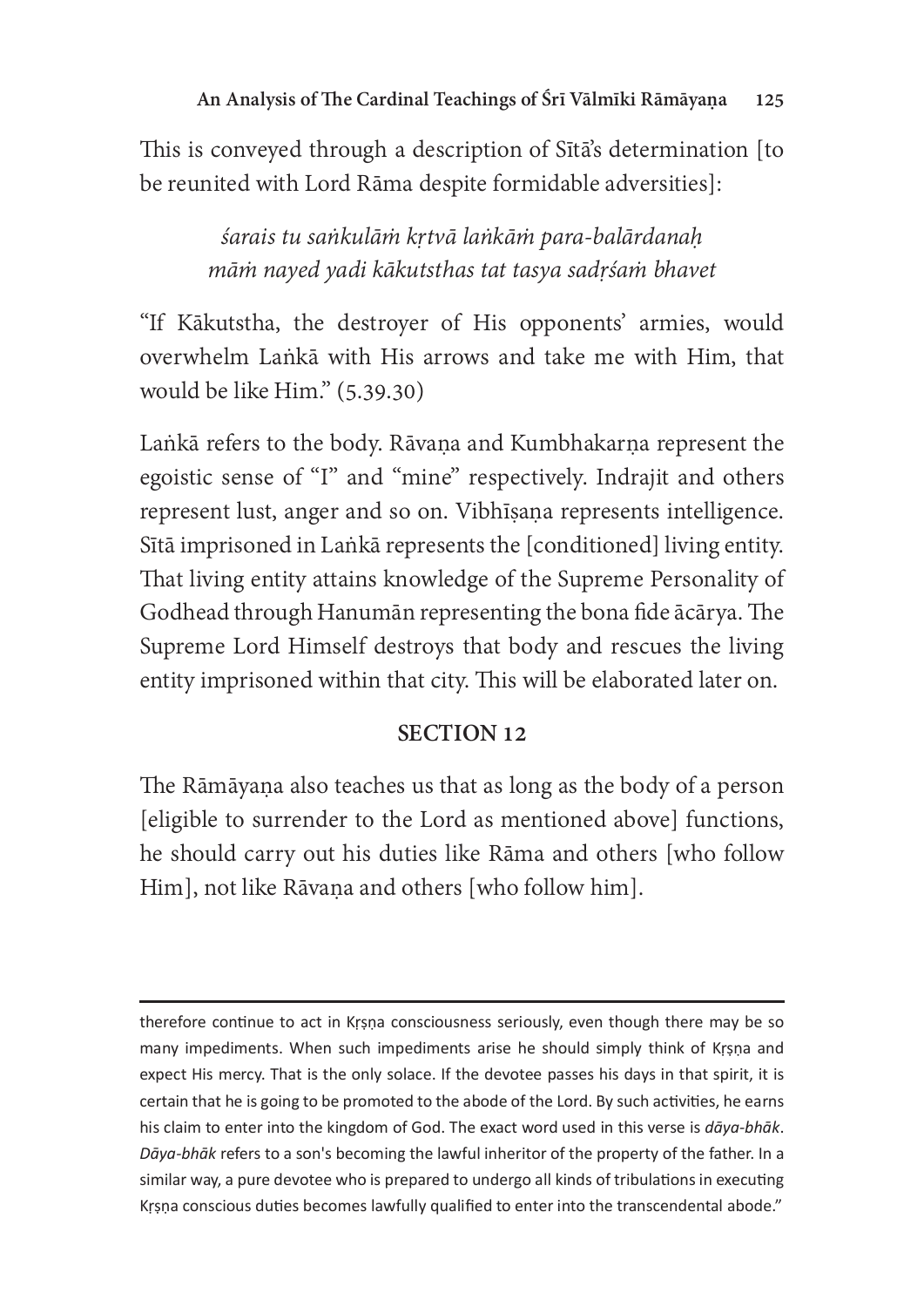### SECTION 13

Only a place where the Supreme Lord is personally present [in His Deity form, etc.] is fit to be resided in by such a person eligible to surrender unto Him as mentioned above.<sup>36</sup> This is described through the incident describing the residents of Kosala.

### SECTION 14

One should pass his time in studying the Rāmāyana, for it explains the meaning of the Dvaya-mantra [which is:

# śrīman-nārāyaṇa-caraṇau śaraṇaṁ prapadye śrīmate nārāyaṇāya namaḥ

"I surrender unto the lotus feet of Nārāyaṇa, the husband of Śrī, that grants shelter. I offer my obeisances unto Nārāyaṇa, the husband of Śrī."]

<sup>36.</sup> This cardinal teaching is also one of the cardinal teachings of Lord Caitanya Mahāprabhu—*mathurā-maṇḍale sthitiḥ*: "One should reside in Vṛndāvana." (Caitanya-<br>caritāmsta, Madhya 22,122) <sup>Érīl</sup>a Prabhunāda has commented: "<sup>Érīla</sup> Narottama dāca caritāmŗta, Madhya 22.132) Śrīla Prabhupāda has commented: "Śrīla Narottama dāsa Thākura has sung: *śrī gauḍa-maṇḍala-bhūmi, yeba jāne cintāmaṇi, tāra haya vrajabhūmi*<br>vēca (One who understands the transsendental nature of Navadvīne and its surreunding vāsa, 'One who understands the transcendental nature of Navadvīpa and its surrounding area, where Śrī Caitanya Mahāprabhu enacted His pastimes, resides always in Vrndāvana. Similarly, living in Jagannātha Purī is as good as living in Vrndāvana. The conclusion is that Navadvīpa-dhāma, Jagannātha Purī-dhāma and Vrndāvana-dhāma are identical. However, if one goes to Mathura-mandala-bhūmi for sense gratification or to make a livelihood, he commits an offense and is condemned. Whoever does so must be penalized in the next life by becoming a hog or a monkey in Vrndavana-dhama. After taking on such a body, the offender is liberated in the next life. Srila Bhaktisiddhanta Sarasvati Thakura remarks that residing in Vrndāvana with a view to enjoy sense gratification surely leads a so-called devotee to a lower species." And Śrīla Bhaktisiddhānta Sarasvatī Thākura has commented in this regard that this also includes other pastime spots of the Lord. So, to live in the place where the Lord had personally manifested Himself to the conditioned souls is extremely important for those serious about attaining pure devotional service to Lord Krsna (who is substantially nondifferent from His other Vișņu forms such as Rāma, Nrsimha and so on).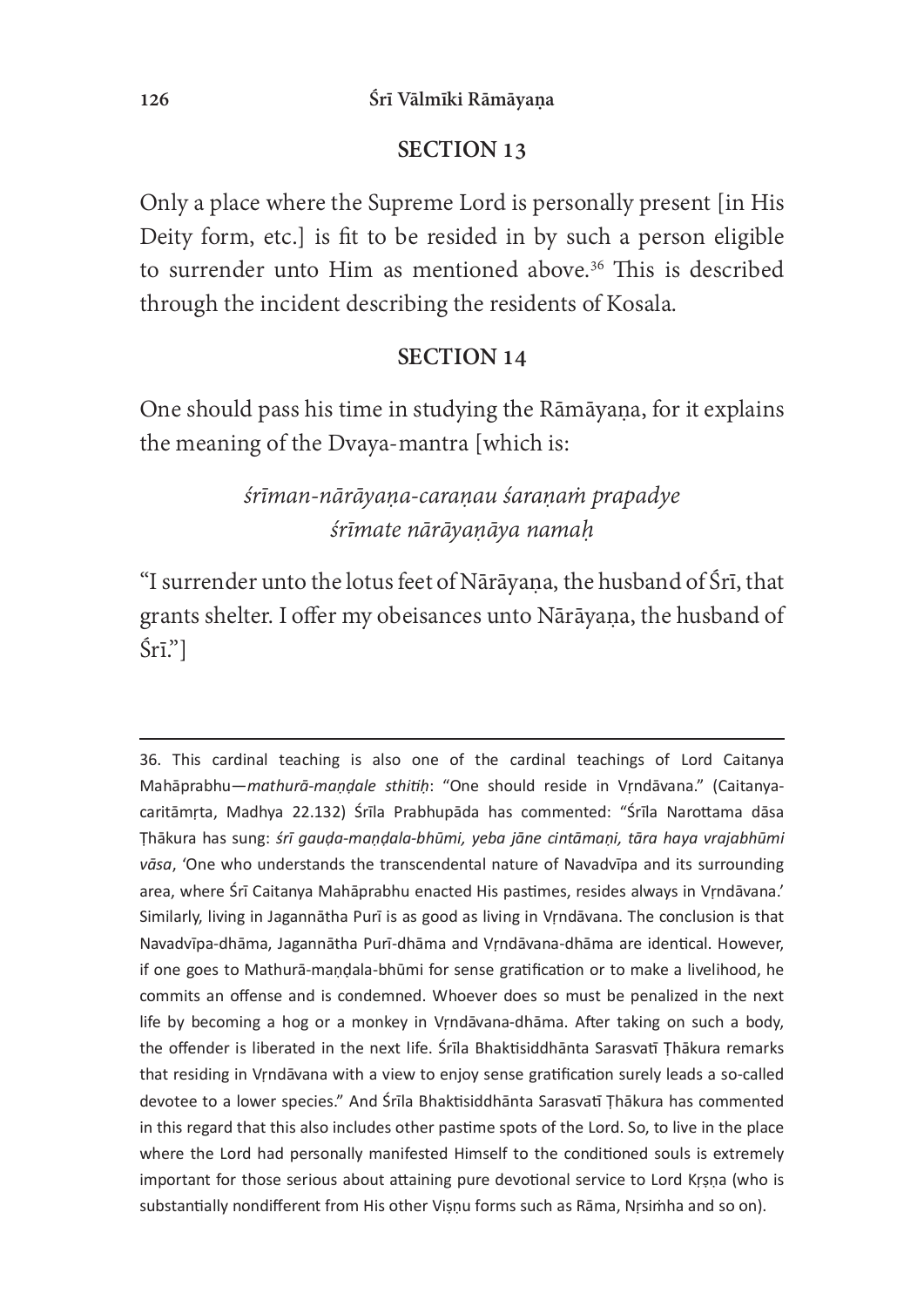Śrī Rāmānujācārya has instructed that one should constantly contemplate on its meaning.<sup>37</sup>

Canto 1 of the Rāmāyaṇa states the meaning of "the husband of Śrī." Canto 2 states the meaning of "Nārāyaṇa" because it contains a description of Rāma's auspicious qualities.<sup>38</sup> Canto 3 states the meaning of "the lotus feet" by describing the beauty of the divine and auspicious body of Lord Rāma as seen by the residents of Dandakāranya  $(3.1.11)$ .<sup>39</sup> Cantos 4 and 5 state the meaning of "that" grants shelter." Canto 6 states the meaning of "I surrender." The meaning of "I offer my obeisances unto Nārāyaṇa, the husband of Śrī" is stated in Canto 7 that describes the result—liberation [in the form of uninterrupted and unmotivated devotional service unto  $Him$ ]. $40$ 

# SECTION 15

In order to point out that such a person eligible to surrender to the Lord in the above-mentioned manner is meant to recite the

38. One of the meanings of the name Nārāyaņa is "the shelter of all auspicious qualities."

39. As described in Canto 2 of Śrīmad-Bhāgavatam, meditation on the beautiful spiritual form of the Lord begins with meditation on His lotus feet.

<sup>37.</sup> Śrī is a name of Lakṣmī. The Dvaya-mantra is noted in the Padma Purāṇa. The scriptural thirty-two syllabled mantra propagated by Lord Caitanya Mahaprabhu-Hare Krsna Hare Krsna Krsna Krsna Hare Hare / Hare Rāma Hare Rāma Rāma Rāma Hare Hare—as explained by Śrīla Prabhupāda and his predecessor ācāryas is a prayer to the consort of Lord Krsna and Lord Krsna Himself to engage the chanter of this mantra in Their devotional service. Since, as Śrīla Prabhupāda points out, this mantra can be chanted while remembering its meaning and while meditating on Krsna or Rāma or any form of Visnu with Their respective consorts, this mantra fulfils the purpose of the Dvaya-mantra.

<sup>40.</sup> In other words, while studying the Rāmāyaṇa we should remember our relationship with the Lord as our eternal master, ourselves as His eternal servants, the ultimate desirable goal as attainment of uninterrupted and unmotivated devotional service to His lotus feet at all times, places and situations, and the means to attaining that as full-fledged surrender unto Him.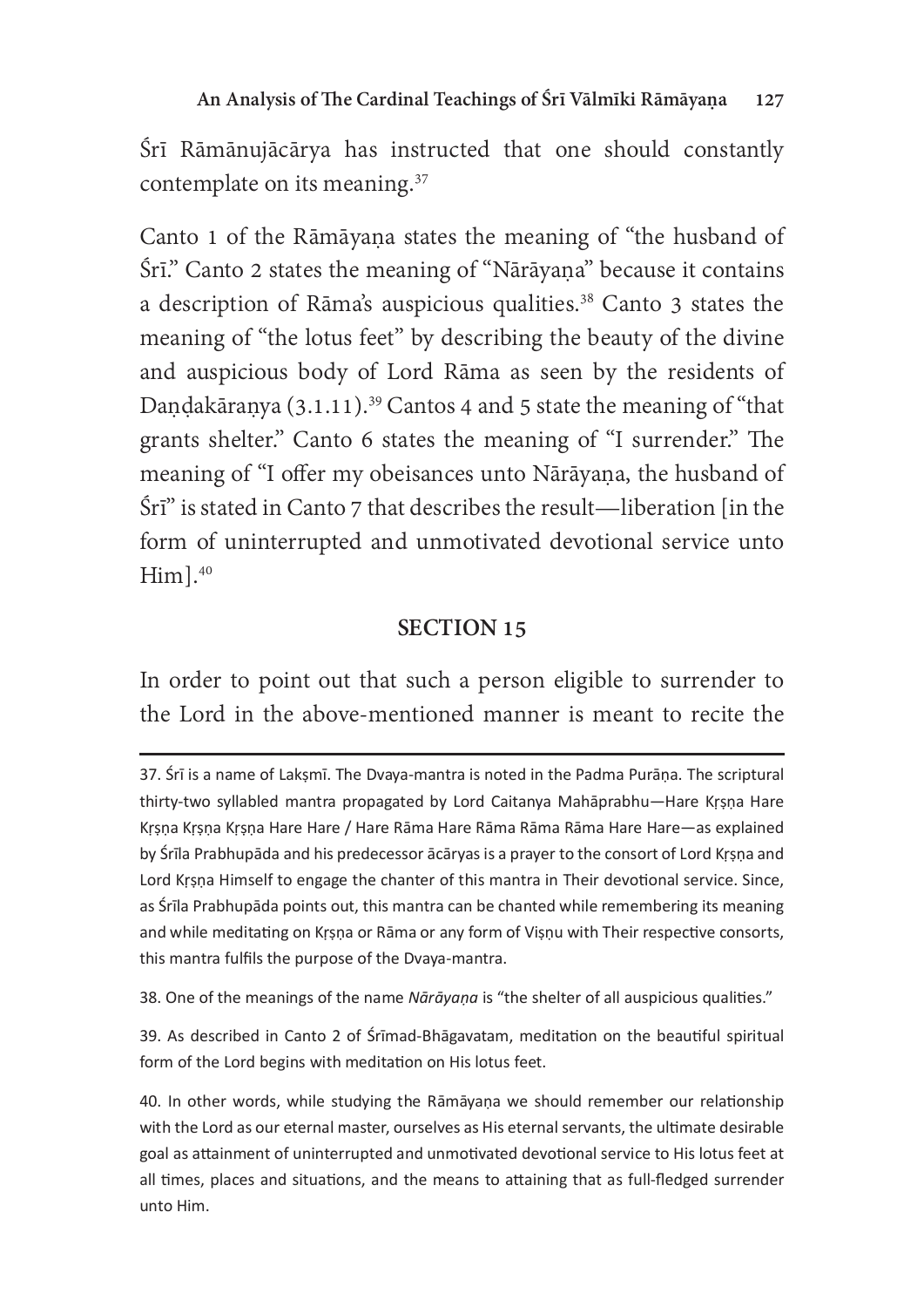Rāmāyaṇa regularly [like the Gāyatrī], the meaning of the Gāyatrī is set out here in the Rāmāyaṇa.<sup>41</sup> Canto 1 of the Rāmāyaṇa states the meaning of tat-savituḥ since it describes the nature of the Supreme Personality of Godhead who is the cause of the creation of the universe, a fact well-known in the Vedas. Cantos 2 and 4 state the meaning of *varenyam* since they describe many of the auspicious features of the Lord. Canto 3 states the meaning of bhargah since it describes His body filled with effulgence and prowess. Canto 5 states the meaning of *devasya* since it describes His divine auspicious body. Canto 6 states the meaning of *dhīmahi*. Canto 7 states the meaning of the third portion of the Gāyatrī because it describes the result of liberation [as mentioned above].

#### SECTION 16

Such a person eligible to surrender unto the Lord in the abovementioned manner should not even touch the writings of [deviant] philosophies such as Cārvāka hedonism, Buddhistic nihilism and so on.<sup>42</sup> This can be concluded from Lord Rāma's rejection of the ideas presented by Jābāli and Lakṣmaṇa and so on.<sup>43</sup>

<sup>41.</sup> The Rāmāyaņa consists of 24,000 verses and every thousandth verse contains a syllable of the Gāyatrī mantra. This itself indicates that this scripture is an explanation of the Gāyatrī mantra, like the Śrīmad-Bhāgavatam which is directly proclaimed in scripture to be a commentary on the Gāyatrī-mantra.

<sup>42.</sup> Includes various misrepresentations of the conclusions of the Vedic scriptures such as Māyāvāda or Kevalādvaita-vāda (popularly known as Advaita-vāda) of Ādi Śankara and his followers and much of what goes on the name of *Hinduism* today.

<sup>43.</sup> In Canto 2 of the Rāmāyaṇa, Jābāli speaks the ideology of Cārvāka hedonism to convince Rāma to return to Ayodhyā from the forest. Rāma rejects it. Laksmaņa too at times speaks various ideas to convince Lord Rāma to something or to permit Him to do something and Rāmacandra rationally rejects ideas contrary to scriptural conclusions.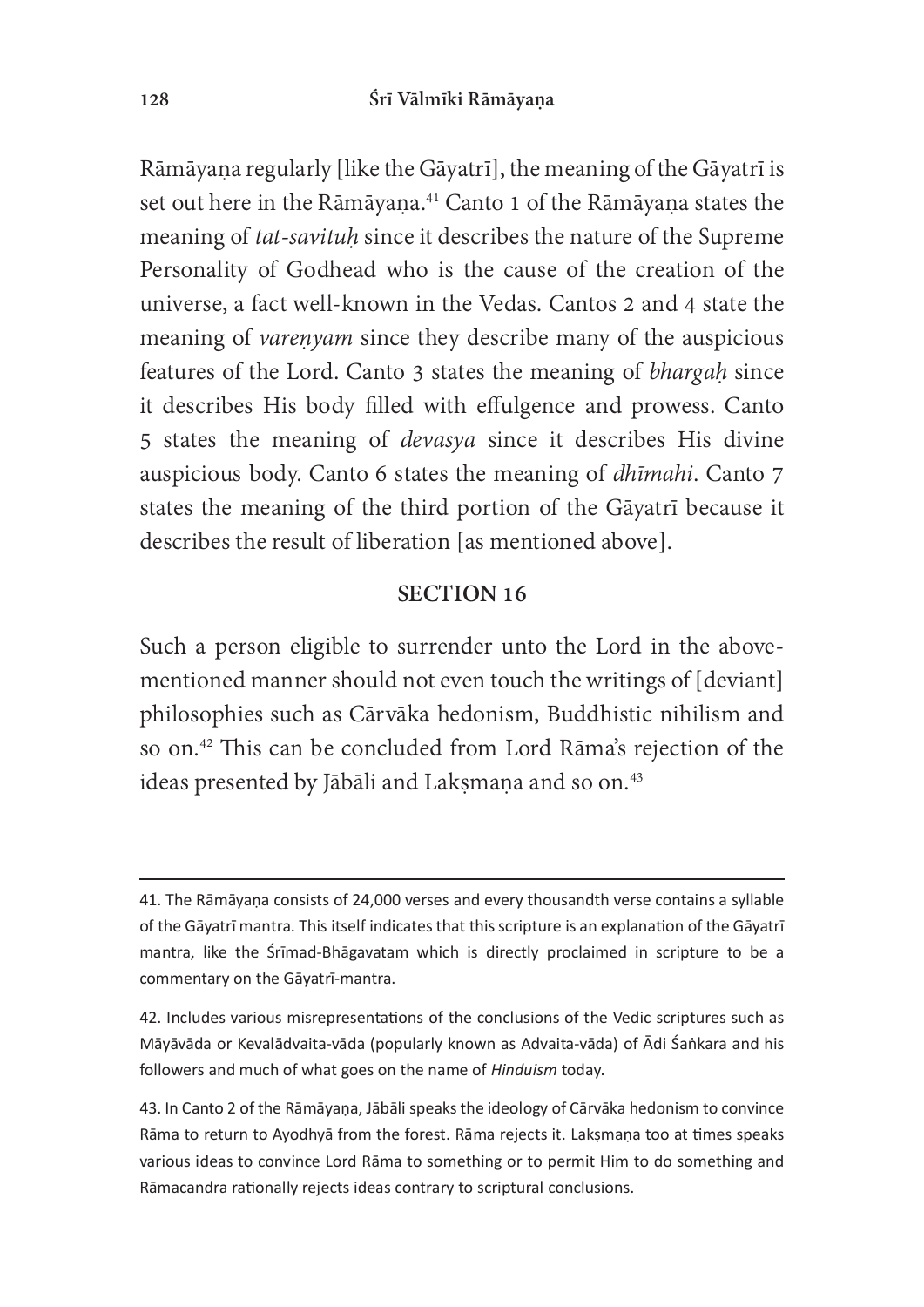## SECTION 17

Even great souls encounter calamities. Therefore, one should develop the desire to get out of material existence.<sup>44</sup> In order to [help the reader] accumulate the prosperity of renunciation and detachment, the Rāmāyaṇa explicitly describes Rāma and Lakṣmaṇa being bound by Indrajit's Nāga-pāśa noose, Hanumān being bound by the Brahmāstra weapon, the kidnapping of Sītā, Rāma's loss of His kingdom [just before He is to be coronated as Daśaratha's heir apparent] and so on. The details will be shown in their proper places. This is merely indicative [as there are several] other such incidents].

## SECTION 18

For common purposes, information regarding the 64 arts have been summarily presented in the Rāmāyaṇa on the logic of yad ihāsti tad anyatra yan nehāsti na tat kvacit, "That which is here is elsewhere. That which is not here is not elsewhere."

The teachings of the Vedas [and their ancillary disciplines, the Vedāṅgas] are indicated in the Rāmāyaṇa. While glorifying Hanumān's words, information concerning Śikṣā or proper pronunciation and Vyākaraṇa or Sanskrit grammar is found in Canto 4, Chapter 3. Sections describing the Aśvamedha sacrifice and so on, contain information concerning the [performance of such sacrifices as found in the] Kalpa-sūtras. In the same way,

<sup>44. &</sup>quot;In this material world there are classifications of people, but, after all, this world is not a happy place for anyone. [...] This world is declared by the Supreme Personality of Godhead to be temporary and full of miseries. [...] Arjuna was born in a saintly royal family. To him also the Lord says, 'Take to My devotional service and come quickly back to Godhead, back home.' No one should remain in this temporary world, full as it is with miseries. Everyone should attach himself to the bosom of the Supreme Personality of Godhead so that he can be eternally happy." (Bhagavad-gītā 9.33 purport)